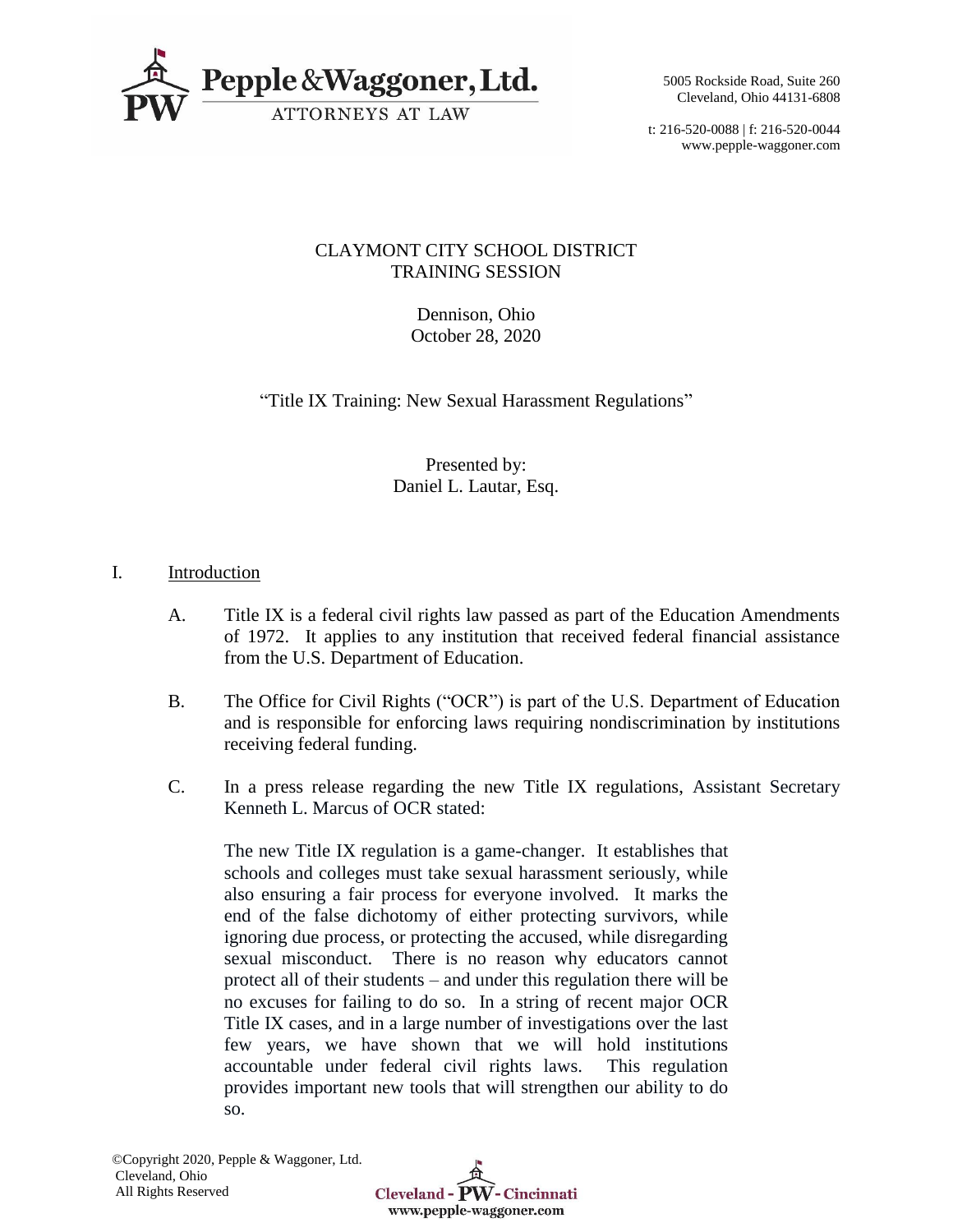- D. The new regulations also change the definition of sexual harassment. The new definition, commonly referred to as the "Davis standard," is based on a 1999 Supreme Court decision and defines sexual harassment as actions that are "so severe, pervasive, *and* objectively offensive that it effectively denies a person equal access to the school's education program or activity."
- E. Sexual harassment previously had been defined as conduct that is "severe, pervasive, *or* objectively offensive."
- F. The significant procedural changes and protections in the new regulations, as well as the new definition of sexual harassment, provide greater protection to respondents.

# II. Sexual Harassment Defined

Sexual harassment is defined as conduct on the basis of sex that satisfies one or more of the following:

- A. An employee conditioning the provision of an aid, benefit, or service of the school district on an individual's participation in unwelcome sexual conduct;
- B. Unwelcome conduct determined by a reasonable person to be so severe, pervasive, and objectively offensive that it effectively denies a person equal access to the education program or activity; or
- C. "Sexual assault" as defined in 20 U.S.C.  $1092(f)(6)(A)(v)$ , "dating violence" as defined in 34 U.S.C. 12291(a)(10), "domestic violence" as defined in 34 U.S.C. 12291(a)(8), or "stalking" as defined in 34 U.S.C. 12291(a)(30). 34 C.F.R.  $106.30(a)$ .
	- 1. The term "sexual assault" means an offense classified as a forcible or nonforcible sex offense under the uniform crime reporting system of the Federal Bureau of Investigation. 20 U.S.C.  $1092(f)(6)(A)(v)$ .
	- 2. The term "dating violence" means violence committed by a person
		- a. Who is or has been in a social relationship of a romantic or intimate nature with the victim; and

www.pepple-waggoner.com

2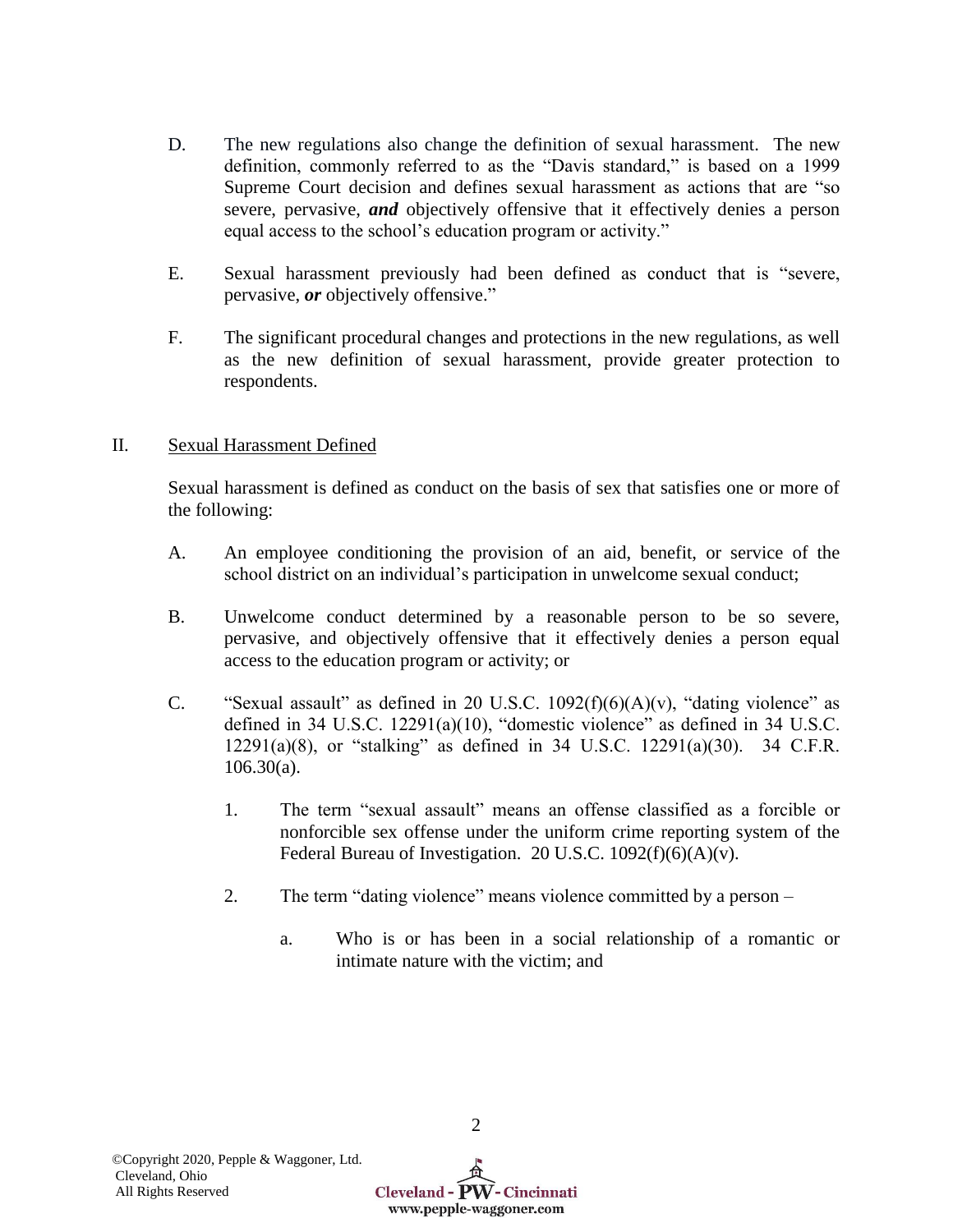- b. Where the existence of such a relationship shall be determined based on a consideration of the following factors:
	- (1) The length of the relationship.
	- (2) The type of relationship.
	- (3) The frequency of interaction between the persons involved in the relationship. 34 U.S.C. 12291(a)(10).
- 3. The term "domestic violence" includes felony or misdemeanor crimes of violence committed by a current or former spouse or intimate partner of the victim, by a person with whom the victim shares a child in common, by a person who is cohabitating with or has cohabitated with the victim as a spouse or intimate partner, by a person similarly situated to a spouse of the victim under the domestic or family violence laws of the jurisdiction receiving grant monies, or by any other person against an adult or youth victim who is protected from that person's acts under the domestic or family violence laws of the jurisdiction. 34 U.S.C. 12291(a)(8).
- 4. The term "stalking" means engaging in a course of conduct directed at a specific person that would cause a reasonable person to –
	- a. Fear for his or her safety or the safety of others; or
	- b. Suffer substantial emotional distress 34 U.S.C. 12291(a)(30).

# III. Scope of the Educational Program or Activity

- A. Per 34 C.F.R. 106.45(b)(1)(iii), school districts must ensure that Title IX Coordinators, investigators, decision-makers, and any person who facilitates an informal resolution process, receive training on the scope of the education program or activity.
- B. Goal: Accurately identify situations that require a response under Title IX.
- C. Title IX, at 20 U.S.C. 1681(a), provides: "No person in the United States shall, on the basis of sex, be excluded from participation in, be denied the benefits of, or be subjected to discrimination under *any education program or activity* receiving Federal financial assistance[.]"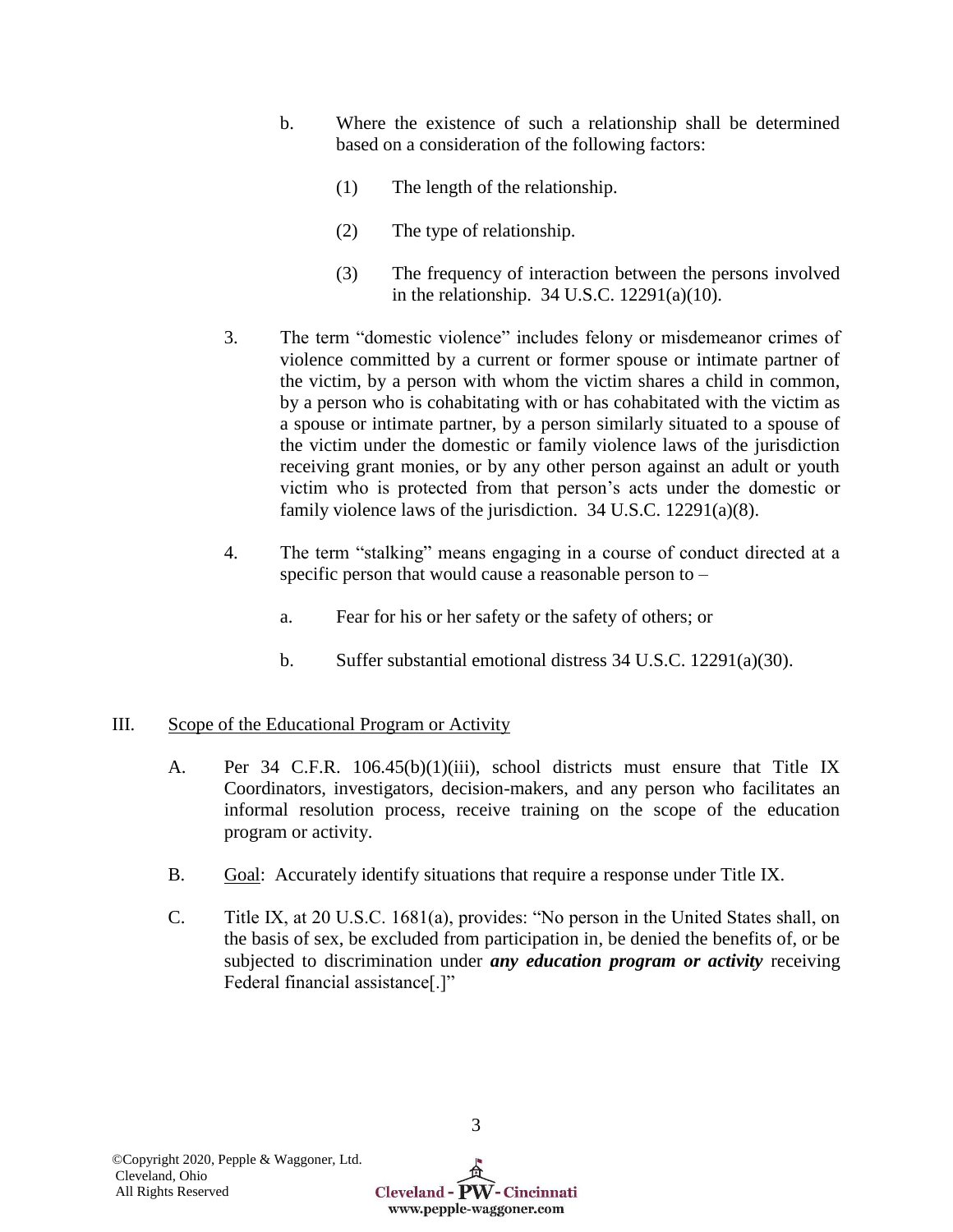- D. Under 20 U.S.C. 1687 and 34 C.F.R. 106.2(h), "program or activity" means the operations of:
	- 1. a. A department, agency, special purpose district, or other instrumentality of a State or local government; or
		- b. The entity of a State or local government that distributes such assistance and each such department or agency (and each other State or local government entity) to which the assistance is extended, in the case of assistance to a State or local government;
	- 2. a. A college, university, or other postsecondary institution, or a public system of higher education; or
		- b. A local educational agency (as defined in 20 U.S.C. 8801), system of vocational education, or other school system;
	- 3. a. An entire corporation, partnership, other private organization, or an entire sole proprietorship:
		- (1) If assistance is extended to such corporation, partnership, private organization, or sole proprietorship as a whole; or
		- (2) Which is principally engaged in the business of providing education, health care, housing, social services, or parks and recreation; or
		- b. The entire plant or other comparable, geographically separate facility to which Federal financial assistance is extended, in the case of any other corporation, partnership, private organization, or sole proprietorship; or
	- 4. Any other entity that is established by two or more of the entities described above; any part of which is extended Federal financial assistance.
- E. Includes circumstances wherein the district exercises substantial control over both the harasser and the context of the harassment. There is no bright-line geographic test, and off-campus sexual misconduct is not categorically excluded from Title IX protection under the final regulations.
- F. Includes "any building owned or controlled by a student organization that is officially recognized by a postsecondary institution."

www.pepple-waggoner.com

4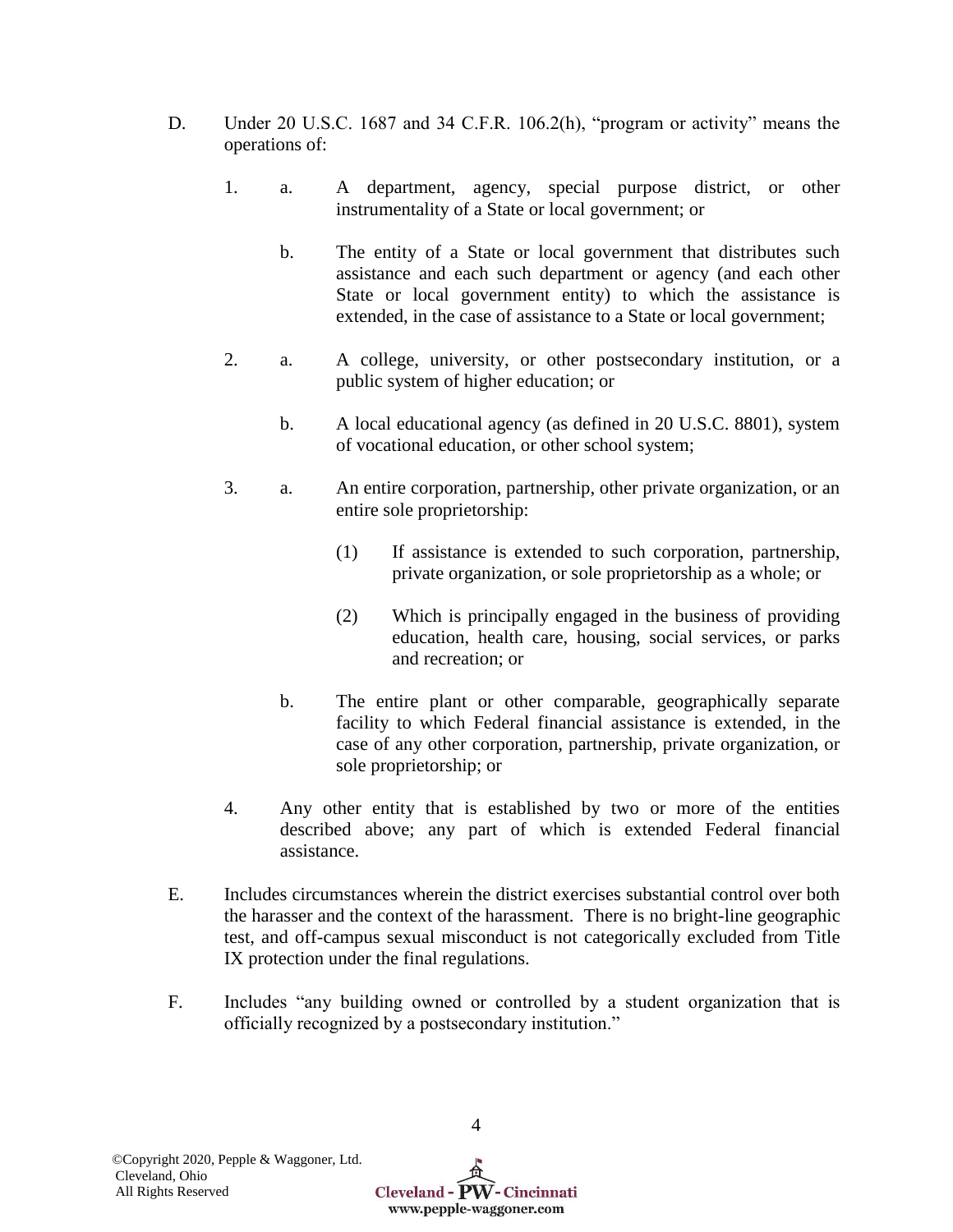- G. Extends to sexual harassment incidents that occur off campus, if any of three conditions are met:
	- 1. If the off-campus incident occurs as part of the district's "operations";
	- 2. If the district exercised substantial control over the respondent and the context of alleged sexual harassment that occurred off campus; or
	- 3. If a sexual harassment incident occurs at an off-campus building owned or controlled by a student organization officially recognized by a postsecondary institution.
- H. Consider whether the district funded, promoted, or sponsored the event or circumstance where the alleged harassment occurred. However, no single factor is determinative to conclude whether a district exercised substantial control over the respondent and the context in which the harassment occurred, or whether an incident occurred as part of "all of the operations of" a school, college, or university.
- I. In situations involving some allegations of conduct that occurred in an education program or activity, and some allegations of conduct that did not, the district must investigate the allegations of conduct that occurred in the district's education program or activity. However, nothing in the final regulations precludes the district from choosing to also address allegations of conduct outside the district's education program or activity.
- J. Gebser v. Lago Vista Indep. Sch. Dist., 524 U.S. 274 (1998).

Involved teacher-on-student harassment that consisted of both in-class sexual comments directed at the plaintiff, as well as a sexual relationship that began when the respondent-teacher visited the plaintiff's home ostensibly to give her a book. The U.S. Supreme Court in Gebser emphasized that a school district needs to be aware of discrimination (in the form of sexual harassment) "in its programs" and emphasized that a teacher's sexual abuse of a student "undermines the basic purposes of the educational system" thereby implicitly recognizing that a teacher's sexual harassment of a student is likely to constitute sexual harassment "in the program" of the school even if the harassment occurs off campus.

K. Davis Next Friend LaShonda D. v. Monroe Cty. Bd. of Educ., 526 U.S. 629 (1999).

In Davis, the U.S. Supreme Court acknowledged that Title IX protects students from "discrimination" and from being "excluded from participation in" or "denied the benefits of" any education program or activity receiving Federal financial assistance. The Davis Court characterized sexual harassment as a form of sex discrimination under Title IX, and reasoned that whether a board of education is

5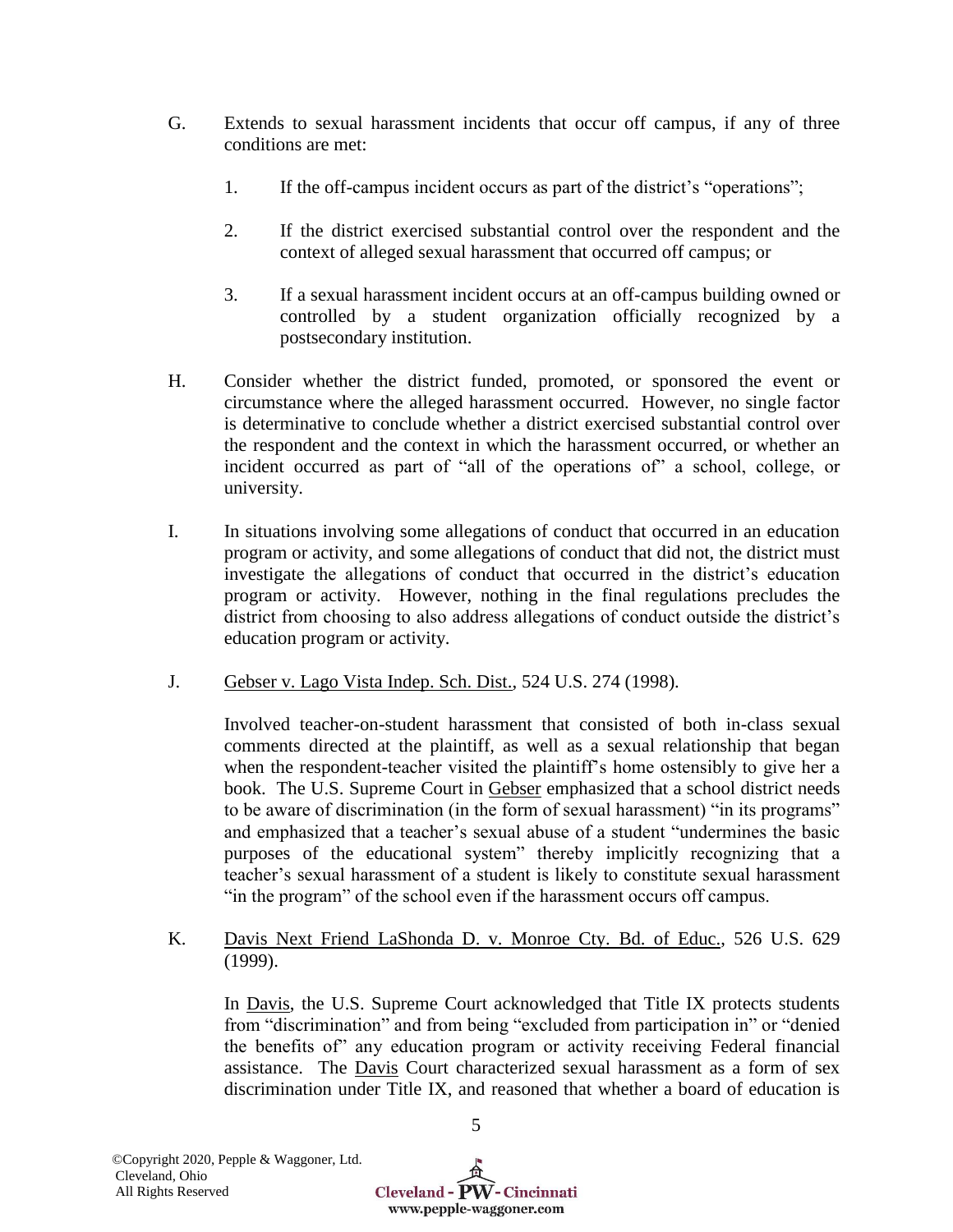liable for sexual harassment thus turns on whether the board can be said to have "subjected" students to sex discrimination in the form of sexual harassment. The Davis Court further reasoned, "Moreover, because the harassment must occur 'under' 'the operations of' a funding recipient, *see* 20 U.S.C. § 1681(a); § 1687 (defining 'program or activity'), the harassment must take place in a context subject to the school district's control. . . These factors combine to limit a recipient's damages liability to circumstances wherein the recipient exercises substantial control over both the harasser and the context in which the known harassment occurs."

Sexual harassment by a teacher as opposed to harassment by a fellow student may affect whether the sexual harassment occurred "under any education program or activity." In the context of student-on-student harassment, damages are available only where "the behavior is so severe, pervasive, and objectively offensive that it denies its victims the equal access to education that Title IX is designed to protect."

L. King v. Board of Control of Eastern Michigan University, 221 F.Supp.2d 783 (E.D. Mich. 2002).

The court applied Title IX to a claim of sexual harassment occurring overseas during a study abroad program. The Federal district court reasoned that study abroad programs are educational operations of the university that "are explicitly covered by Title IX and which necessarily require students to leave U.S. territory in order to pursue their education." The court emphasized that Title IX's scope extends to "any education program or activity" of a recipient, which presumably would include the recipient's study abroad programs.

However, while study abroad programs may constitute education programs or activities of the district, the U.S. Department of Education ("DOE") agreed with the rationale applied by a Federal district court in Phillips v. St. George's University, No. 07-CV-1555, 2007 WL 3407728 (E.D.N.Y. Nov. 15, 2007), that regardless of whether a study abroad program is part of a recipient's education program or activity, Title IX does not have extraterritorial application. Title IX only applies to persons located in the United States, even when that person is participating in a recipient's education program or activity outside the United States.

M. For postsecondary institutions or elementary and secondary schools, the statutory and regulatory definitions of "program or activity" encompass "all of the operations of" such recipients, and such "operations" may include computer and internet networks, digital platforms, and computer hardware or software owned or operated by, or used in the operations of, the school.

Cleveland - PW - Cincinnati www.pepple-waggoner.com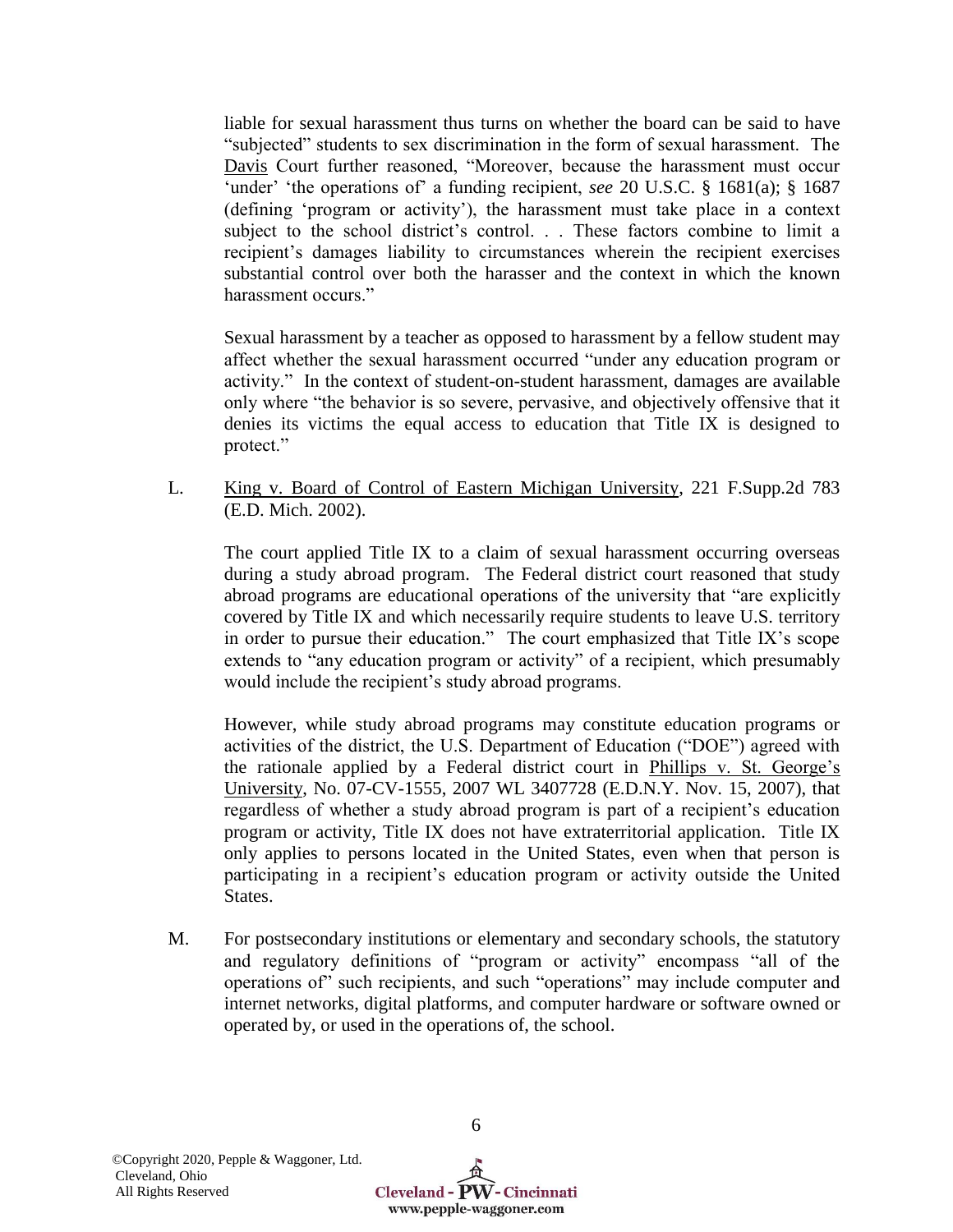For example, a student using a personal device to perpetrate online sexual harassment during class time may constitute a circumstance over which the recipient exercises substantial control.

# IV. The Grievance Procedure

- A. Must adopt and publish grievance procedures that provide for the prompt and equitable resolution of student and employee complaints alleging sex discrimination/harassment. Must provide notice of the grievance procedures and grievance process, including how to report or file a complaint of sex discrimination, how to report or file a formal complaint of sexual harassment, and how the school district will respond.
- B. All grievance process provisions, rules, or practices must apply equally to both parties.
- C. Must treat complainants and respondents equitably by providing remedies to a complainant where a determination of responsibility for sexual harassment has been made against the respondent, and by following the grievance process before the imposition of any disciplinary sanctions or other actions that are not supportive measures against a respondent.
- D. Remedies must be designed to restore or preserve equal access to the educational program or activity. Such remedies may include "supportive measures." However, remedies need not be non-disciplinary or non-punitive and need not avoid burdening the respondent.
- E. Requires an objective evaluation of all relevant evidence including both inculpatory and exculpatory evidence – and provides that credibility determinations may not be based on a person's status as a complainant, respondent, or witness.
- F. Title IX Coordinator, investigator, decision-maker, or any person designated to facilitate an informal resolution process, cannot have a conflict of interest or bias for or against complainants or respondents generally or an individual complainant or respondent.
- G. There must be a presumption that the respondent is not responsible for the alleged conduct until a determination regarding responsibility is made at the conclusion of the grievance process.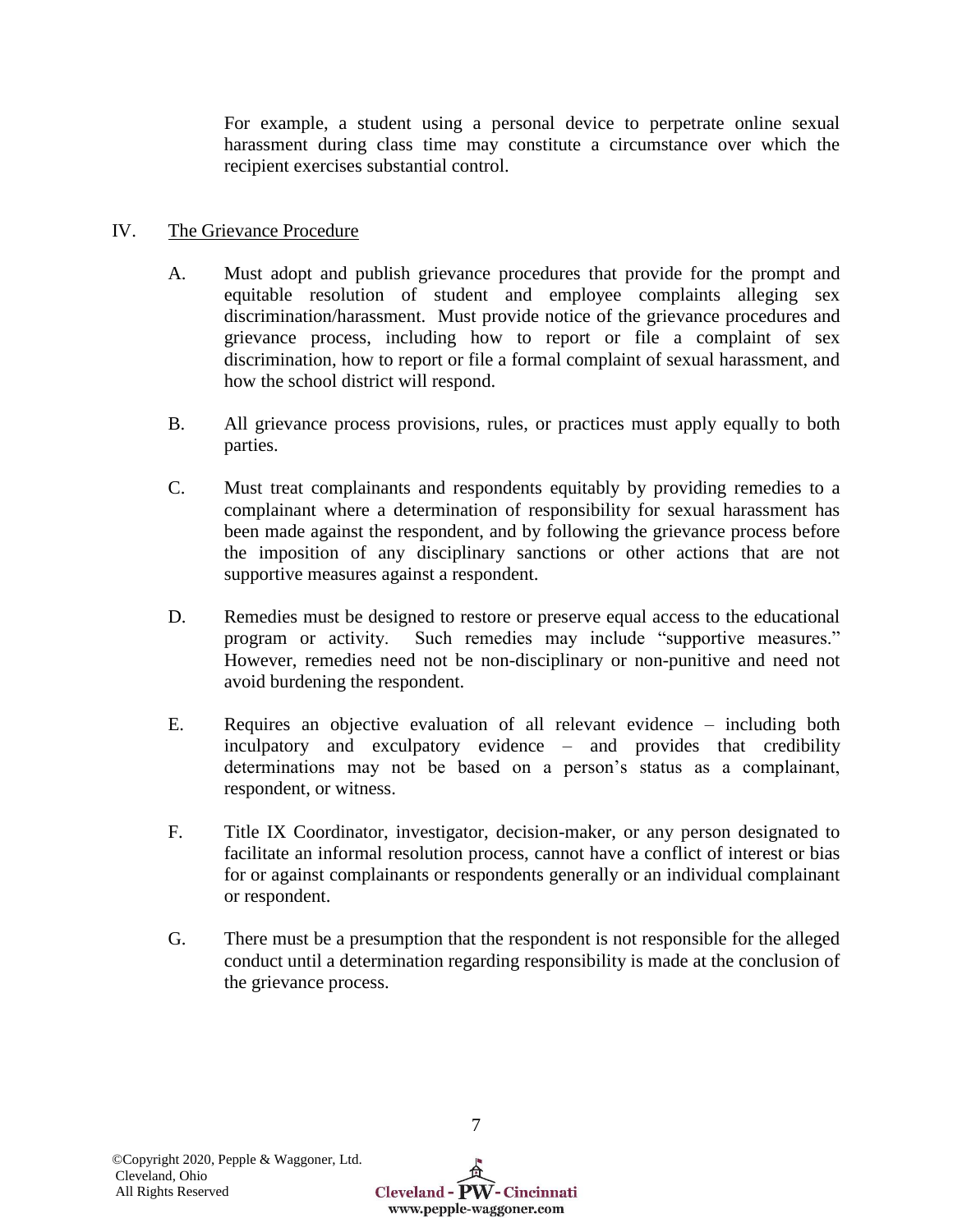- H. The school district must adhere to reasonably prompt time frames for the conclusion of the grievance process, including reasonably prompt time frames for filing and resolving appeals and informal resolution processes if the school district offers informal resolution processes, and a process that allows for the temporary delay of the grievance process or the limited extension of time frames for good cause with written notice to the complainant and the respondent of the delay or extension and the reasons for the action.
- I. Must describe the range of possible disciplinary sanctions and remedies or list the possible disciplinary sanctions and remedies that the school district may implement following any determination of responsibility.
- J. State whether the standard of evidence to be used to determine responsibility is the "preponderance of the evidence" standard or the "clear and convincing evidence" standard. The same standard of evidence must be used for formal complaints against students as for formal complaints against employees, including faculty, and must be applied to all formal complaints of sexual harassment.
	- 1. Clear and Convincing Evidence: Evidence that will produce in the factfinder's mind a firm belief or conviction as to the facts sought to be established. Fitzpatrick v. Palmer, 926 N.E.2d 651, 656, 186 Ohio App.3d 80, 87, 2009 -Ohio- 6008, ¶ 23 (Ohio App. 4 Dist., 2009). This is a higher degree of proof than the "preponderance of the evidence" standard.
	- 2. Preponderance of the Evidence: Evidence which is of a greater weight or more convincing than the evidence which is offered in opposition to it. In re A.F., 103 N.E.3d 1260, 1274, 2018-Ohio-310, ¶ 53 (Ohio App. 2 Dist., 2018).

# V. Conducting an Investigation

A. Notice of complaint.

Upon receipt of a formal complaint, a school district must provide the following written notice to the parties who are known:

- 1. Notice of the school district's grievance process, including any informal resolution process;
- 2. Notice of the allegations of sexual harassment, including sufficient details known at the time and with sufficient time to prepare a response before any initial interview. Sufficient details include the identities of the parties involved in the incident, if known, the conduct allegedly constituting sexual harassment, and the date and location of the alleged incident, if known;

8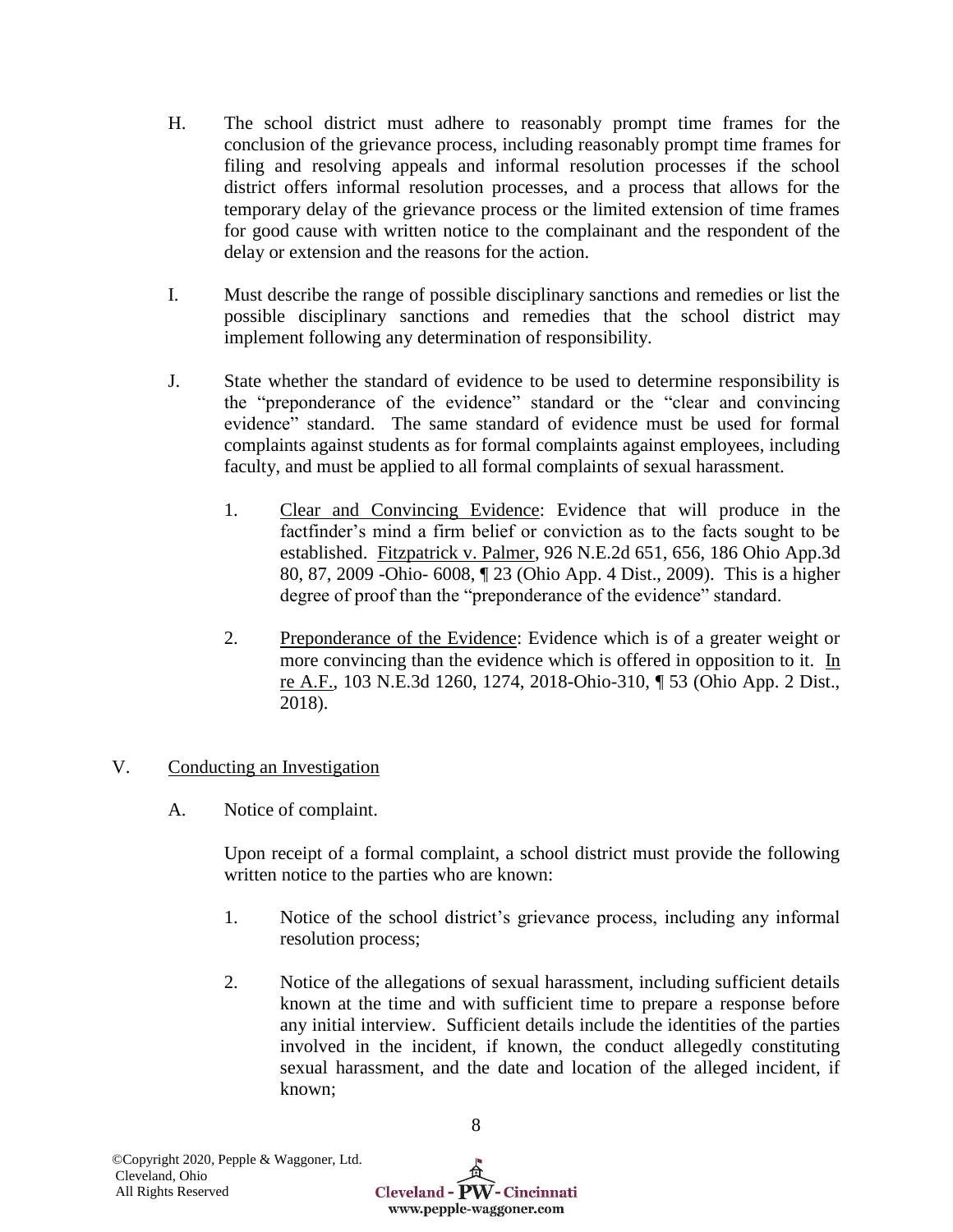- 3. A statement that the respondent is presumed not responsible for the alleged conduct and that a determination regarding responsibility is made at the conclusion of the grievance process;
- 4. Notice that the parties may have an advisor of their choice, who may be an attorney, and may inspect and review evidence; and
- 5. Notice of any provision in the school district's code of conduct that prohibits knowingly making false statements or knowingly submitting false information during the grievance process. 34 C.F.R. 106.45(b)(2).
- B. Supportive measures.
	- 1. Supportive measures are non-disciplinary, non-punitive individualized services offered as appropriate, as reasonably available, and without fee or charge to the complainant or the respondent before or after the filing of a formal complaint or where no formal complaint has been filed. 34 C.F.R. 106.30(a).
	- 2. The Title IX Coordinator is responsible for coordinating the effective implementation of supportive measures. 34 C.F.R. 106.30(a).
	- 3. Supportive measures are designed to restore or preserve equal access to the education program or activity without unreasonably burdening the other party, including measures designed to protect the safety of all parties or the educational environment, or deter sexual harassment. 34 C.F.R. 106.30(a).
	- 4. Supportive measures may include:
		- a. Counseling;
		- b. Extensions of deadlines or other course-related adjustments;
		- c. Modifications of work or class schedules;
		- d. Campus escort services;
		- e. Mutual restrictions on contact between the parties;
		- f. Changes in work locations;
		- g. Leaves of absence;
		- h. Increased security and monitoring of certain areas of campus.

34 C.F.R. 106.30(a).

9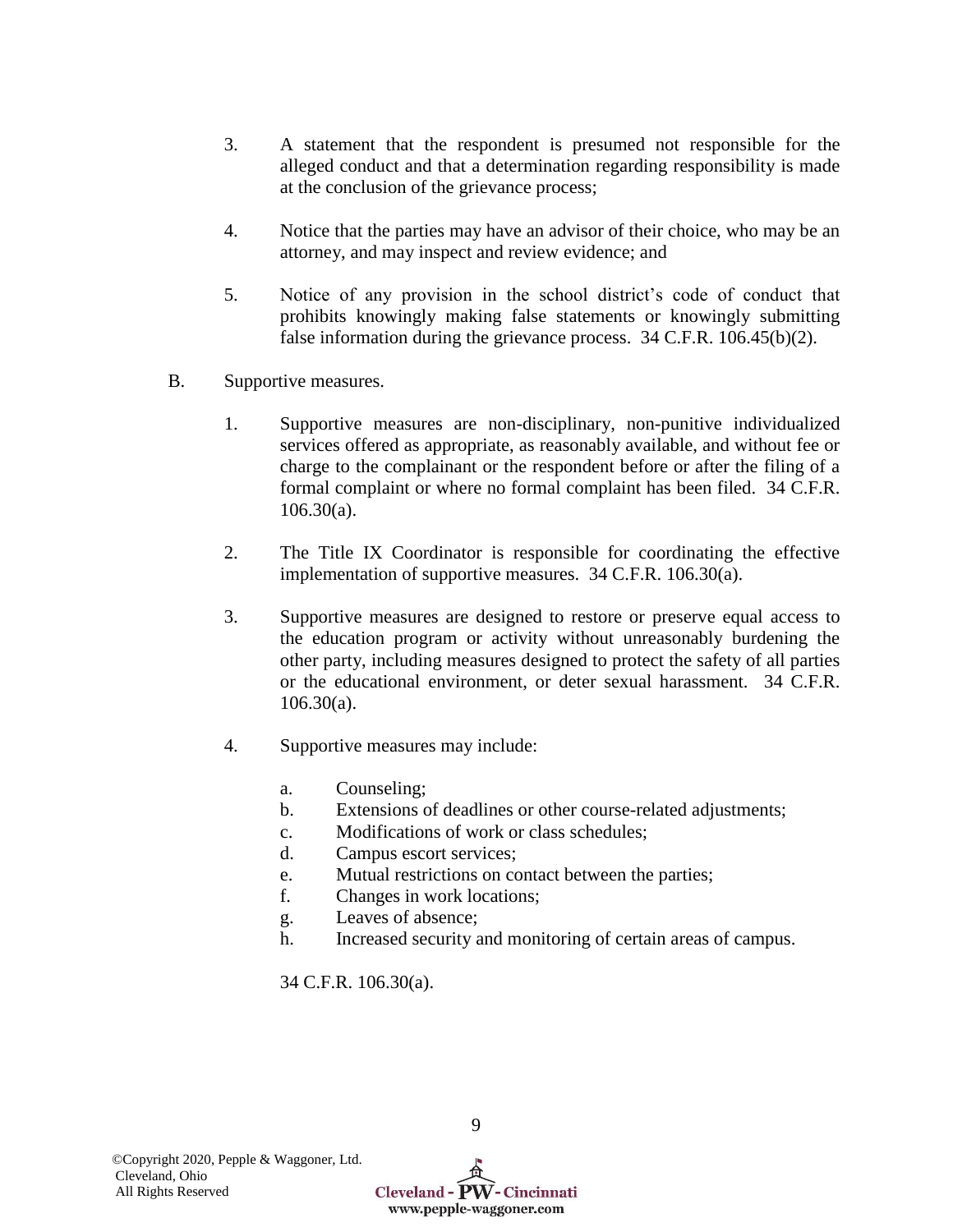5. The Title IX Coordinator must promptly contact the complainant to discuss the availability of supportive measures, consider the complainant's wishes with respect to supportive measures, inform the complainant of the availability of supportive measures with or without the filing of a formal complaint, and explain to the complainant the process for filing a formal complaint. 34 C.F.R. 106.44(a).

The final regulations increase the obligations on school districts to respond promptly and supportively to every complainant when the school district receives notice that the complainant has allegedly been victimized by sexual harassment (without requiring any proof or evidence supporting the allegations) irrespective of the existence of a grievance process, promote respect for a complainant's autonomy over whether or not to file a formal complaint that initiates a grievance process, and protect complainants from retaliation for refusing to participate in a grievance process.

- 6. The school district must maintain as confidential any supportive measures provided to the complainant or respondent, to the extent that maintaining such confidentiality would not impair the ability of the school district to provide the supportive measures. 34 C.F.R. 106.30(a).
- C. Investigation requirements.

When investigating a formal complaint, and throughout the grievance process, a school district must:

- 1. Ensure that the burden of proof and the burden of gathering evidence sufficient to reach a determination regarding responsibility rest on the school district and not on the parties. 34 C.F.R. 106.45(b)(5)(i).
	- a. It is the school district's burden to impartially gather evidence and present it so the decision-maker can determine whether the school district (not either party) has shown that the weight of the evidence reaches or falls short of the standard of evidence the school district selected for making determinations.
	- b. When considering the issue of consent for sexual assault purposes, the burden of proof and the burden of collecting evidence sufficient to reach a determination regarding responsibility rest on the school district. The school district may not shift the burden on the respondent to prove consent, or on the complainant to prove the absence of consent.

Cleveland - PW - Cincinnati www.pepple-waggoner.com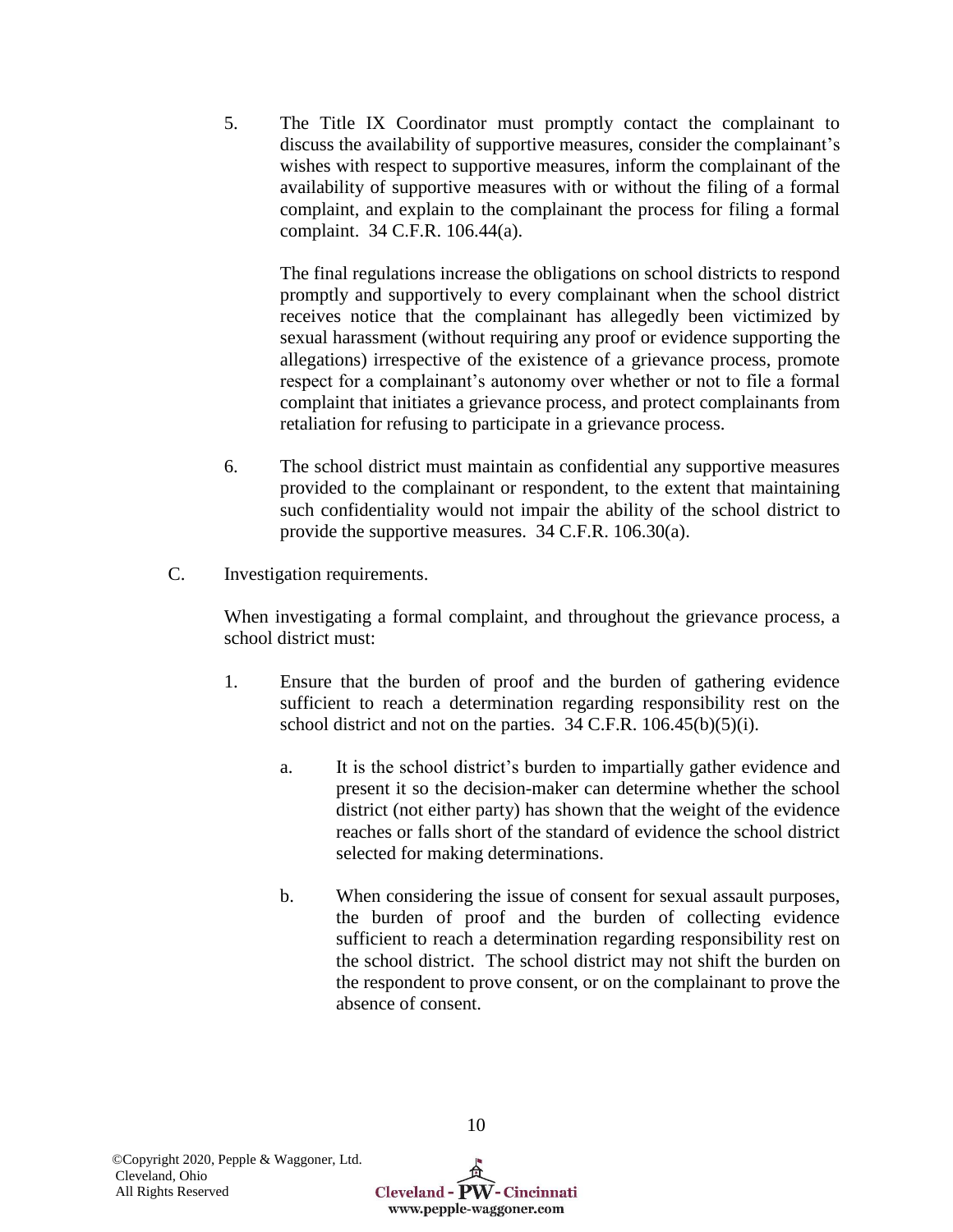- 2. Provide an equal opportunity for the parties to present witnesses, including fact and expert witnesses, and other inculpatory and exculpatory evidence. 34 C.F.R. 106.45(b)(5)(ii).
	- a. The identities of complainants, respondents, and witnesses must be kept confidential, except as permitted by FERPA, required by law, or to the extent necessary to carry out the Title IX grievance process.
	- b. Credibility determinations may not be based on a person's status as complainant, respondent, or witness.
- 3. Cannot restrict the ability of either party to discuss the allegations under investigation or to gather and present relevant evidence. 34 C.F.R.  $106.45(b)(5)(iii)$ .
	- a. The school district should not, under the guise of confidentiality concerns, impose prior restraints on students' and employees' ability to discuss (i.e., speak or write about) the allegations under investigation, for example with a parent, friend, or other source of emotional support, or with an advocacy organization.
	- b. The school district should not impose prior restraints on a party's ability to criticize the school district's handling of the investigation or approach to Title IX generally.
	- c. School districts are permitted to restrict the discussion of information that does not consist of the "allegations under investigation," such as evidence related to the allegations that has been collected and exchanged between the parties and their advisors during the investigation, or the investigative report summarizing the relevant evidence sent to the parties and their advisors.
	- d. These two requirements may overlap, such as where a party's ability to "discuss the allegations under investigation" is necessary so the party can "gather and present evidence," for example to seek advice from an advocacy organization or seek access to a building to inspect the location of an alleged incident.
	- e. Regarding elementary and secondary schools, the DOE has clarified that principals are not forbidden from warning students not to speak "maliciously" since malicious discussions intended to interfere with another party's Title IX rights would constitute prohibited retaliation.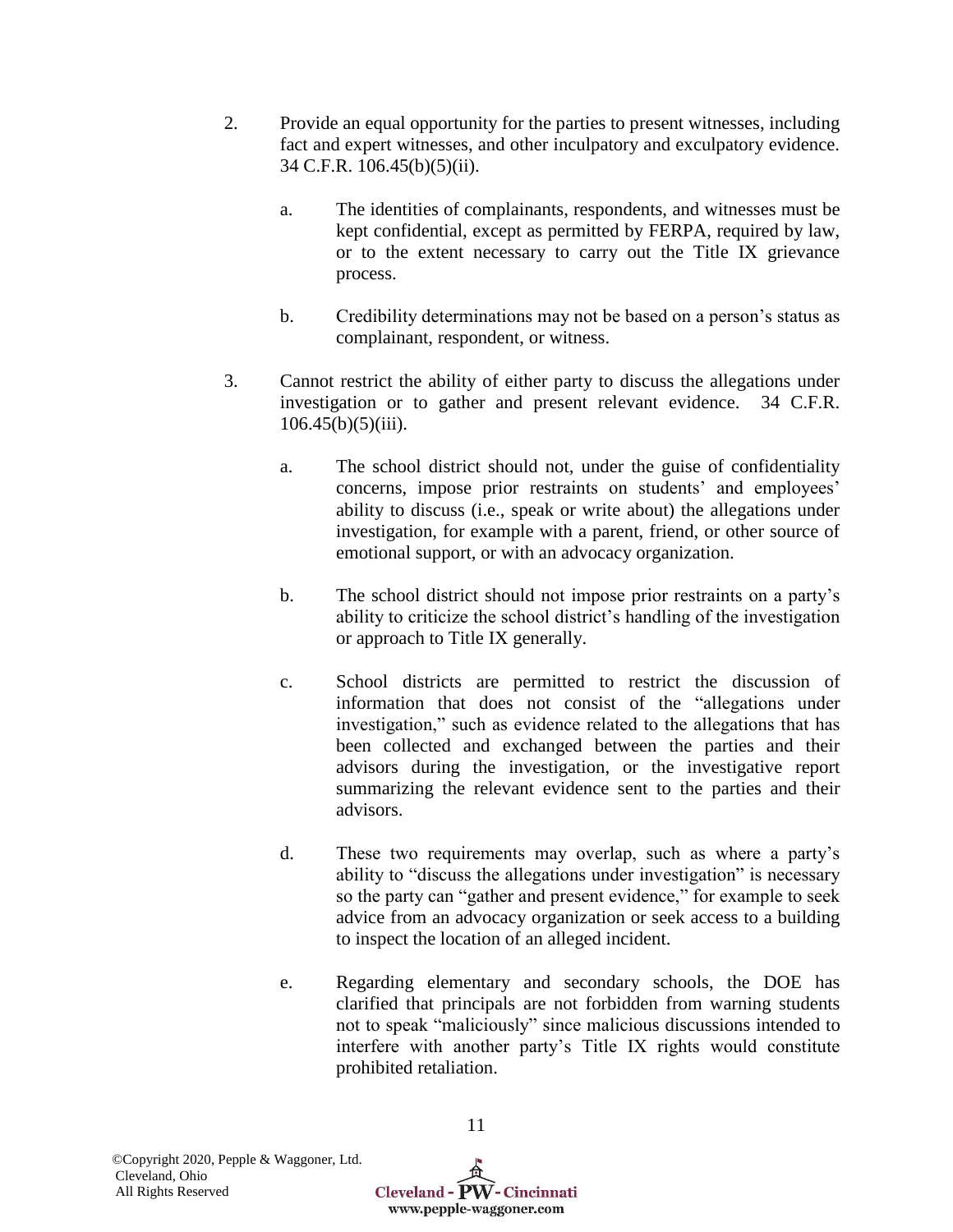- 4. Provide the parties with the same opportunities to have others present during any grievance proceeding, including the opportunity to be accompanied to any related meeting or proceeding by the advisor of their choice, who may be, but is not required to be, an attorney, and not limit the choice or presence of advisor for either the complainant or respondent in any meeting or grievance proceeding. However, the school district may establish restrictions regarding the extent to which the advisor may participate in the proceedings as long as the restrictions apply equally to both parties. 34 C.F.R. 106.45(b)(5)(iv).
	- a. The DOE recognizes the high stakes for all parties involved in sexual misconduct proceedings under Title IX and that the outcomes of these cases can carry potentially life-altering consequences, and thus believes every party should have the right to seek advice and assistance from an advisor of the party's choice.
	- b. Providing parties the right to select an advisor of choice does not align with the constitutional right of criminal defendants to be provided with effective representation. The more rigorous constitutional protection provided to criminal defendants is not necessary or appropriate in the context of administrative proceedings held by an educational institution rather than by a criminal court.
	- c. School districts may require advisors to use the evidence received for inspection and review, as well as the investigative report, only for purposes of the grievance process and require them not to further disseminate or disclose these materials. Additionally, the final regulations do not prohibit a recipient from using a nondisclosure agreement that complies with the final regulations and other applicable laws.
	- d. While nothing in the final regulations discourages parties from speaking for themselves during the proceedings, the DOE believes it is important that each party have the right to receive advice and assistance navigating the grievance process.
	- e. School districts are permitted to place restrictions on advisors, such as requiring parties personally to answer questions posed by an investigator during an interview, or personally to make any opening or closing statements at a live hearing if a hearing is held, so long as such rules apply equally to both parties.

Cleveland -  $\widehat{PW}$  - Cincinnati www.pepple-waggoner.com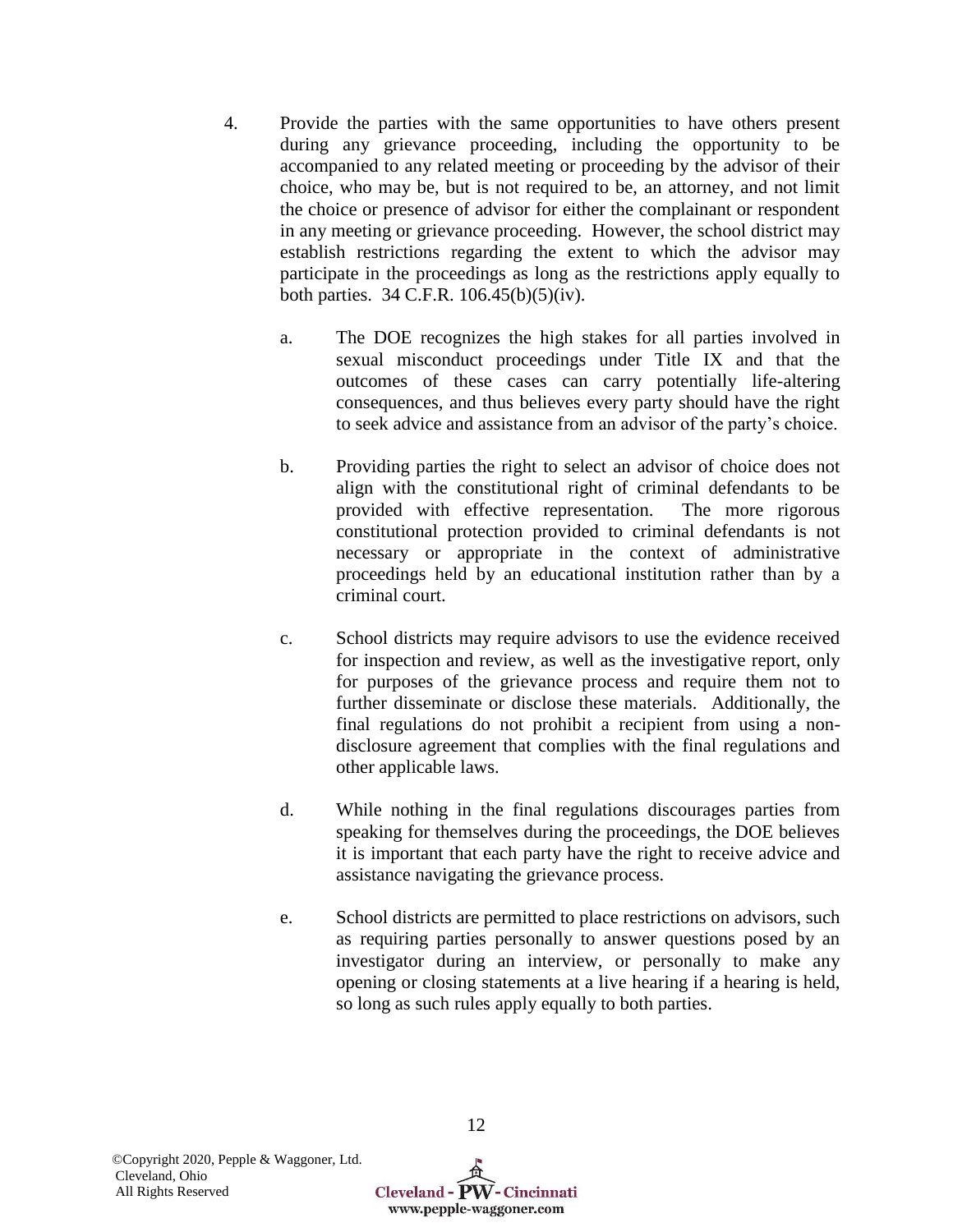- f. The final regulations ensure that a party's advisor of choice must be included in the party's receipt of, for instance, evidence subject to party inspection and review, and the investigative report, so that a party's advisor of choice is fully informed throughout the investigation in order to advise and assist the party.
- 5. Provide, to a party whose participation is invited or expected written notice of the date, time, location, participants, and purpose of all hearings, investigative interviews, or other meetings, with sufficient time for the party to prepare to participate.  $34$  C.F.R.  $106.45(b)(5)(v)$ .
	- a. The DOE believes that written notice of investigative interviews, meetings, and hearings, with time to prepare, permits both parties meaningfully to advance their respective interests during the grievance process, which helps ensure that relevant evidence is gathered and considered in investigating and adjudicating allegations of sexual harassment.
	- b. Because the stakes are high for both parties in a grievance process, both parties should receive notice with sufficient time to prepare before participating in interviews, meetings, or hearings associated with the grievance process, and written notice is better calculated to effectively ensure that parties are apprised of the date, time, and nature of interviews, meetings, and hearings than relying solely on notice in the form of oral communications.
	- c. For example, if a party receives written notice of the date of an interview, and needs to request rescheduling of the date or time of the interview due to a conflict with the party's class schedule, the school district and parties benefit from having had the originallyscheduled notice confirmed in writing so that any rescheduled date or time is measured accurately against the original schedule.
	- d. Nothing in the final regulations precludes a school district from also conveying notice via in-person, telephonic, or other means of conveying the notice, in addition to sending written notice.
	- e. The DOE declined to impose a rule requiring advisors be copied on all correspondence between the school district and the parties in order to preserve the school district's discretion to limit the participation of party advisors, and to preserve a party's right to decide whether or not, for what purposes, and at what times, the party wishes for an advisor of choice to participate with the party. Nothing in the final regulations precludes the school district from adopting a practice of copying party advisors on all notices, so

Cleveland -  $\widehat{PW}$  - Cincinnati www.pepple-waggoner.com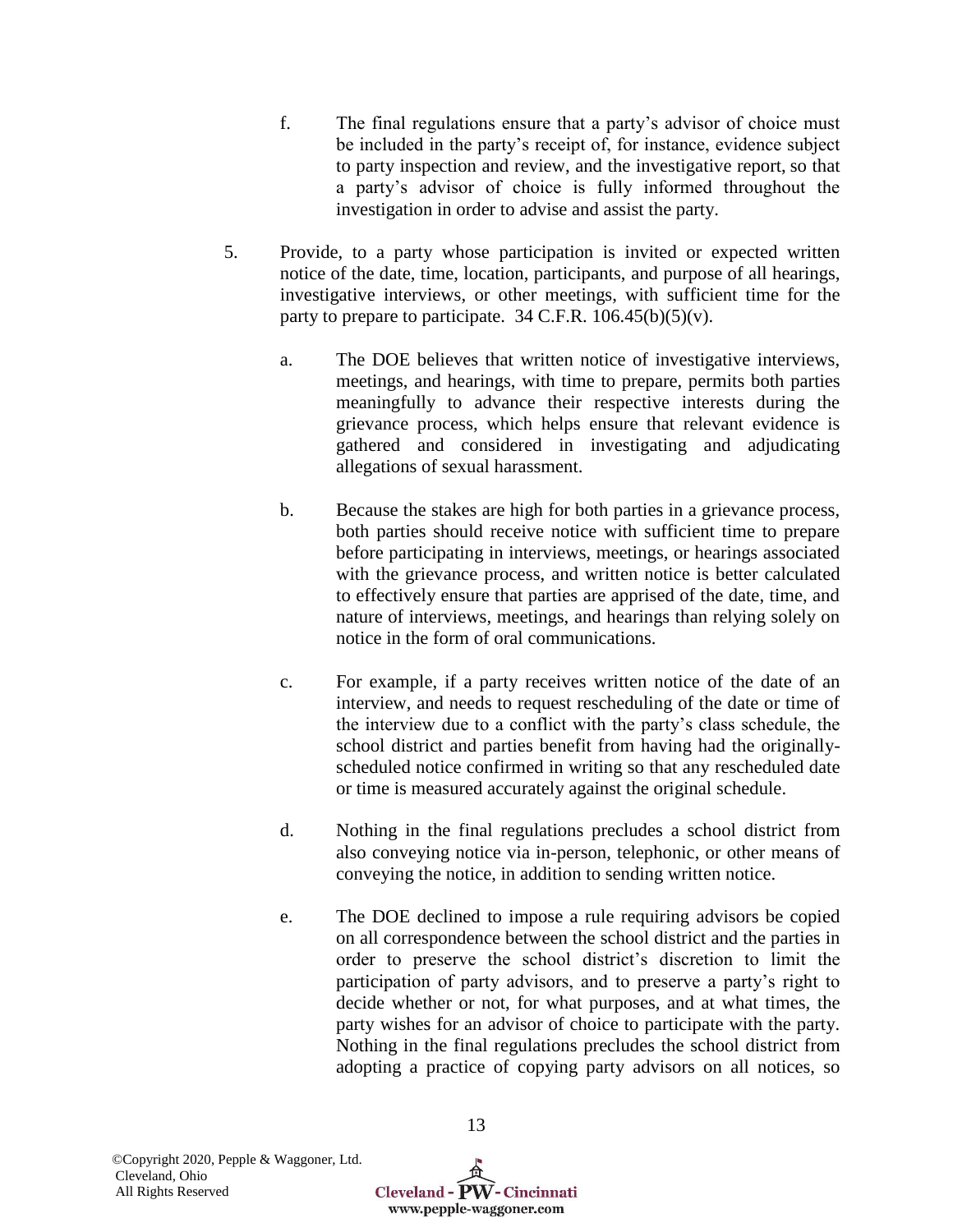long as the school district ensures that such a practice applies equally with respect to both parties.

- 6. Provide both parties an equal opportunity to inspect and review any evidence obtained as part of the investigation that is directly related to the allegations raised in a formal complaint, including the evidence upon which the school district does not intend to rely in reaching a determination regarding responsibility, and inculpatory or exculpatory evidence, whether obtained from a party or other source, so that each party can meaningfully respond to the evidence prior to conclusion of the investigation. 34 C.F.R. 106.45(b)(5)(vi).
	- a. The DOE believes that the right to inspect all evidence directly related to the allegations is an important procedural right for both parties, in order for a respondent to present a defense and for a complainant to present reasons why the respondent should be found responsible.
	- b. This approach balances the recipient's obligation to impartially gather and objectively evaluate all relevant evidence, including inculpatory and exculpatory evidence, with the parties' equal right to participate in furthering each party's own interests by identifying evidence overlooked by the investigator and evidence the investigator erroneously deemed relevant or irrelevant and making arguments to the decision-maker regarding the relevance of evidence and the weight or credibility of relevant evidence.
	- c. The DOE notes that "directly related" in  $\S 106.45(b)(5)(vi)$  aligns with requirements in FERPA, 20 U.S.C. 1232g(a)(4)(A)(i). The DOE also acknowledges that "directly related" may sometimes encompass a broader universe of evidence than evidence that is "relevant."
	- d. The DOE believes it is important that at the phase of the investigation where the parties have the opportunity to review and respond to evidence, the universe of that exchanged evidence should include all evidence (inculpatory and exculpatory) that relates to the allegations under investigation, without the investigator having screened out evidence related to the allegations that the investigator does not believe is relevant.
	- e. The parties should have the opportunity to argue that evidence directly related to the allegations is in fact relevant (and not otherwise barred from use under §106.45), and parties will not have a robust opportunity to do this if evidence related to the allegations is withheld from the parties by the investigator.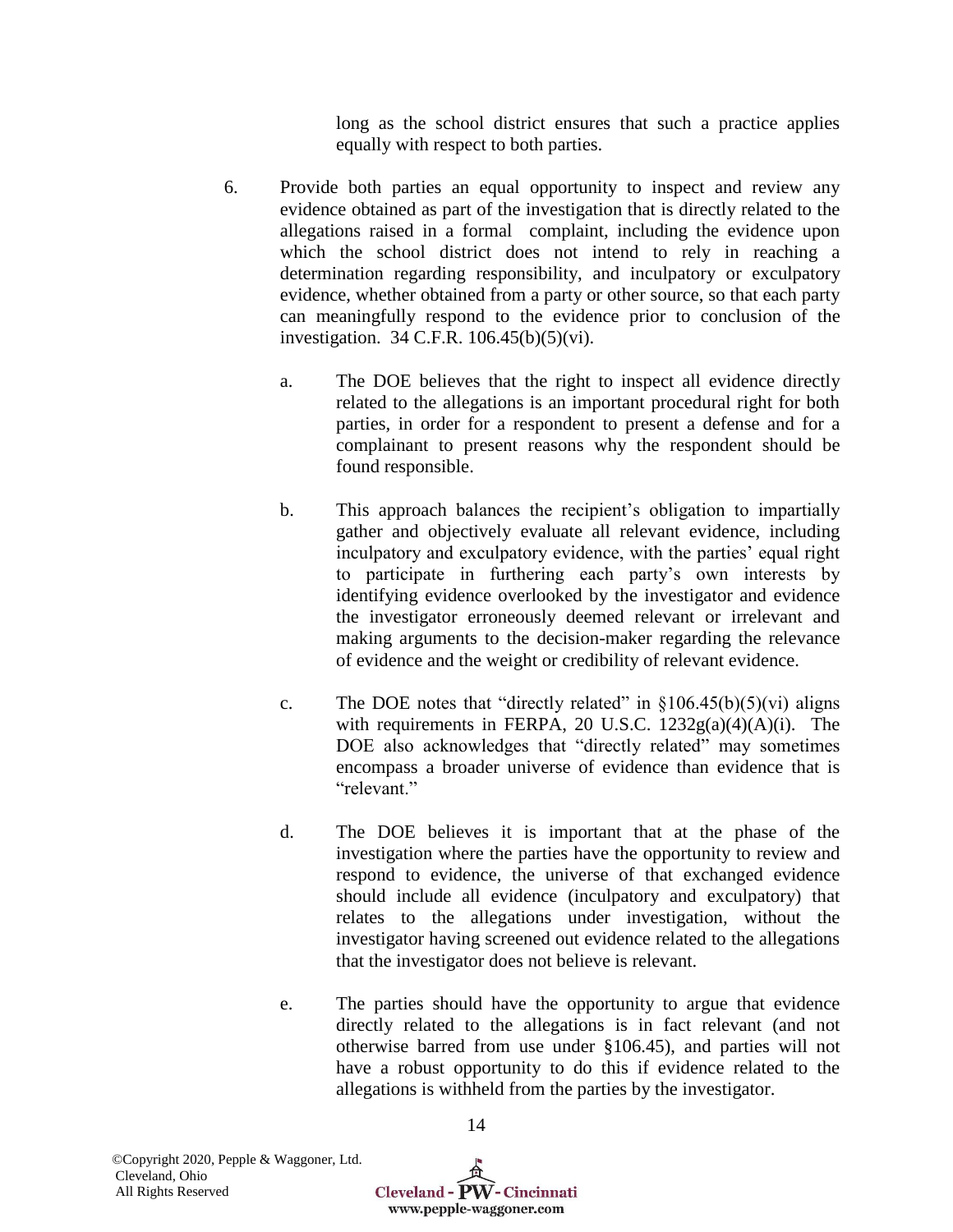- (1) For example, an investigator may discover during the investigation that evidence exists in the form of communications between a party and a third party (such as the party's friend or roommate) wherein the party characterizes the incident under investigation. If the investigator decides that such evidence is irrelevant (perhaps from a belief that communications before or after an incident do not make the facts of the incident itself more or less likely to be true), the other party should be entitled to know of the existence of that evidence so as to argue about whether it is relevant.
- (2) The investigator would then consider the parties' viewpoints about whether such evidence (directly related to the allegations) is also relevant, and on that basis decide whether to summarize that evidence in the investigative report.
- (3) A party who believes the investigator reached the wrong conclusion about the relevance of the evidence may argue again to the decision-maker (i.e., as part of the party's response to the investigative report, and/or at a live hearing) about whether the evidence is actually relevant, but the parties would not have that opportunity if the evidence had been screened out by the investigator (that is, deemed irrelevant) without the parties having inspected and reviewed it as part of the exchange of evidence.
- 7. Prior to completion of the investigative report, the school district must send to each party and the party's advisor, if any, the evidence subject to inspection and review in an electronic format or a hard copy, and the parties must have at least 10 days to submit a written response, which the investigator will consider prior to completion of the investigative report. All such evidence must be subject to the parties' inspection and review and be available at any hearing.  $34$  C.F.R.  $106.45(b)(5)(vi)$ .
	- a. School districts are neither required nor prohibited from using a file sharing platform that restricts parties and advisors from downloading or copying the evidence.
	- b. School districts may require parties and advisors to refrain from disseminating the evidence (for instance, by requiring parties and advisors to sign a non-disclosure agreement that permits review and use of the evidence only for purposes of the Title IX grievance process), thus providing school districts with discretion as to how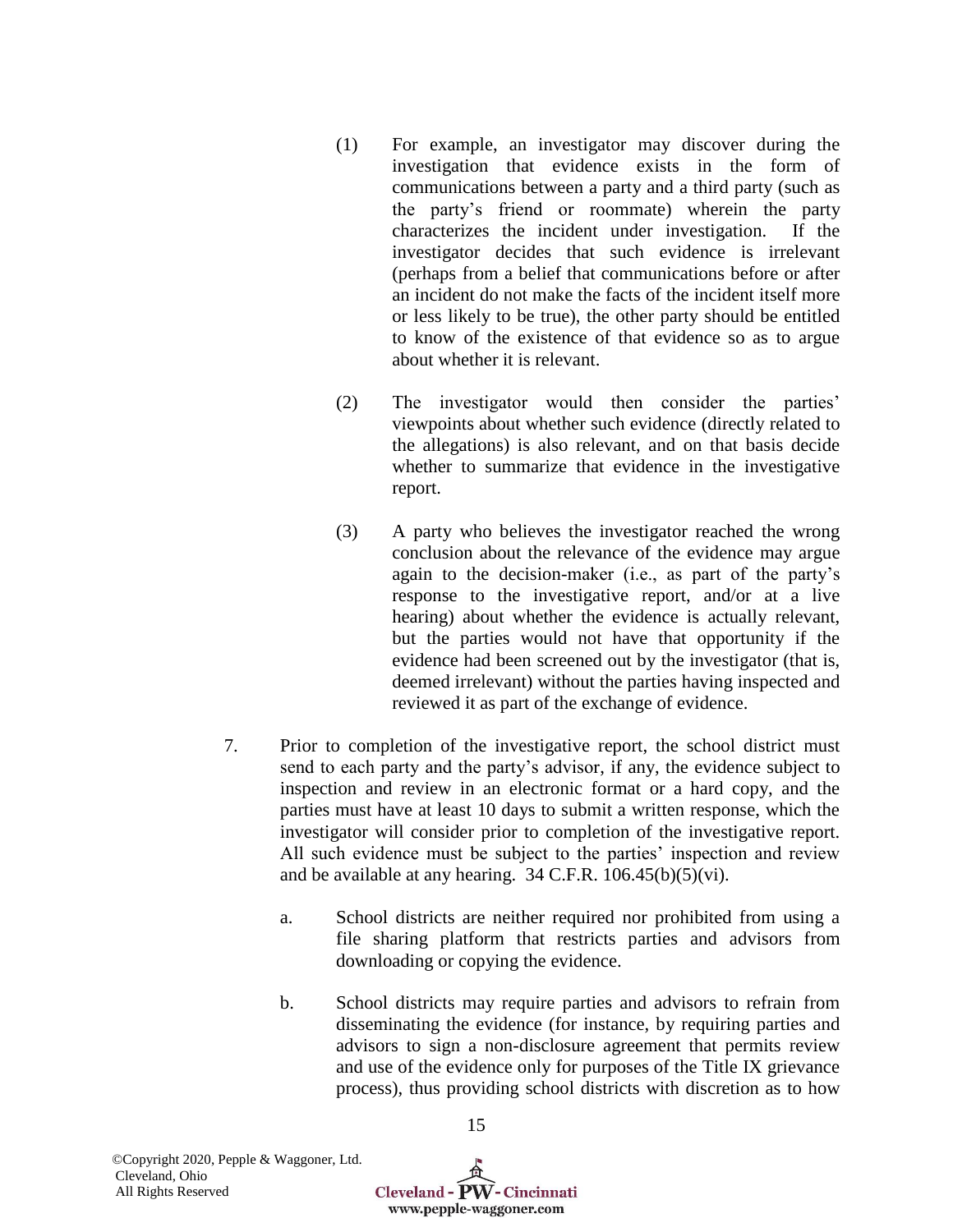to provide evidence to the parties that directly relates to the allegations raised in the formal complaint.

- c. With regard to the sharing of confidential information, a school district may permit or require the investigator to redact information that is not directly related to the allegations (or that is otherwise barred from use under §106.45, such as information protected by a legally recognized privilege, or a party's treatment records if the party has not given written consent) contained within documents or other evidence that are directly related to the allegations, before sending the evidence to the parties for inspection and review.
- d. Redacting "confidential" information is not the same as redacting information that is not "directly related to the allegations" because information that is confidential, sensitive, or private may still be "directly related to the allegations" and thus subject to review by both parties.
- e. School districts may choose whether the 10 days should be business days or calendar days (or may use a different calculation of "days" that works with the recipient's administrative operations, such as "school days"). Although the school district is required to provide at least 10 days for inspection and review, the school district may give the parties more than 10 days to respond, bearing in mind that the school district must conclude the grievance process within the reasonably prompt time frames to which the school district must commit under  $\S 106.45(b)(1)(v)$ .
- f. If a party has exercised the party's right to select an advisor of the party's choice, it is for the purpose of receiving that advisor's assistance during the grievance process. A party's 10-day window to review and respond to the evidence should not be narrowed by placing the burden on the party to receive the evidence from the school district and then send the evidence to the party's advisor. However, nothing in the final regulations precludes a party from requesting that the school district not send the evidence subject to inspection and review to the party's advisor. Similarly, the final regulations do not preclude the school district from asking the parties to confirm whether or not the party has an advisor prior to sending the evidence.
- g. Parties have the opportunity to provide additional information or context in their written response after reviewing the evidence. A school district may require all parties to submit any evidence that they would like the investigator to consider prior to when the parties' time to inspect and review evidence begins. Alternatively,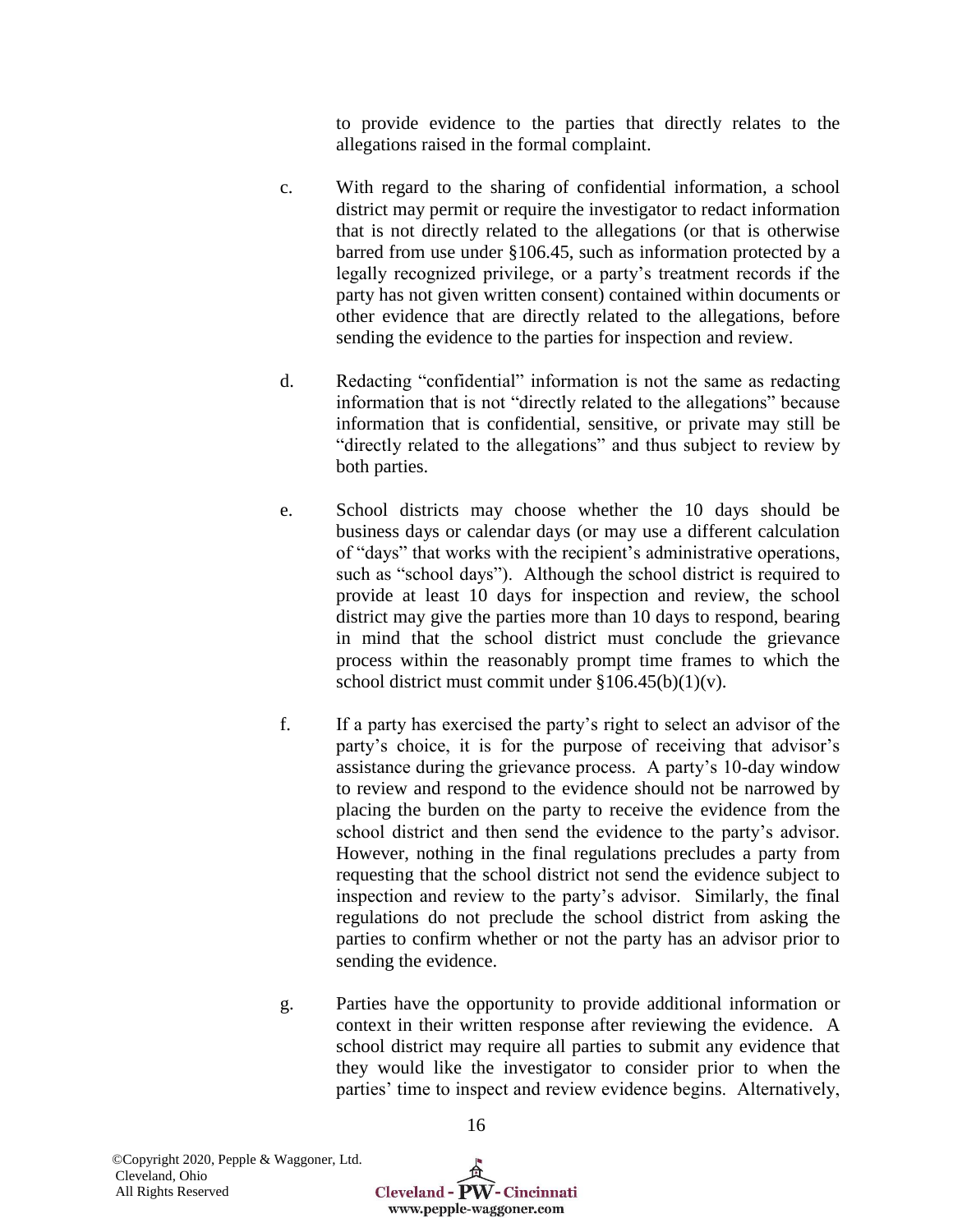a school district may choose to allow both parties to provide additional evidence in response to their inspection and review of the evidence, and also an opportunity to respond to the other party's additional evidence.

- h. Similarly, a school district has discretion to choose whether to provide a copy of each party's written response to the other party to ensure a fair and transparent process and to allow the parties to adequately prepare for any hearing that is required or provided under the grievance process.
- 8. Create an investigative report that fairly summarizes relevant evidence, and at least 10 days prior to any hearing, send same to each party and the party's advisor for their review and written response. 34 C.F.R.  $106.45(b)(5)(vii)$ .
- D. Summary of general investigation procedure.
	- 1. The investigator must send written notice to both parties of the allegations set forth in the complaint upon receipt of a formal complaint.
	- 2. The investigator should interview the complainant and obtain a witness statement. The complainant may have an advisor of his or her choice present during the interview.
	- 3. The investigator should interview the respondent and obtain a witness statement. The respondent may have an advisor of his or her choice present during the interview.
	- 4. The investigator should provide both parties the opportunity to identify witnesses and submit evidence.
	- 5. The investigator should interview any witnesses identified by the parties and obtain witness statements. The investigator should ask each witness to identify any other potential witnesses and provide the investigator with copies of relevant evidence.
	- 6. The investigator should continue to interview identified witnesses, obtain witness statements, and collect copies of relevant evidence until the investigator has determined that, to the extent reasonably possible, the relevant witnesses have been interviewed and the relevant evidence has been collected.
	- 7. Send the evidence to the complainant and respondent, and their advisors, for their inspection and review. Provide the complainant and respondent at least 10 days to submit a written response.

17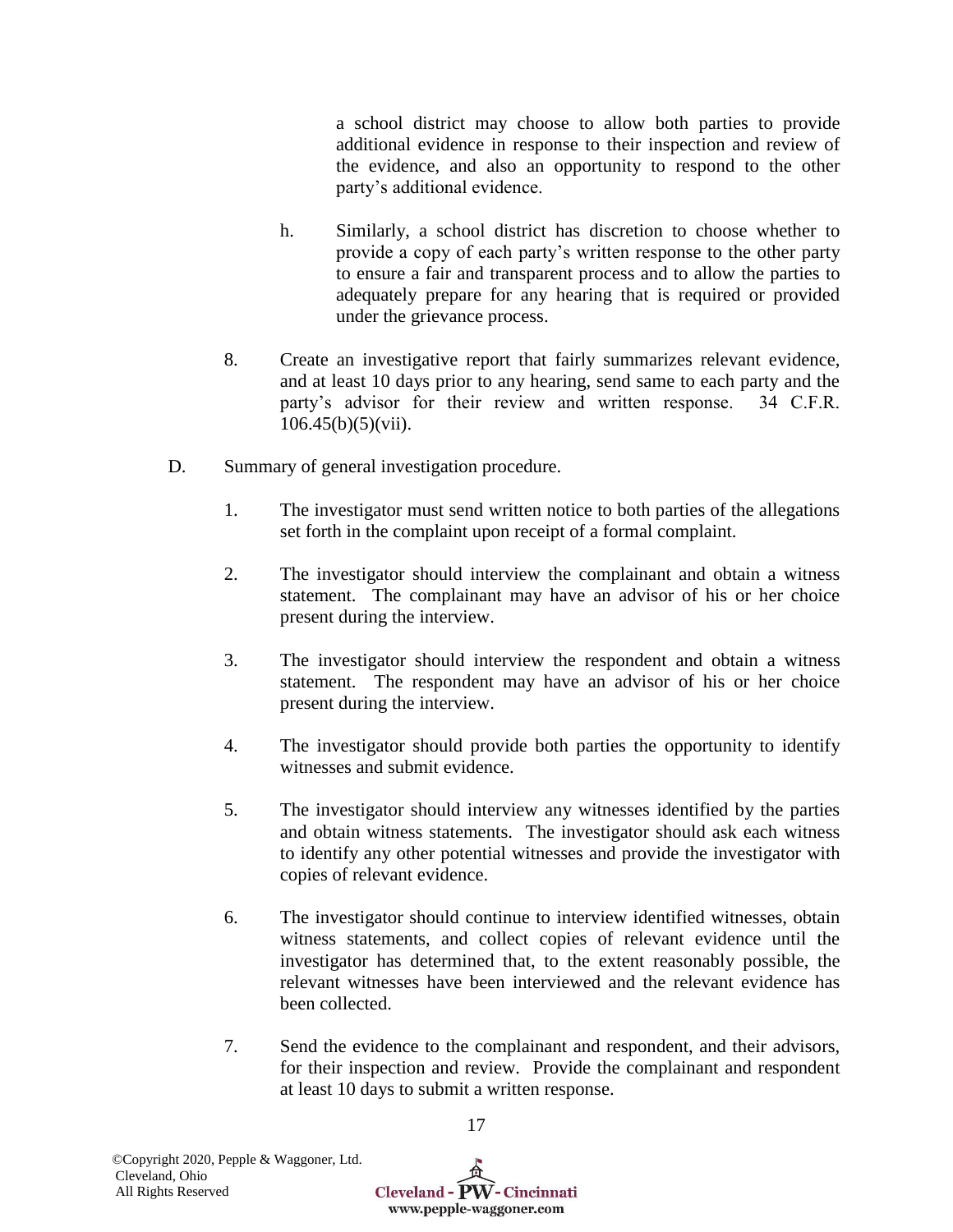- 8. Consider all relevant evidence, including any responses from the complainant and respondent, before completing the investigation report.
- 9. Create an investigation report that fairly summarizes the relevant evidence. Provide the complainant and the respondent, as well as their advisors, with copies of the investigation report at least 10 days prior to any hearing.

# VI. Creating an Investigative Report

- A. The final regulations do not prescribe the contents of the investigative report, other than specifying its core purpose of fairly summarizing relevant evidence. 34 C.F.R. 106.45(b)(5)(vii).
	- 1. The investigative report should contain relevant evidence, including exculpatory and inculpatory evidence. The school district must evaluate relevant evidence, including inculpatory and exculpatory evidence.
	- 2. The DOE does not wish to prohibit the investigator from including recommended findings or conclusions in the investigative report. However, the decision-maker is under an independent obligation to objectively evaluate relevant evidence, and thus cannot simply defer to recommendations made by the investigator in the investigative report.
	- 3. The DOE notes that the decision-maker must prepare a written determination regarding responsibility that must contain certain specific elements (for instance, a description of procedural steps taken during the investigation) and so a school district may wish to instruct the investigator to include such matters in the investigative report, but the final regulations do not prescribe the contents of the investigative report other than specifying its core purpose of summarizing relevant evidence
- B. A district may require all parties to submit any evidence that they would like the investigator to consider prior to the finalization of the investigative report, thereby allowing each party to respond to the evidence in the investigative report.
- C. The investigator must determine what is relevant after the parties have reviewed the evidence.
- D. A copy of the investigative report must be sent electronically or by hard copy to each party and the party's advisor, if any.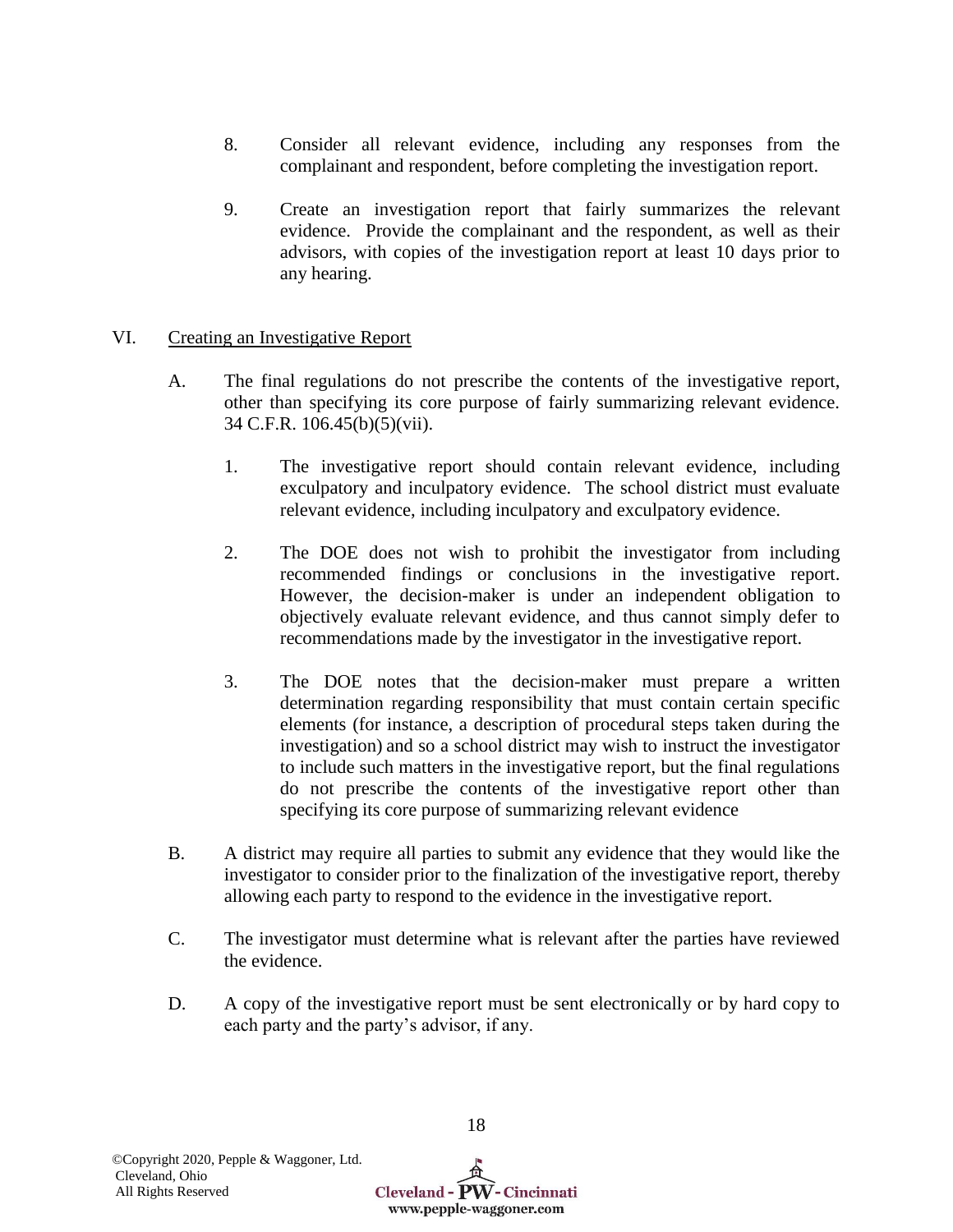- E. School districts enjoy discretion with respect to whether and how to amend and supplement the investigative report, as long as any such rules and practices apply equally to both parties.
- F. Districts may provide both parties with an opportunity to respond to any additional evidence the other party proposes after reviewing the investigative report. If a district allows parties to provide additional evidence in response to the investigative report, any such additional evidence will not qualify as new evidence that was reasonably available at the time the determination regarding responsibility was made for purposes of an appeal. Similarly, a district has discretion to choose whether to provide a copy of each party's written response to the other party as an additional measure to allow the parties to prepare for the hearing (or to be heard prior to the determination regarding responsibility being made, if no hearing is required or provided).
- G. School districts must maintain, for a period of seven years, records of each sexual harassment investigation.

# VII. The Hearing

- A. Elementary and secondary schools are **NOT** required to use hearings (live or otherwise) to adjudicate formal complaints under Title IX.
- B. If an elementary and secondary school chooses to hold a hearing (live or otherwise), such school has significant discretion as to how to conduct such a hearing.
- C. Basic structure of the hearing:
	- 1. Investigator submits investigative reports to both parties. Parties then have 10 days to submit a response to the investigative report.
	- 2. Each party has the opportunity to submit written questions to be asked of other parties and witnesses, including limited follow-up questions. The opportunity for each party to submit written questions to other parties and witnesses must take place after the parties are sent the investigative report, and before the determination regarding responsibility is reached. The written submission of questions procedure may overlap with the 10-day period for responding to the investigative report, so that the written questions procedure need not extend the time frame of the grievance process.
	- 3. The decision-maker objectively evaluates the answers to such questions, and any other relevant evidence gathered and presented during the investigation;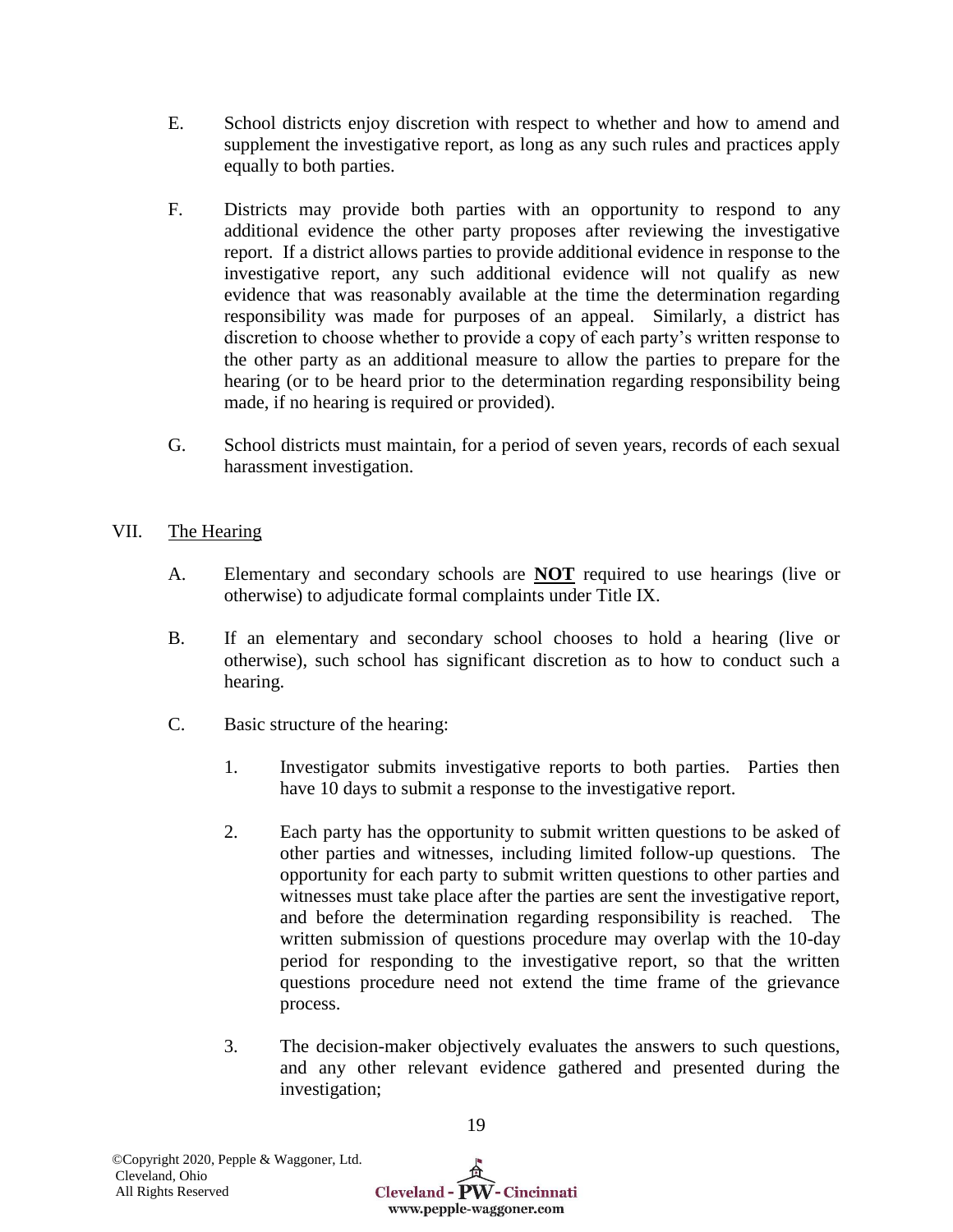- 4. The decision-maker reaches a determination regarding responsibility which is reduced to writing and issued to the parties concurrently. 34 C.F.R. 106.45(b)(7)(ii) states that the decision-maker "must issue a written determination regarding responsibility," but does not require that written determination to be issued at the hearing. The time frame for when the decision-maker will issue the written determination must be "reasonably prompt."
- D. Cannot require, allow, rely upon, or otherwise use questions or evidence that constitute or seek disclosure of information protected under a legally-recognized privilege, unless the person holding such privilege has waived the privilege.
- E. Cannot compel witness participation in a grievance process. 34 C.F.R. 106.71(a) protects every individual from retaliation for participating or refusing to participate in a Title IX proceeding.
- F. 34 C.F.R. 106.45(b)(6)(i) requires the creation of an audio or audiovisual recording, or transcript, of any live hearing, which must be made available to the parties for inspection and review.
- G. Hearings under  $\{106.45(b)(6)$  are not "public" hearings.
- H. Good cause may exist to temporarily delay the Title IX grievance process to coordinate or cooperate with a concurrent law enforcement investigation.
- I. The regulations do not limit the legal rights of parents or guardians to act on behalf of a party during a hearing.

# VIII. Technology to be Used at Live Hearing

- A. To protect traumatized complainants from facing the respondent in person, crossexamination in live hearings must never involve parties personally questioning each other, and at a party's request, the live hearing must occur with the parties in separate rooms with technology enabling participants to see and hear each other. 34 C.F.R. 106.45(b)(6)(i).
- B. Any technology used must permit the parties to both see and hear each other. Consequently, a telephone hearing (without video) would be insufficient.

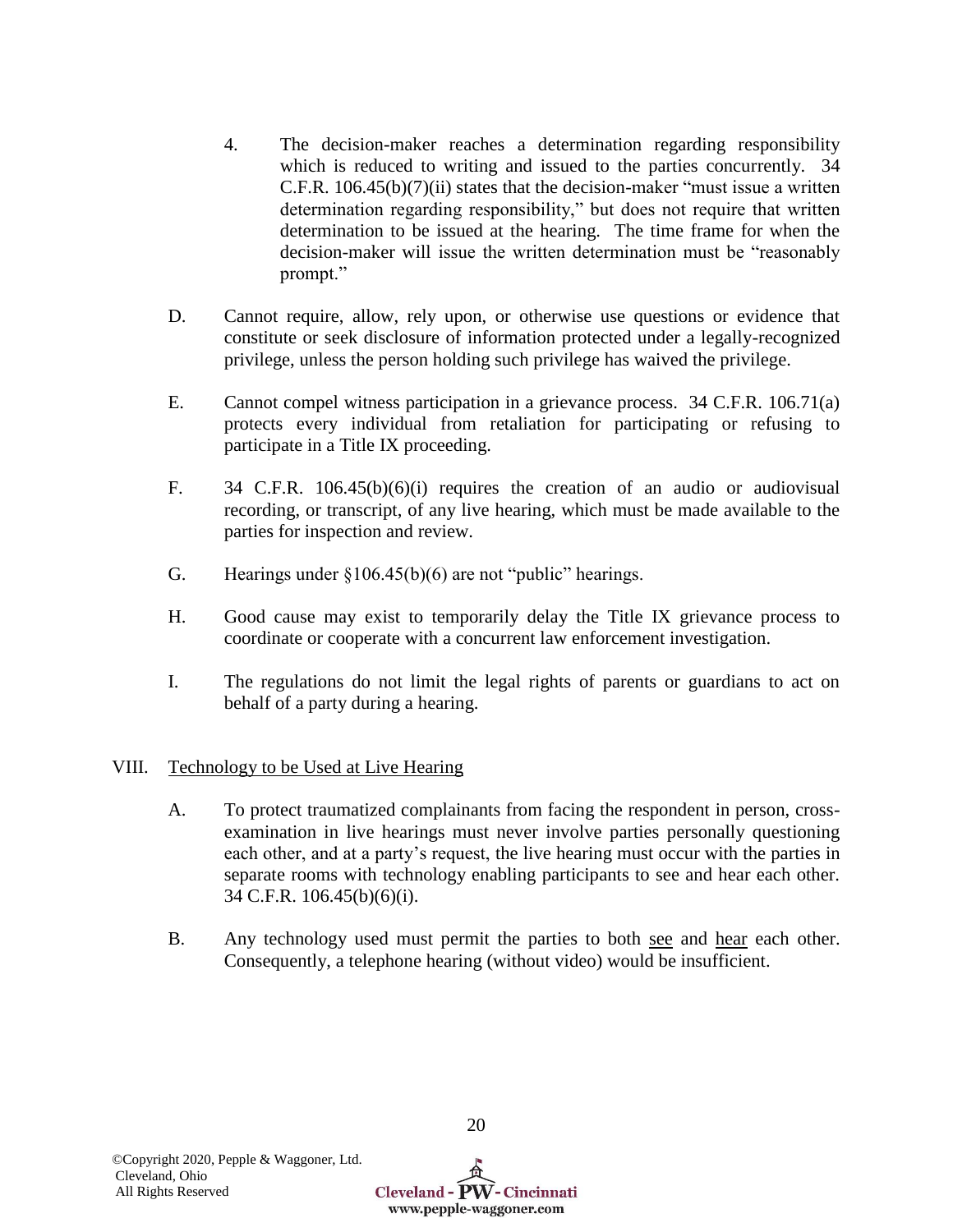- C. Under 34 C.F.R. 106.71, a school conducting a live hearing must "keep confidential the identity of any individual who has made a report or complaint of sex discrimination, including any individual who has made a report or filed a formal complaint of sexual harassment, any complainant, any individual who has been reported to be the perpetrator of sex discrimination, any respondent, and any witness" in a Title IX grievance process except as permitted by FERPA, required by law, or as necessary to conduct the hearing or proceeding. Therefore, schools must ensure that technology used to comply with this provision does not result in "live streaming" a party in a manner that exposes the testimony to persons outside those participating in the hearing.
- D. 34 C.F.R. 106.45(b)(6)(i) requires that the creation of an audio or audiovisual recording, or transcript, of any live hearing held, and the recording or transcript must be made available to the parties for inspection and review.
- E. There are no technology grants under the Title IX regulations. However, commonly available equipment which could likely be used includes: webcams, laptops, or cell phones, paired with free or relatively inexpensive software solutions. There are more than a dozen free video web conferencing platforms that could be used to ensure that decision-maker(s) and parties could simultaneously see and hear the party or witness who is answering questions. The requirements for creating audio or audiovisual recordings or a transcript of hearings can be met at very low or no cost using commonly available voice memo apps or software or tape recorders.
- F. Technology problems interrupting a virtual hearing may constitute good cause to postpone a hearing.

# IX. Issues of Relevance

- A. School districts that do not conduct live hearings must afford each party the opportunity to submit written, relevant questions that a party wants asked of any party or witness, and must provide each party with the answers, and allow for additional, limited follow-up questions from each party. 34 C.F.R.  $106.45(b)(6)(ii)$ .
- B. Questions and evidence about the complainant's sexual predisposition or prior sexual behavior are not relevant, unless such questions and evidence about the complainant's prior sexual behavior are offered to prove that someone other than the respondent committed the conduct alleged by the complainant, or if the questions and evidence concern specific incidents of the complainant's prior sexual behavior with respect to the respondent and are offered to prove consent. The decision-maker(s) must explain to the party proposing the questions any decision to exclude a question as not relevant. 34 C.F.R. 106.45(b)(6)(i) and (ii).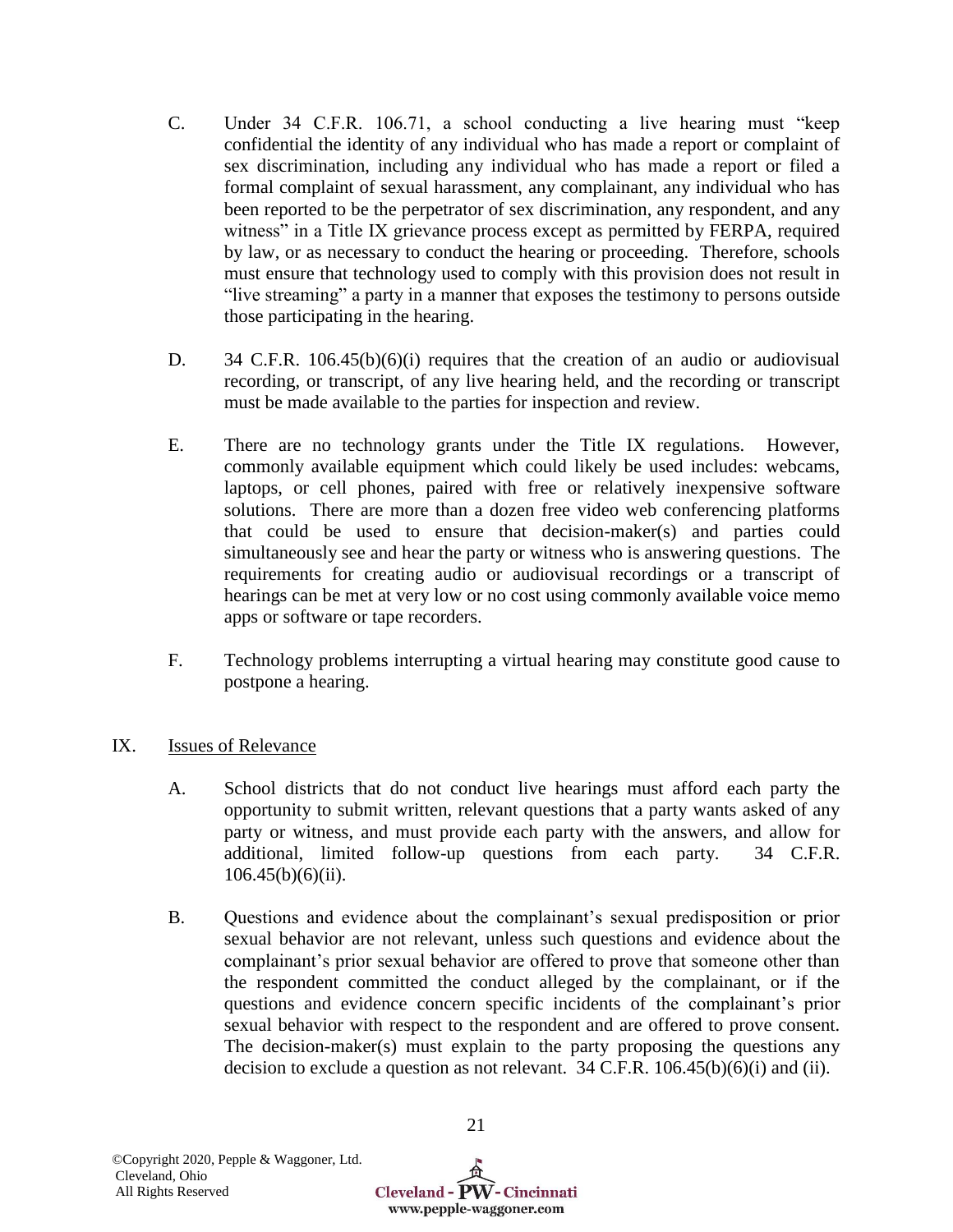- 1. Non-treatment records and information, such as a party's financial or sexual history, must be directly related to the allegations at issue in order to be reviewed by the other party, and all evidence summarized in the investigative report must be "relevant" such that evidence about a complainant's sexual predisposition would never be included in the investigative report and evidence about a complainant's prior sexual behavior would only be included if it meets one of the two narrow exceptions.
- 2. According to the DOE, the scope of when sexual behavior between the complainant and respondent might be relevant to the presence of consent regarding the particular allegations at issue depends in part on a recipient's definition of consent. Not all definitions of consent, for example, require a verbal expression of consent; some definitions of consent inquire whether, based on circumstances, the respondent reasonably understood that consent was present (or absent), thus potentially making relevant evidence of past sexual interactions between the complainant and the respondent.
- C. The school district cannot access, consider, disclose, or otherwise use a party's records that are made or maintained by a physician, psychiatrist, psychologist, or other recognized professional or paraprofessional acting in the professional's or paraprofessional's capacity, or assisting in that capacity, and which are made and maintained in connection with the provision of treatment to the party, unless the school district obtains that party's voluntary, written consent. 34 C.F.R.  $106.45(b)(5)(i)$ .
	- 1. If the party is not an "eligible student," as defined in 34 C.F.R. 99.3, then the school district must obtain the voluntary, written consent of a "parent," as defined in 34 C.F.R. 99.3.1176.
	- 2. Accordingly, a school district will not access, consider, disclose, or otherwise use some of the most sensitive documents about a party without the party's (or the parent of the party's) voluntary, written consent, regardless of whether the school district already has possession of such treatment records, even if the records are relevant.
- D. The school district may not allow, rely upon, or otherwise use questions or evidence that constitute, or seek disclosure of, information protected under a legally recognized privilege, unless the person holding such privilege has waived the privilege. 34 C.F.R.  $106.45(b)(1)(x)$ .

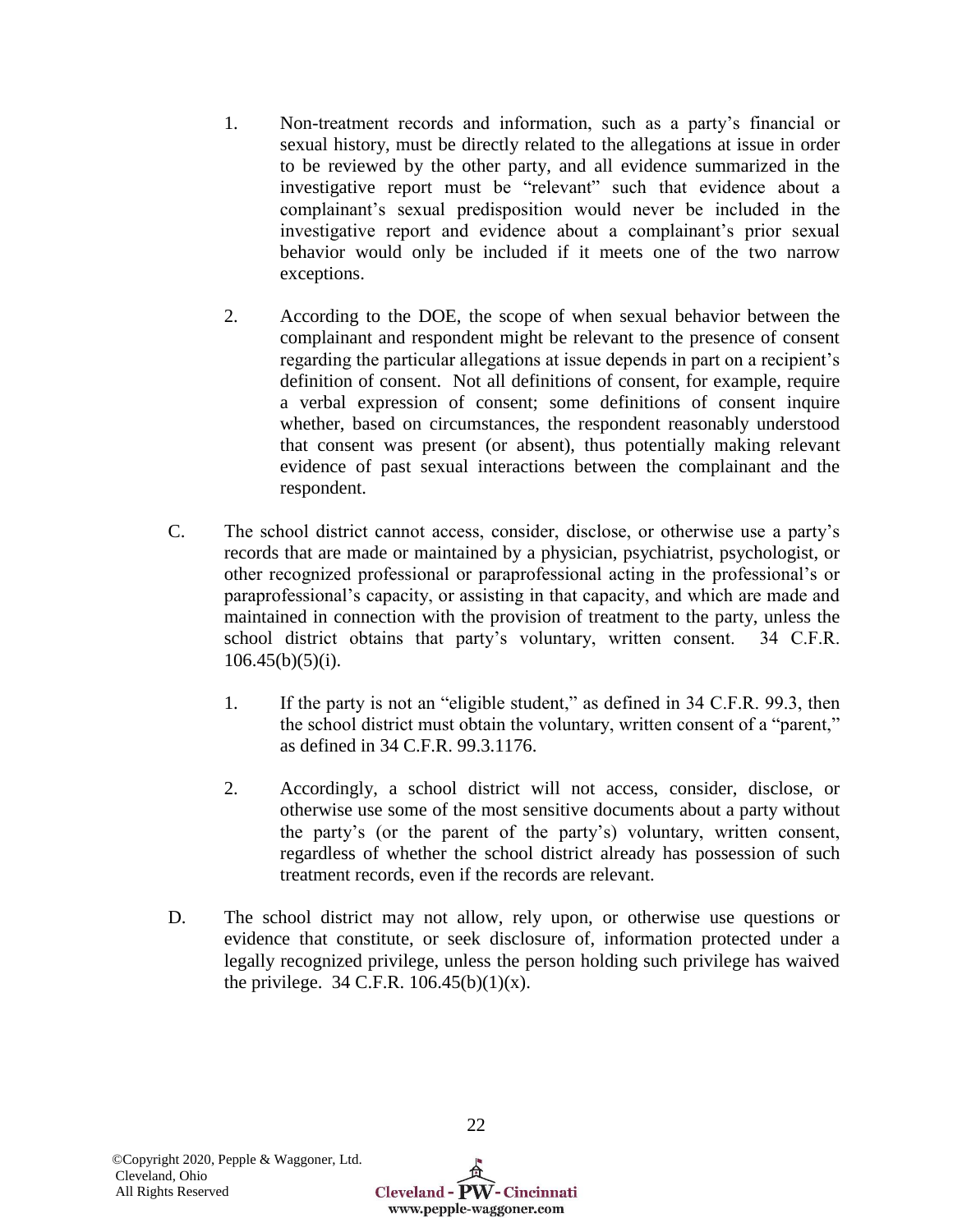# X. Final Determination

- A. The decision-maker must issue a written decision which sets forth the decisionmaker's determination of responsibility or non-responsibility. 34 C.F.R.  $106.45(b)(7)$ .
- B. The DOE describes six items that must be included in the written determination:
	- 1. Identification of the allegations potentially constituting sexual harassment.
	- 2. A description of the procedural steps taken from the receipt of the formal complaint through the determination, including any notifications to the parties, interviews with parties and witnesses, site visits, methods used to gather other evidence, and hearings held. The written determination should also describe the process undertaken to inspect and review the evidence and disseminate the investigative report, including the adherence to mandated procedural timelines.
	- 3. Findings of fact supporting the determination. Notably, the decisionmaker's written determination does not need to include "all" evidence presented at the hearing, or deal with facts not supporting the determination. Rather, it requires an analysis of what findings of fact support the determination of responsibility or non-responsibility;
	- 4. Conclusions regarding the application of the school district's code of conduct to the facts, such that the written determination "matches up" with the language of the code of conduct itself.
	- 5. A statement of, and rationale for, the result as to each allegation, including a determination regarding responsibility, any disciplinary sanctions the school district imposes on the respondent, and whether remedies designed to restore or preserve equal access to the school district's education program or activity will be provided by the school district to the complainant.
		- a. Remedies that do not impact the respondent should not be disclosed in the written determination; rather, the determination should simply indicate that "remedies will be provided to the complainant."
		- b. The complainant should be informed of the sanctions imposed on the respondent because knowledge of the sanctions may impact the complainant's equal access to the school district's education program and activity.

Cleveland -  $\widehat{PW}$  - Cincinnati www.pepple-waggoner.com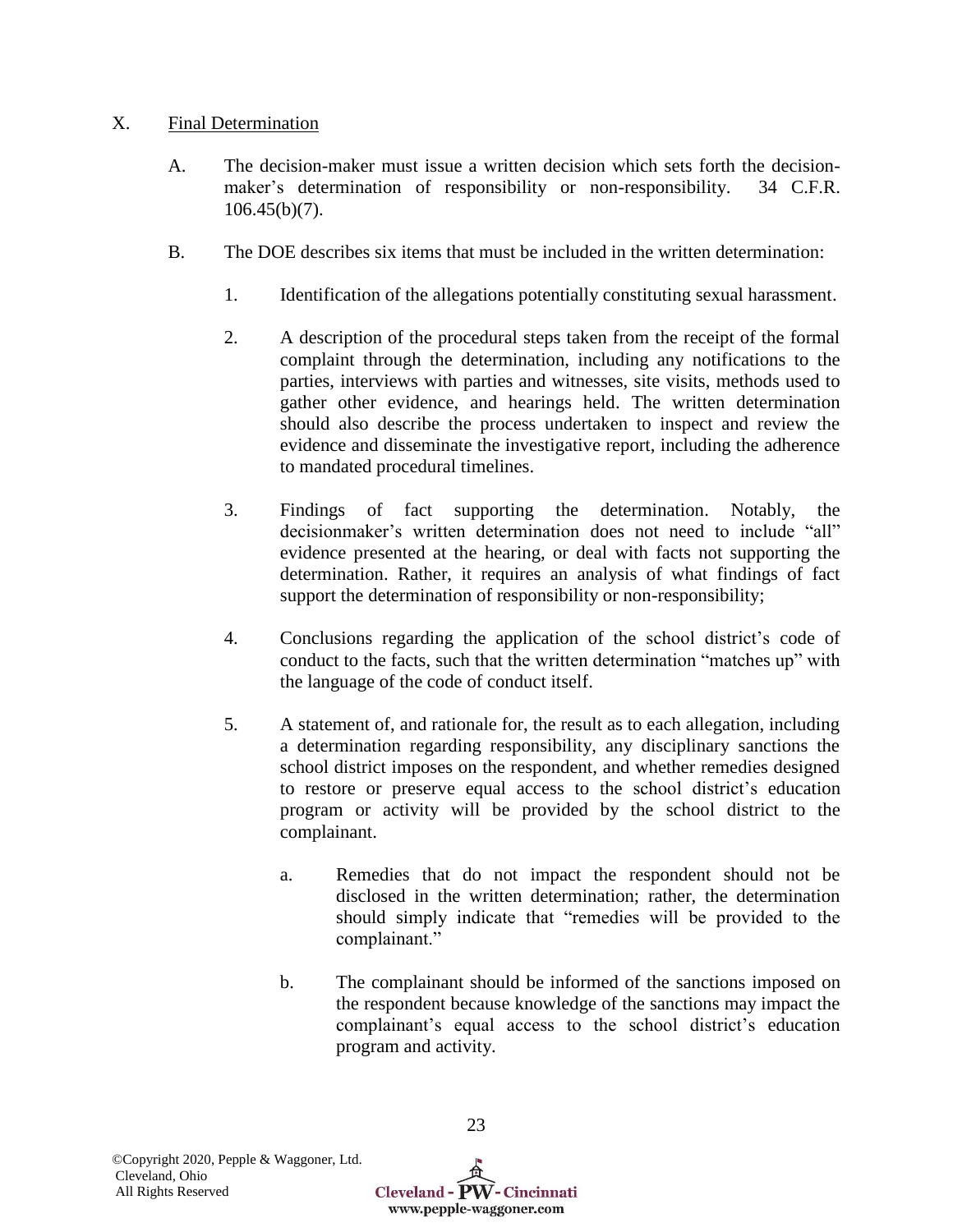- 6. The school district's procedures and permissible bases for the complainant and respondent to appeal.
- C. The decision-maker must provide simultaneous notification of the outcome to the parties.  $$106.45(b)(7)(iii)$ . While the regulations do not prescribe a method of delivering the written determination, a best practice is to send the determination electronically to the parties' district e-mail accounts; this ensures the "simultaneous" delivery and receipt of the determination and generates metadata affirming compliance with this requirement.
- D. The Title IX Coordinator is responsible for effective implementation of any remedies set forth in the written determination.  $$106.45(b)(7)(iv)$ .

# XI. Appeals

- A. Must offer both parties an appeal from a determination regarding responsibility, and from the dismissal of a formal complaint or any allegations therein, on the following bases:
	- 1. Procedural irregularity that affected the outcome of the matter;
	- 2. New evidence that was not reasonably available at the time the determination regarding responsibility or dismissal was made, that could affect the outcome of the matter;
	- 3. The Title IX Coordinator, investigator(s), or decision-maker(s) had a conflict of interest or bias; or
	- 4. Any other basis offered equally to both parties.
- B. As to all appeals, the school district must:
	- 1. Notify the other party in writing when an appeal is filed and implement appeal procedures equally for both parties;
	- 2. Ensure that the decision-maker(s) for the appeal is not the same person as the decision-maker(s) that reached the determination regarding responsibility or dismissal, the investigator(s), or the Title IX Coordinator;
	- 3. Give both parties a reasonable, equal opportunity to submit a written statement in support of, or challenging the outcome;

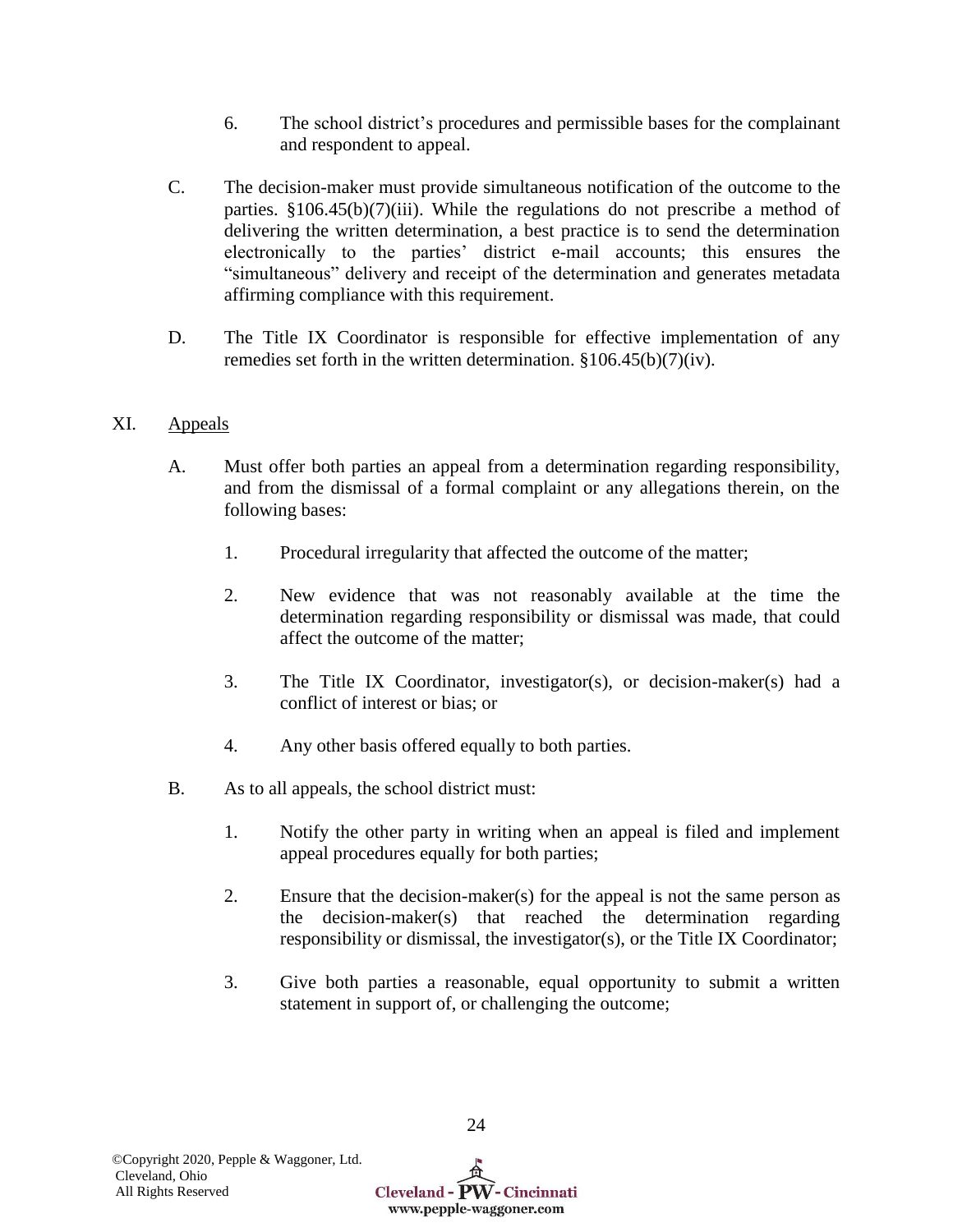- 4. Issue a written decision describing the result of the appeal and the rationale for the result; and
- 5. Provide the written decision simultaneously to both parties.
- C.  $34$  C.F.R. 106.45(b)(1)(v) requires schools to conclude the appeal process under designated, reasonably prompt time frames

# XII. Informal Resolution Process

- A. Nothing in the final regulations requires schools to offer an informal resolution process. Schools remain free to craft or not craft an informal resolution process that serves their unique educational needs.
- B. Informal resolution cannot be offered unless a formal complaint is filed. However, an informal resolution can be obtained at any time prior to reaching a final determination.
- C. School districts must provide to the parties a written notice disclosing:
	- 1. The allegations;
	- 2. The requirements of the informal resolution process, including the circumstances under which it precludes the parties from resuming a formal complaint arising from the same allegations, provided, however, that at any time prior to agreeing to a resolution, any party has the right to withdraw from the informal resolution process and resume the grievance process with respect to the formal complaint; and
	- 3. Any consequences resulting from participating in the informal resolution process, including the records that will be maintained or could be shared.
- D. Informal resolution may encompass a broad range of conflict resolution strategies, including, but not limited to, arbitration, mediation, or restorative justice.
- E. Districts are prohibited from requiring the parties to participate in an informal resolution process. Districts must obtain the parties' voluntary, written consent to the informal resolution process. Districts are also explicitly prohibited from requiring students or employees to waive their right to a formal grievance process as a condition of enrollment or employment or enjoyment of any other right.
- F. Cannot offer or facilitate an informal resolution process to resolve allegations that an employee sexually harassed a student.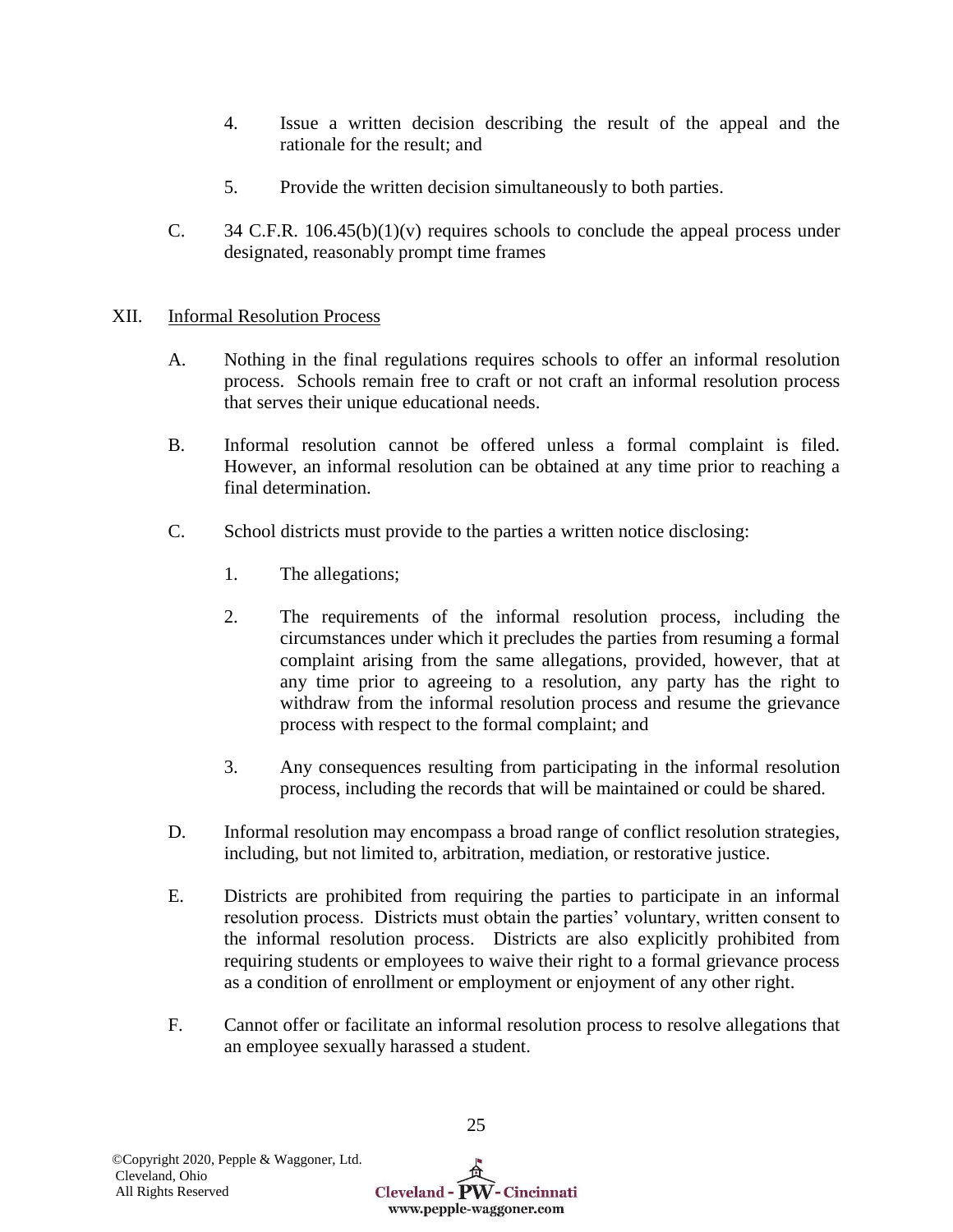- G. Whether informal resolution facilitators may serve as witnesses in subsequent formal grievance processes is the district's option. If permitted, the district must disclose this possibility in the written notice disclosing any consequences resulting from participating in the informal resolution process, including the records that will be maintained or could be shared.
- H. Must have reasonably prompt time frames for conducting the informal resolution process.
- I. Individuals facilitating informal resolution must be free from conflicts of interest, bias, and trained to serve impartially.
- J. Must not intimidate, threaten, or coerce any person for the purpose of interfering with a person's rights under Title IX, including the right to voluntarily decide whether or not to participate in informal resolution.

# XIII. Dismissal of Complaints

- A. Mandatory dismissal.
	- 1. The final regulations clarify that dismissal is mandatory where the allegations, if true, would not meet the Title IX jurisdictional conditions:
		- a. The actions complained of do not meet the definition of "sexual harassment";
		- b. The actions complained of were not against a person in the United States:
		- c. The actions complained of did not occur in the school district's education program or activity.
	- 2. Dismissing a Title IX complaint does not preclude action under another provision of a school district's code of conduct. School districts retain the flexibility to employ supportive measures in response to allegations of conduct that does not fall under Title IX's purview, as well as to investigate such conduct under the recipient's own code of conduct at the recipient's discretion.
- B. Discretionary dismissal.

Under 34 C.F.R. 106.45(b)(3)(ii), school districts may dismiss Title IX complaints in three (3) specific circumstances:

Cleveland - PW - Cincinnati www.pepple-waggoner.com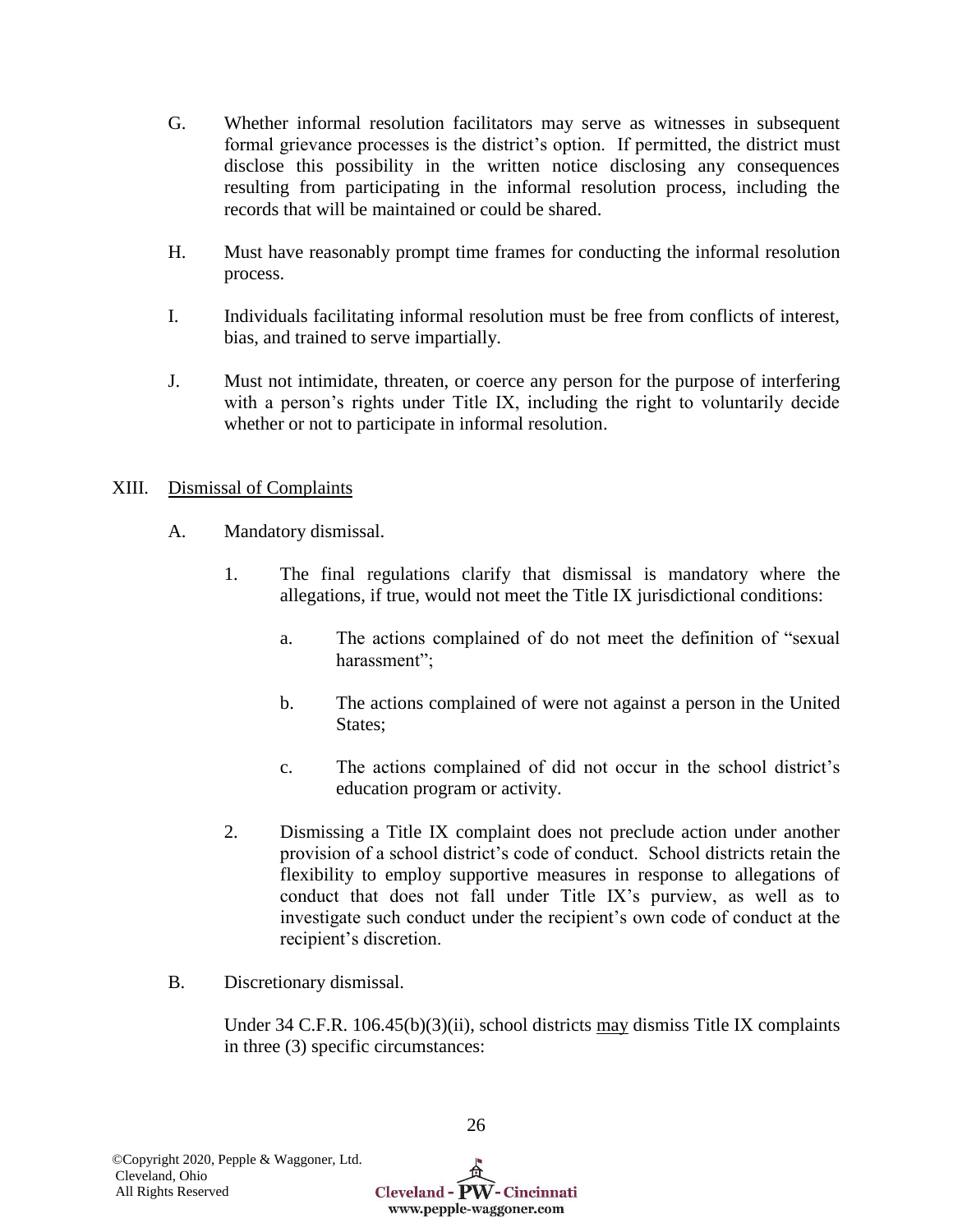- 1. A complainant notifies the Title IX Coordinator in writing that the complainant would like to withdraw the formal complaint or any allegations therein;
- 2. The respondent is no longer enrolled or employed by the school district; and/or
- 3. Specific circumstances prevent the school district from gathering evidence sufficient to reach a determination as to the allegations contained in the formal complaint.

Example: A complainant refuses to participate in the grievance process (but also has not decided to send written notice stating that the complainant wishes to withdraw the formal complaint), or where the respondent is not under the authority of the school district (for instance because the respondent is a non-student, non-employee individual who came onto campus and allegedly sexually harassed a complaint), and the school district has no way to gather evidence sufficient to make a determination.

C. Notice of dismissal.

 $34$  C.F.R.  $106.45(b)(3)(iii)$  requires school districts to send the parties written notice of any dismissal decision, and the reason(s) therefore.

D. Appeal of dismissal.

Pursuant to 34 C.F.R. 106.45(b)(8), school districts must give both parties equal rights to appeal a dismissal decision.

# XIV. Serving Impartially

- A. Avoid prejudgment of the facts at issue. 34 C.F.R. 106.45(b)(1)(iii). Do not prejudge the facts at issue and objectively evaluate inculpatory and exculpatory evidence before reaching determinations regarding responsibility.
- B. The Title IX Coordinator, investigator, decision-maker(s), or any person designated to facilitate an informal resolution process, cannot have a conflict of interest or bias for or against complainants or respondents generally or an individual complainant or respondent. 34 C.F.R. 106.45(b)(1)(iii).
	- 1. A school district, irrespective of size, may use existing employees to fulfill the role of Title IX Coordinator, investigator, and decision-maker(s), as long as these employees do not have a conflict of interest or bias and receive the requisite training.

Cleveland - PW - Cincinnati www.pepple-waggoner.com

27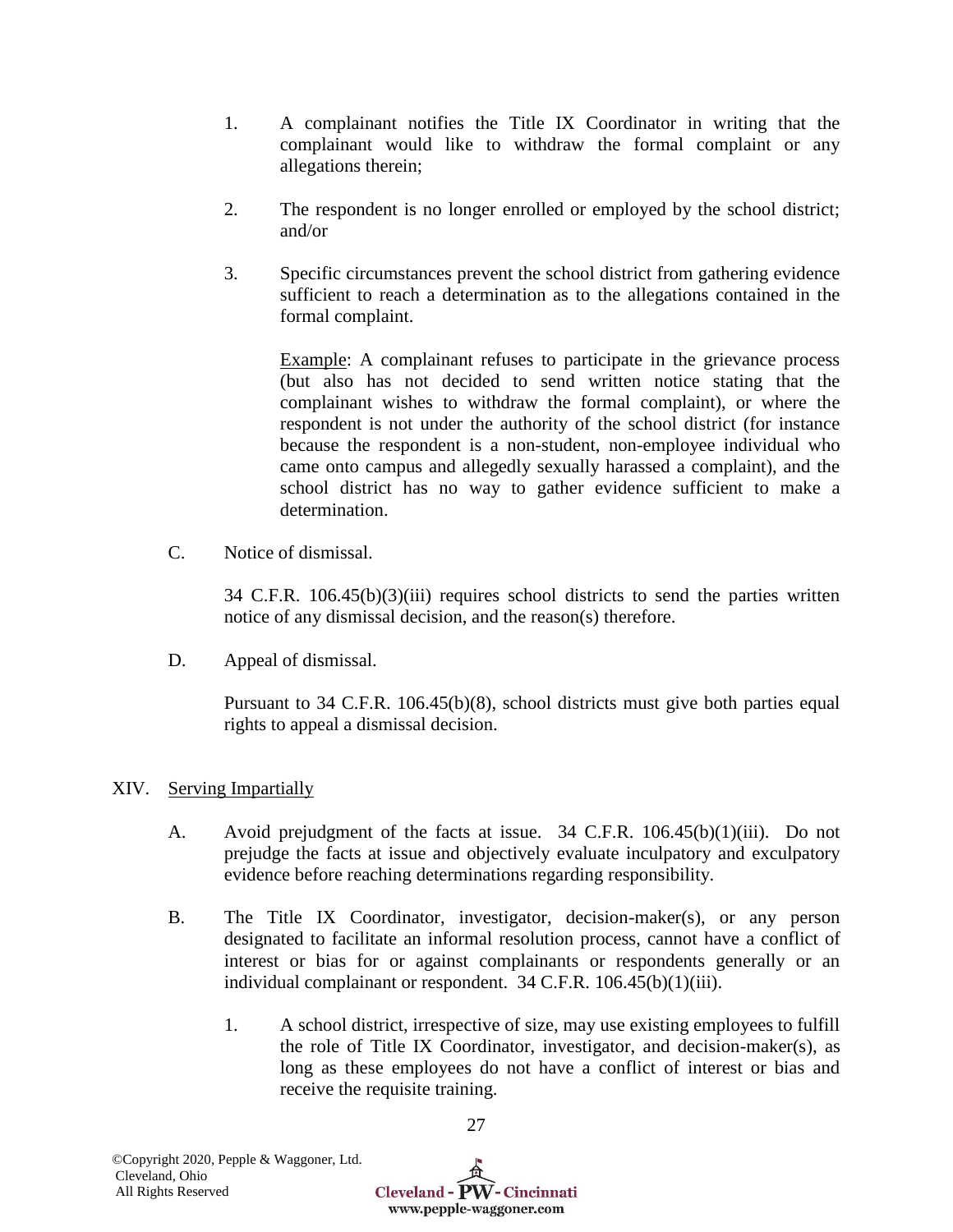- 2. The DOE gives school districts discretion to decide how best to implement the prohibition on conflicts of interest and bias, including whether a school district wishes to provide a process for parties to assert claims of conflict of interest or bias during the investigation.
- 3. A Title IX Coordinator, investigator, or decision-maker(s) may have a role in the emergency removal process as long as such a role does not result in a conflict of interest with respect to the grievance process.
- XV. Conclusion

28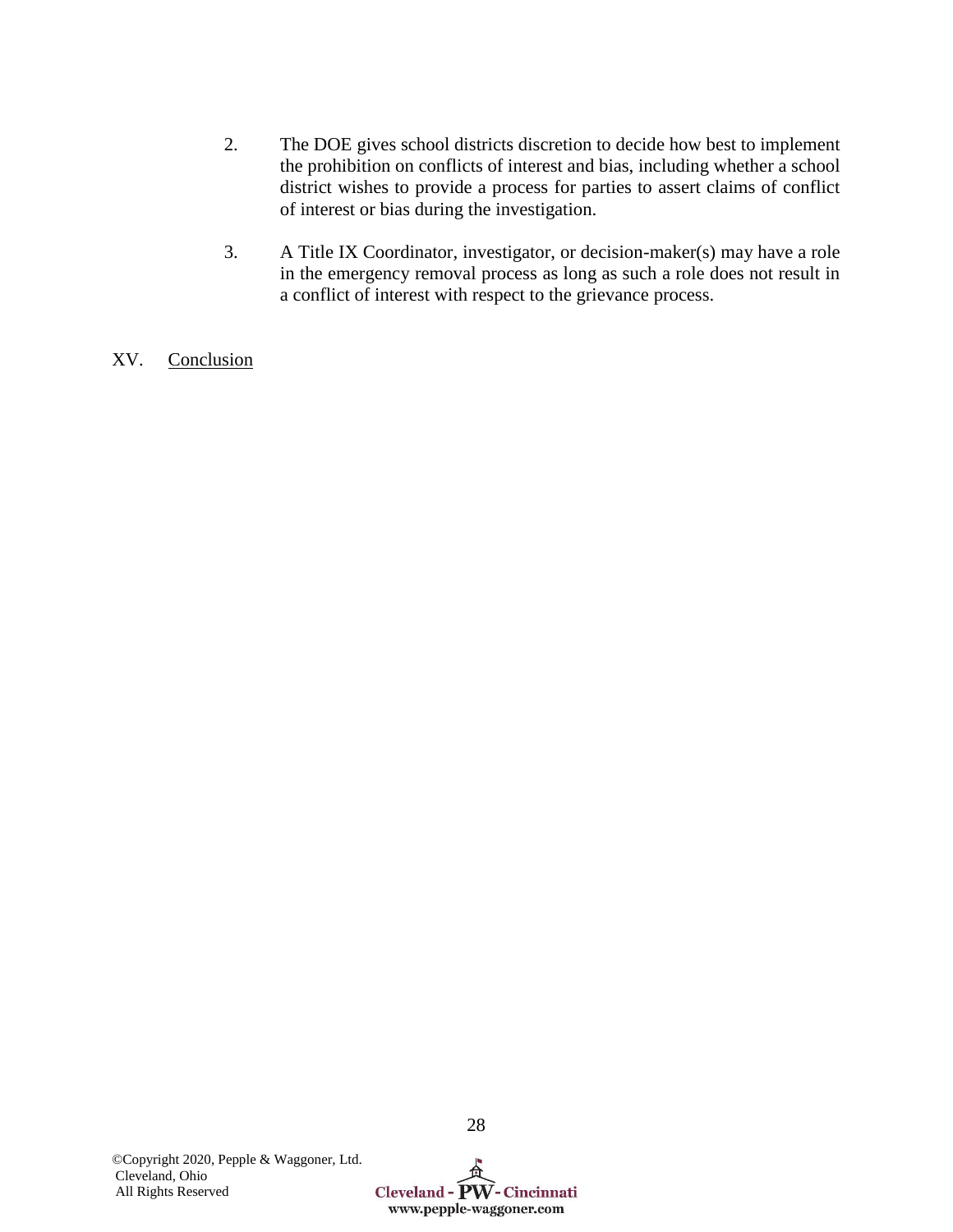For the reasons discussed in the preamble, the Secretary amends part 106 of title 34 of the Code of Federal Regulations as follows:

# PART 106—NONDISCRIMINATION ON THE BASIS OF SEX IN EDUCATION

# PROGRAMS OR ACTIVITIES RECEIVING FEDERAL FINANCIAL ASSISTANCE

1. The authority citation for part 106 continues to read as follows:

Authority: 20 U.S.C. 1681 *et seq.*, unless otherwise noted.

2. Section 106.3 is amended by revising paragraph (a) to read as follows:

§106.3 Remedial and affirmative action and self-evaluation.

(a) Remedial action. If the Assistant Secretary finds that a recipient has discriminated against persons on the basis of sex in an education program or activity under this part, or otherwise violated this part, such recipient must take such remedial action as the Assistant Secretary deems necessary to remedy the violation, consistent with 20 U.S.C. 1682. \* \* \* \* \*

 3. Section 106.6 is amended by revising the section heading and adding paragraphs (d),  $(e)$ ,  $(f)$ ,  $(g)$ , and  $(h)$  to read as follows:

# § 106.6 Effect of other requirements and preservation of rights.

\* \* \* \* \*

(d) Constitutional protections. Nothing in this part requires a recipient to:

(1) Restrict any rights that would otherwise be protected from government action by the First Amendment of the U.S. Constitution;

(2) Deprive a person of any rights that would otherwise be protected from government action under the Due Process Clauses of the Fifth and Fourteenth Amendments of the U.S. Constitution; or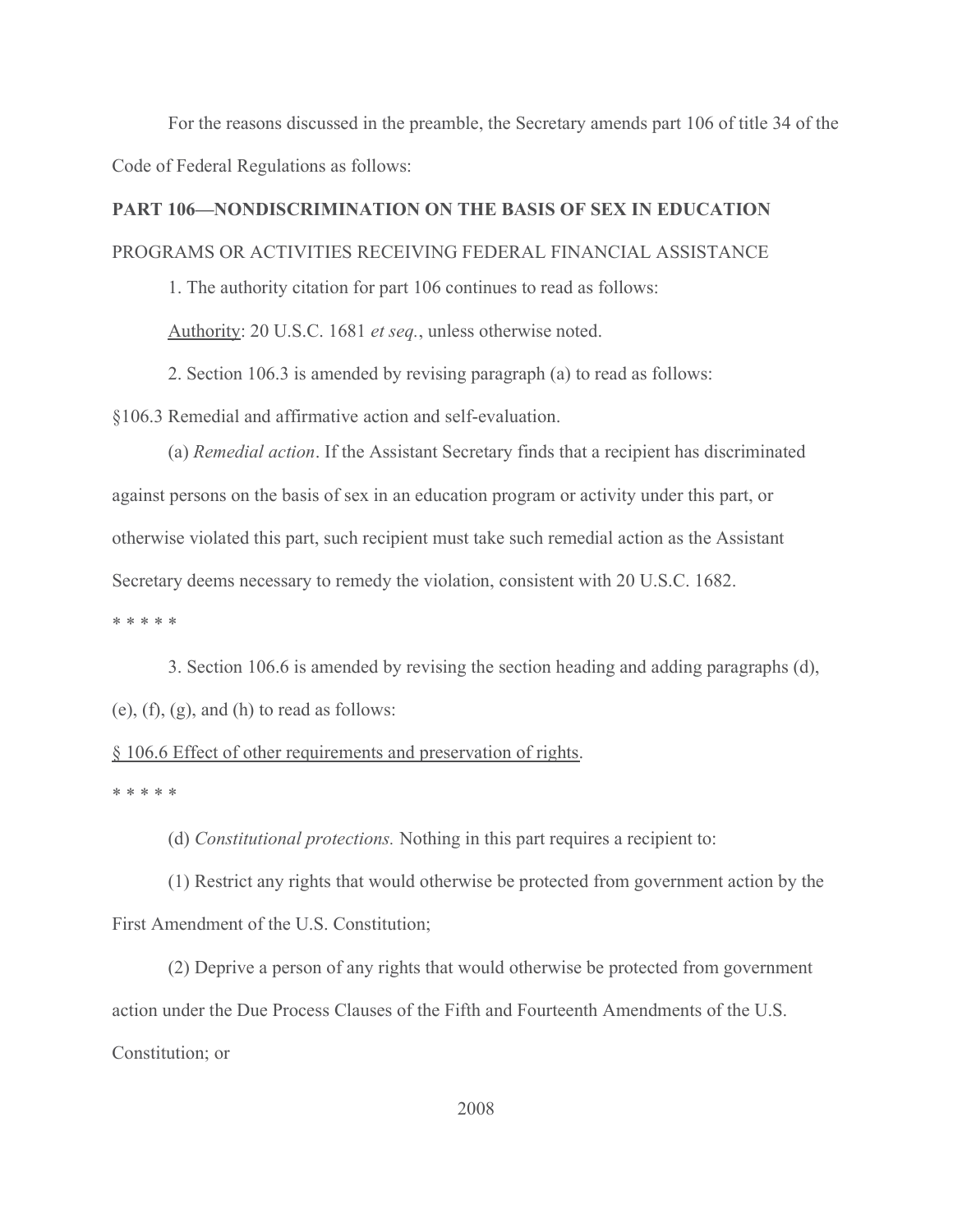(3) Restrict any other rights guaranteed against government action by the U.S. Constitution.

(e) Effect of Section 444 of General Education Provisions Act (GEPA)/Family Educational Rights and Privacy Act (FERPA). The obligation to comply with this part is not obviated or alleviated by the FERPA statute, 20 U.S.C. 1232g, or FERPA regulations, 34 CFR part 99.

(f) Title VII of the Civil Rights Act of 1964. Nothing in this part may be read in derogation of any individual's rights under title VII of the Civil Rights Act of 1964, 42 U.S.C. 2000e et seq. or any regulations promulgated thereunder.

(g) Exercise of rights by parents or guardians. Nothing in this part may be read in derogation of any legal right of a parent or guardian to act on behalf of a "complainant," "respondent," "party," or other individual, subject to paragraph (e) of this section, including but not limited to filing a formal complaint.

(h) Preemptive effect. To the extent of a conflict between State or local law and title IX as implemented by §§ 106.30, 106.44, and 106.45, the obligation to comply with §§ 106.30, 106.44, and 106.45 is not obviated or alleviated by any State or local law.

\*\*\*\*\*

4. Section 106.8 is revised to read as follows:

§ 106.8 Designation of coordinator, dissemination of policy, and adoption of grievance procedures.

(a) Designation of coordinator. Each recipient must designate and authorize at least one employee to coordinate its efforts to comply with its responsibilities under this part, which employee must be referred to as the "Title IX Coordinator." The recipient must notify applicants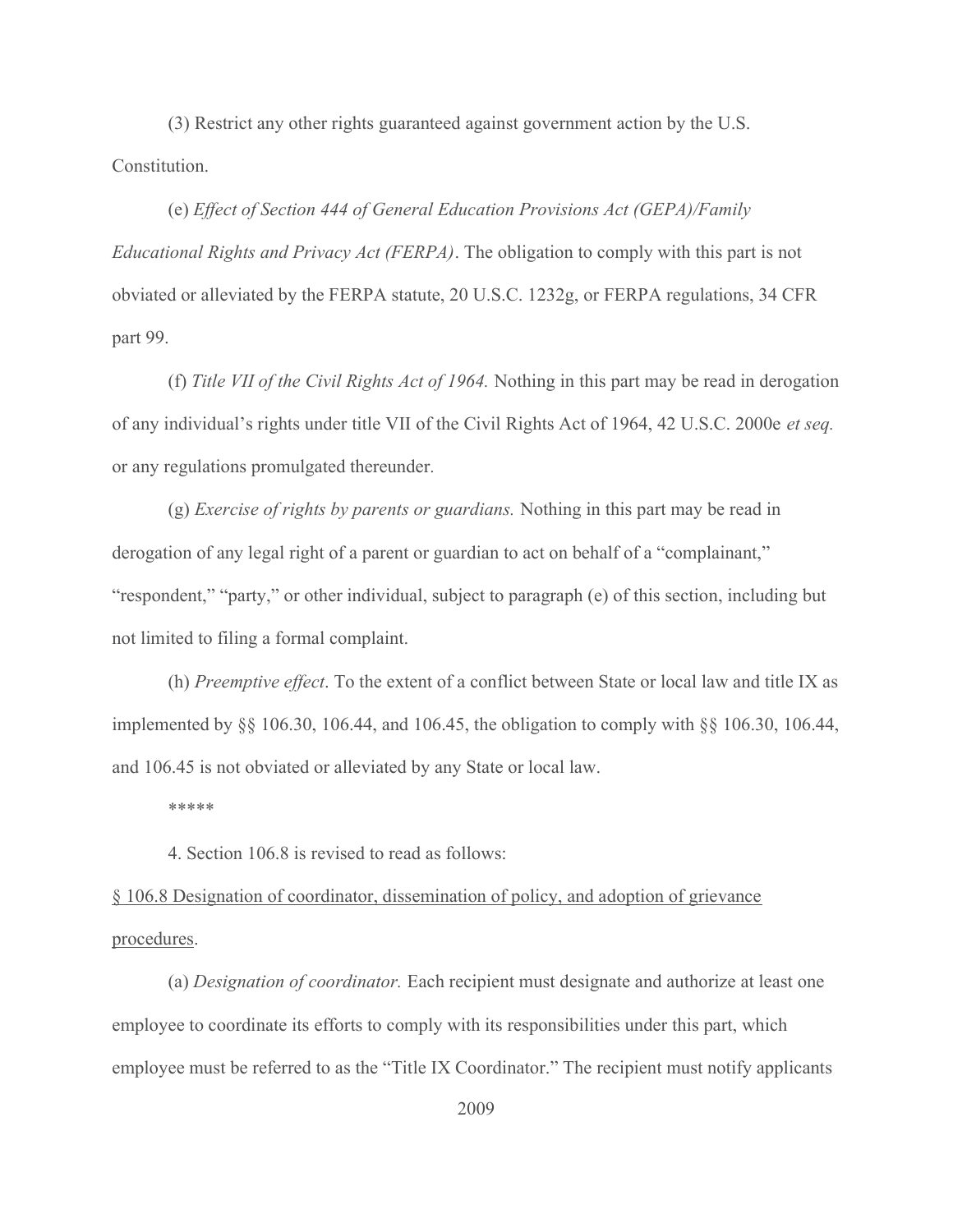for admission and employment, students, parents or legal guardians of elementary and secondary school students, employees, and all unions or professional organizations holding collective bargaining or professional agreements with the recipient, of the name or title, office address, electronic mail address, and telephone number of the employee or employees designated as the Title IX Coordinator pursuant to this paragraph. Any person may report sex discrimination, including sexual harassment (whether or not the person reporting is the person alleged to be the victim of conduct that could constitute sex discrimination or sexual harassment), in person, by mail, by telephone, or by electronic mail, using the contact information listed for the Title IX Coordinator, or by any other means that results in the Title IX Coordinator receiving the person's verbal or written report. Such a report may be made at any time (including during non-business hours) by using the telephone number or electronic mail address, or by mail to the office address, listed for the Title IX Coordinator.

(b) Dissemination of policy—(1) Notification of policy. Each recipient must notify persons entitled to a notification under paragraph (a) of this section that the recipient does not discriminate on the basis of sex in the education program or activity that it operates, and that it is required by title IX and this part not to discriminate in such a manner. Such notification must state that the requirement not to discriminate in the education program or activity extends to admission (unless subpart C of this part does not apply) and employment, and that inquiries about the application of title IX and this part to such recipient may be referred to the recipient's Title IX Coordinator, to the Assistant Secretary, or both.

(2) Publications. (i) Each recipient must prominently display the contact information required to be listed for the Title IX Coordinator under paragraph (a) of this section and the policy described in paragraph (b)(1) of this section on its website, if any, and in each handbook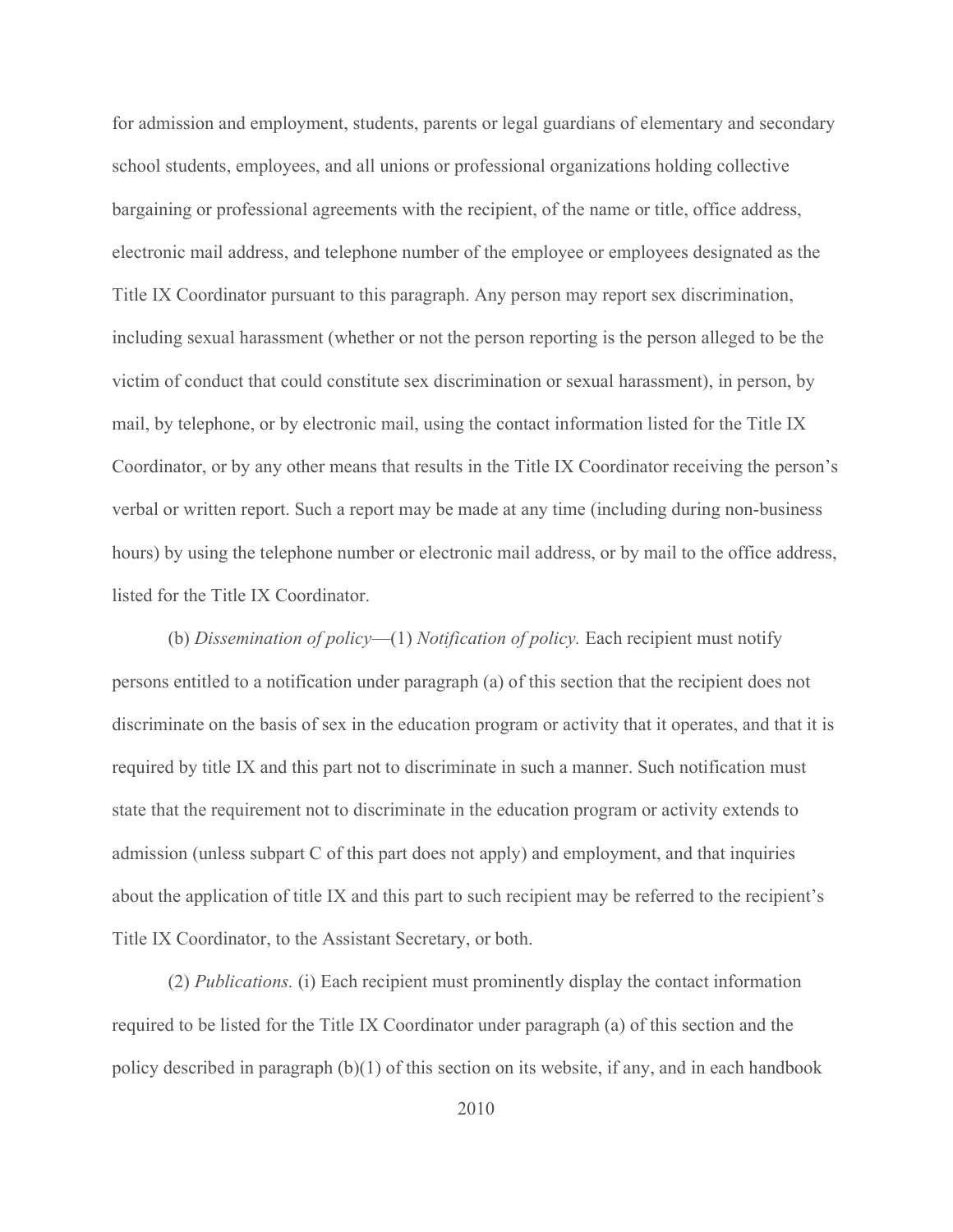or catalog that it makes available to persons entitled to a notification under paragraph (a) of this section.

(ii) A recipient must not use or distribute a publication stating that the recipient treats applicants, students, or employees differently on the basis of sex except as such treatment is permitted by title IX or this part.

(c) Adoption of grievance procedures. A recipient must adopt and publish grievance procedures that provide for the prompt and equitable resolution of student and employee complaints alleging any action that would be prohibited by this part and a grievance process that complies with § 106.45 for formal complaints as defined in § 106.30. A recipient must provide to persons entitled to a notification under paragraph (a) of this section notice of the recipient's grievance procedures and grievance process, including how to report or file a complaint of sex discrimination, how to report or file a formal complaint of sexual harassment, and how the recipient will respond.

(d) Application outside the United States. The requirements of paragraph (c) of this section apply only to sex discrimination occurring against a person in the United States.

5. Section 106.9 is revised to read as follows:

## § 106.9 Severability.

If any provision of this subpart or its application to any person, act, or practice is held invalid, the remainder of the subpart or the application of its provisions to any person, act, or practice shall not be affected thereby.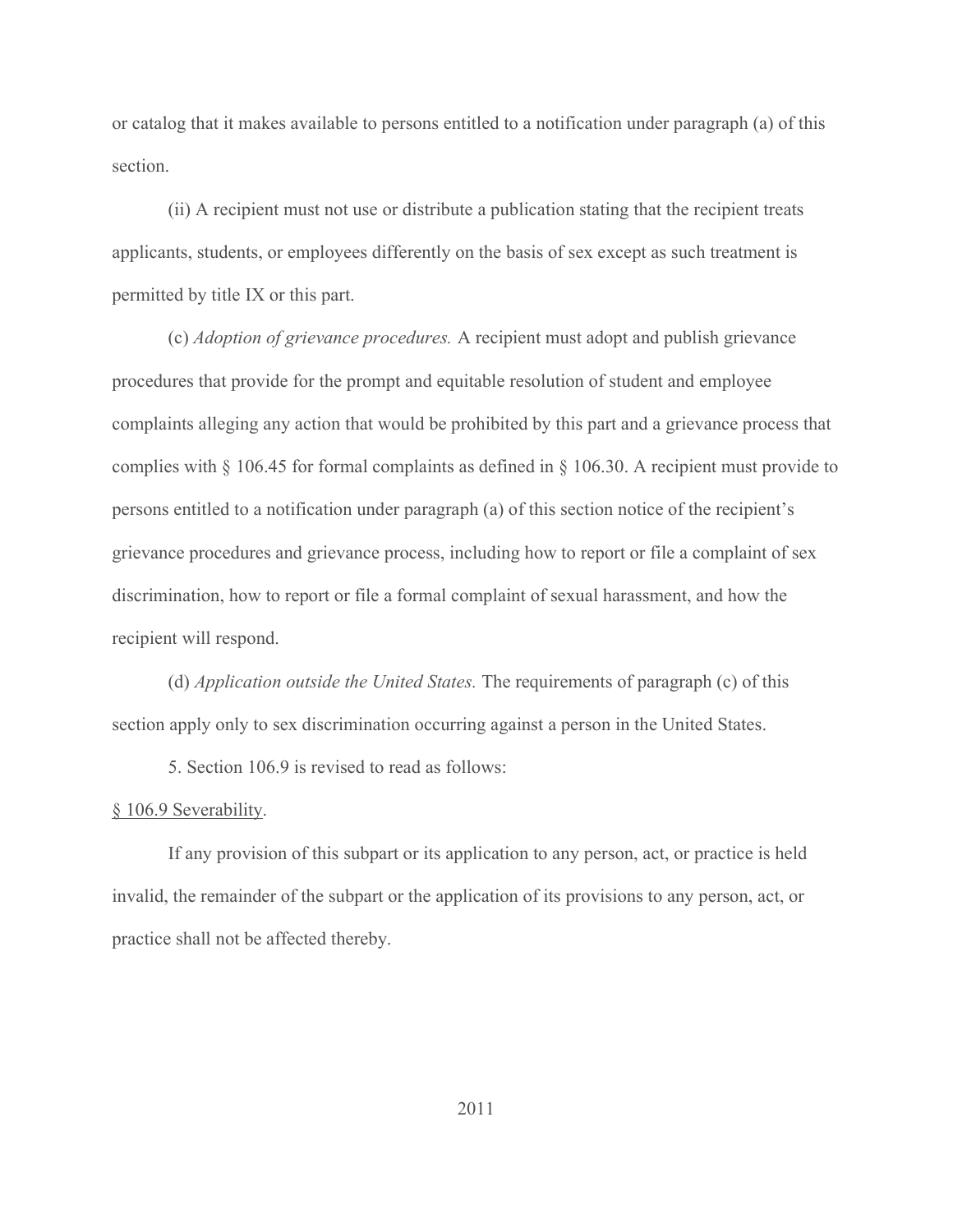6. Section 106.12 is amended by revising paragraph (b) to read as follows: § 106.12 Educational institutions controlled by religious organizations. \* \* \* \* \*

(b) Assurance of exemption. An educational institution that seeks assurance of the exemption set forth in paragraph (a) of this section may do so by submitting in writing to the Assistant Secretary a statement by the highest ranking official of the institution, identifying the provisions of this part that conflict with a specific tenet of the religious organization. An institution is not required to seek assurance from the Assistant Secretary in order to assert such an exemption. In the event the Department notifies an institution that it is under investigation for noncompliance with this part and the institution wishes to assert an exemption set forth in paragraph (a) of this section, the institution may at that time raise its exemption by submitting in writing to the Assistant Secretary a statement by the highest ranking official of the institution, identifying the provisions of this part which conflict with a specific tenet of the religious organization, whether or not the institution had previously sought assurance of an exemption from the Assistant Secretary.

#### \* \* \* \* \*

7. Add § 106.18 to subpart B to read as follows:

#### § 106.18 Severability.

 If any provision of this subpart or its application to any person, act, or practice is held invalid, the remainder of the subpart or the application of its provisions to any person, act, or practice shall not be affected thereby.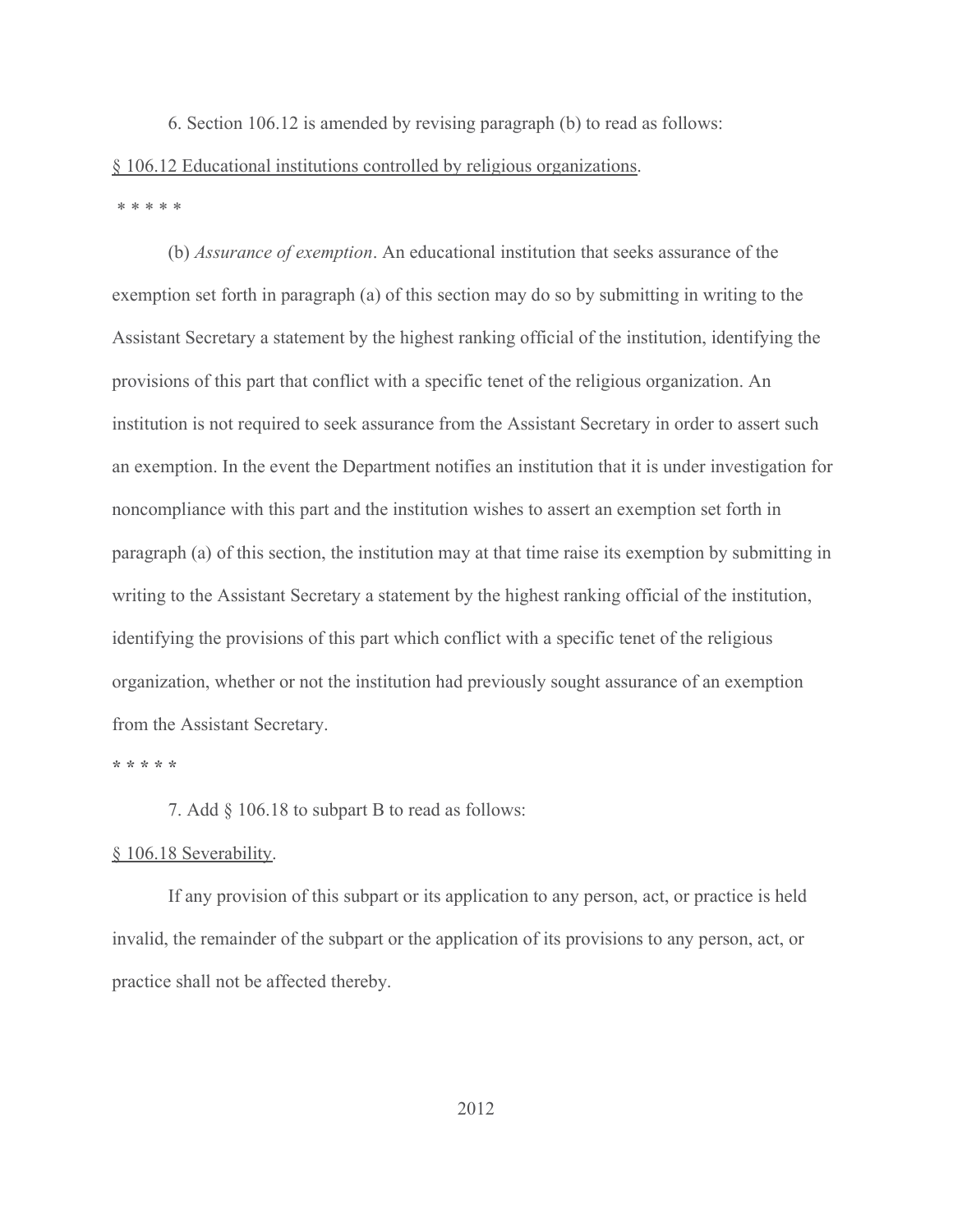8. Add § 106.24 to subpart C to read as follows:

## § 106.24 Severability.

If any provision of this subpart or its application to any person, act, or practice is held invalid, the remainder of the subpart or the application of its provisions to any person, act, or practice shall not be affected thereby.

9. Add § 106.30 to subpart D to read as follows:

## § 106.30 Definitions.

(a) As used in this part:

Actual knowledge means notice of sexual harassment or allegations of sexual harassment to a recipient's Title IX Coordinator or any official of the recipient who has authority to institute corrective measures on behalf of the recipient, or to any employee of an elementary and secondary school. Imputation of knowledge based solely on vicarious liability or constructive notice is insufficient to constitute actual knowledge. This standard is not met when the only official of the recipient with actual knowledge is the respondent. The mere ability or obligation to report sexual harassment or to inform a student about how to report sexual harassment, or having been trained to do so, does not qualify an individual as one who has authority to institute corrective measures on behalf of the recipient. "Notice" as used in this paragraph includes, but is not limited to, a report of sexual harassment to the Title IX Coordinator as described in § 106.8(a).

Complainant means an individual who is alleged to be the victim of conduct that could constitute sexual harassment.

Consent. The Assistant Secretary will not require recipients to adopt a particular definition of consent with respect to sexual assault, as referenced in this section.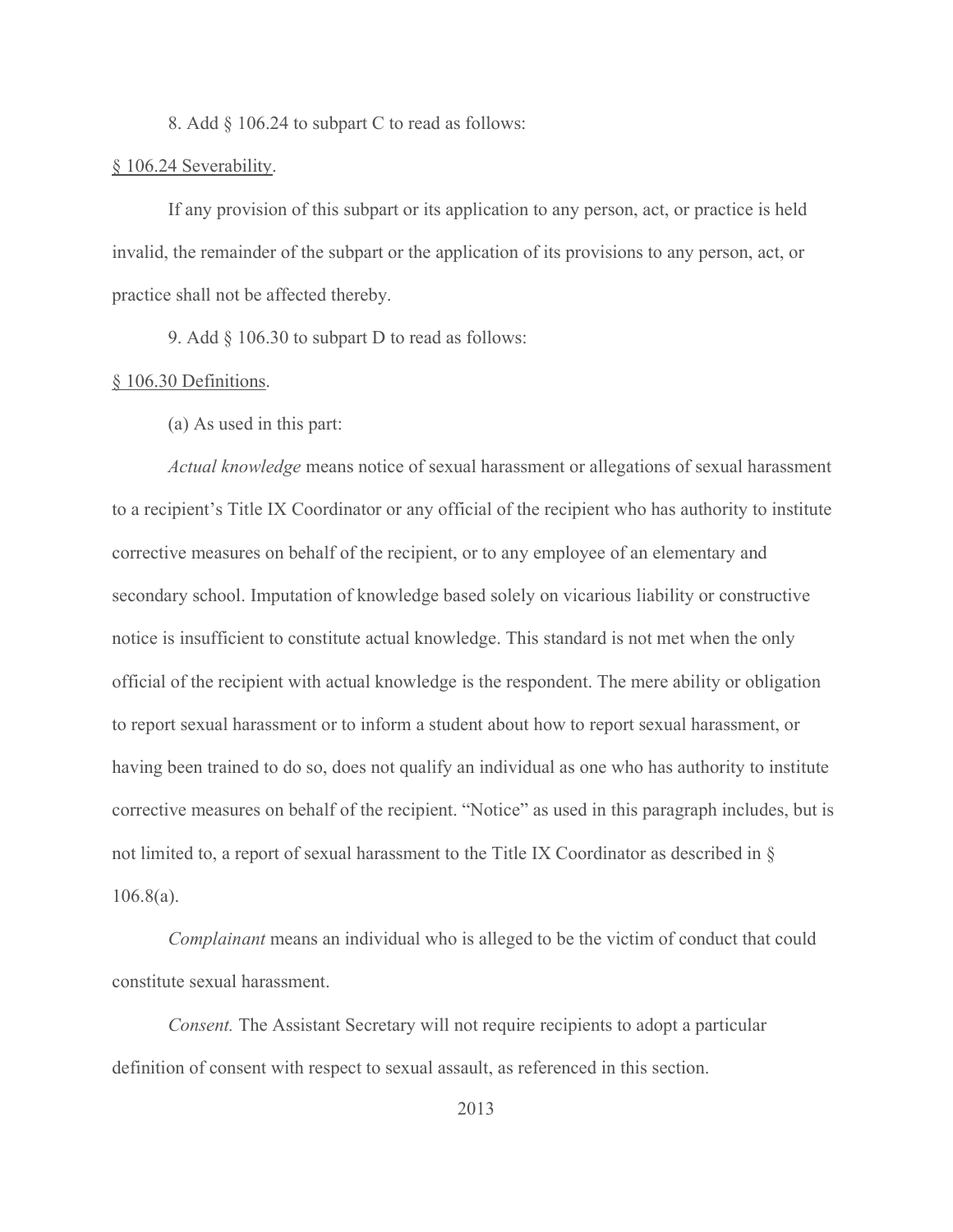Formal complaint means a document filed by a complainant or signed by the Title IX Coordinator alleging sexual harassment against a respondent and requesting that the recipient investigate the allegation of sexual harassment. At the time of filing a formal complaint, a complainant must be participating in or attempting to participate in the education program or activity of the recipient with which the formal complaint is filed. A formal complaint may be filed with the Title IX Coordinator in person, by mail, or by electronic mail, by using the contact information required to be listed for the Title IX Coordinator under  $\S$  106.8(a), and by any additional method designated by the recipient. As used in this paragraph, the phrase "document filed by a complainant" means a document or electronic submission (such as by electronic mail or through an online portal provided for this purpose by the recipient) that contains the complainant's physical or digital signature, or otherwise indicates that the complainant is the person filing the formal complaint. Where the Title IX Coordinator signs a formal complaint, the Title IX Coordinator is not a complainant or otherwise a party under this part or under § 106.45, and must comply with the requirements of this part, including  $\S$  106.45(b)(1)(iii).

Respondent means an individual who has been reported to be the perpetrator of conduct that could constitute sexual harassment.

Sexual harassment means conduct on the basis of sex that satisfies one or more of the following:

(1) An employee of the recipient conditioning the provision of an aid, benefit, or service of the recipient on an individual's participation in unwelcome sexual conduct;

(2) Unwelcome conduct determined by a reasonable person to be so severe, pervasive, and objectively offensive that it effectively denies a person equal access to the recipient's education program or activity; or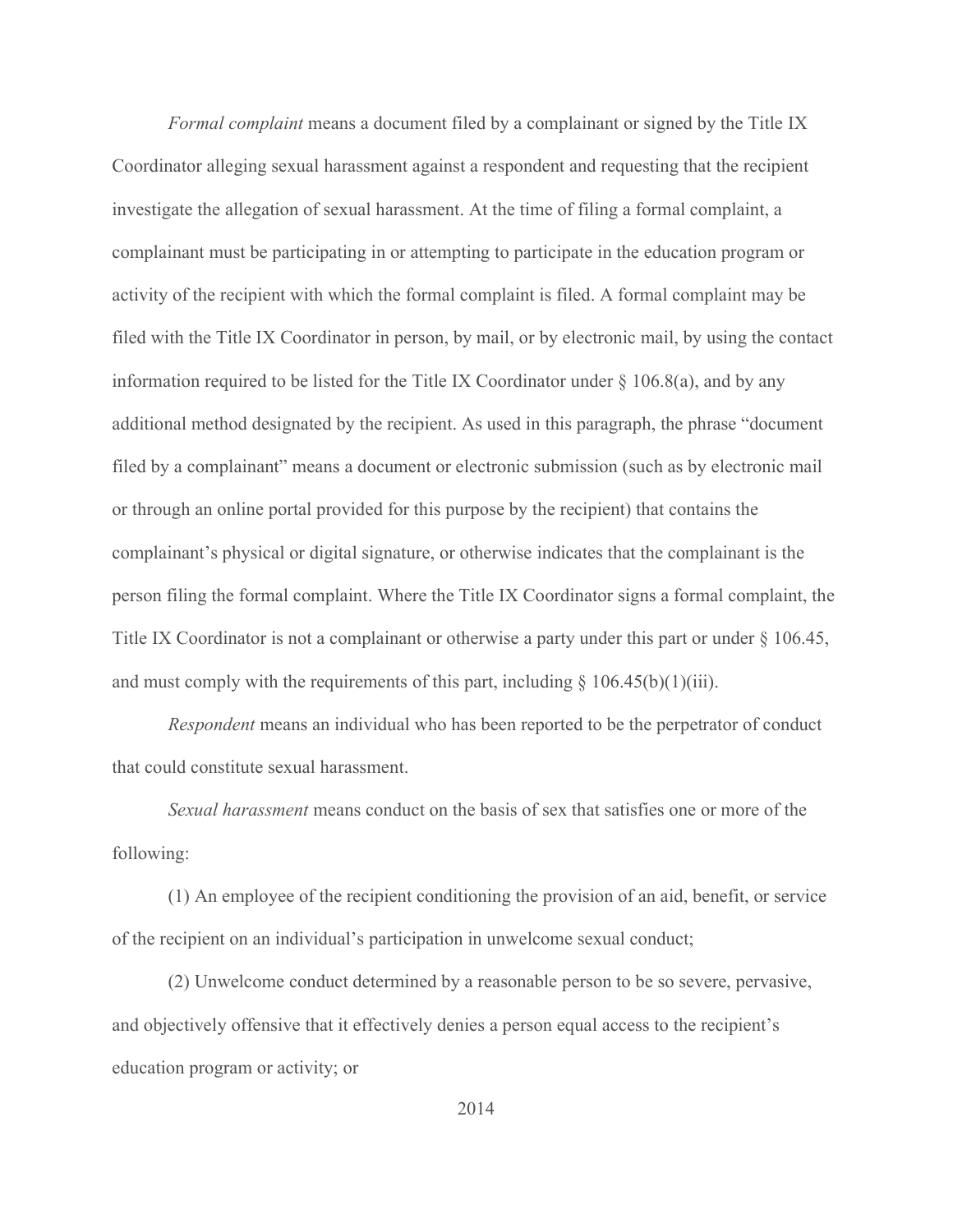(3) "Sexual assault" as defined in 20 U.S.C.  $1092(f)(6)(A)(v)$ , "dating violence" as defined in 34 U.S.C.  $12291(a)(10)$ , "domestic violence" as defined in 34 U.S.C.  $12291(a)(8)$ , or "stalking" as defined in  $34$  U.S.C.  $12291(a)(30)$ .

Supportive measures means non-disciplinary, non-punitive individualized services offered as appropriate, as reasonably available, and without fee or charge to the complainant or the respondent before or after the filing of a formal complaint or where no formal complaint has been filed. Such measures are designed to restore or preserve equal access to the recipient's education program or activity without unreasonably burdening the other party, including measures designed to protect the safety of all parties or the recipient's educational environment, or deter sexual harassment. Supportive measures may include counseling, extensions of deadlines or other course-related adjustments, modifications of work or class schedules, campus escort services, mutual restrictions on contact between the parties, changes in work or housing locations, leaves of absence, increased security and monitoring of certain areas of the campus, and other similar measures. The recipient must maintain as confidential any supportive measures provided to the complainant or respondent, to the extent that maintaining such confidentiality would not impair the ability of the recipient to provide the supportive measures. The Title IX Coordinator is responsible for coordinating the effective implementation of supportive measures.

(b) As used in §§ 106.44 and 106.45:

Elementary and secondary school means a local educational agency (LEA), as defined in the Elementary and Secondary Education Act of 1965, as amended by the Every Student Succeeds Act, a preschool, or a private elementary or secondary school.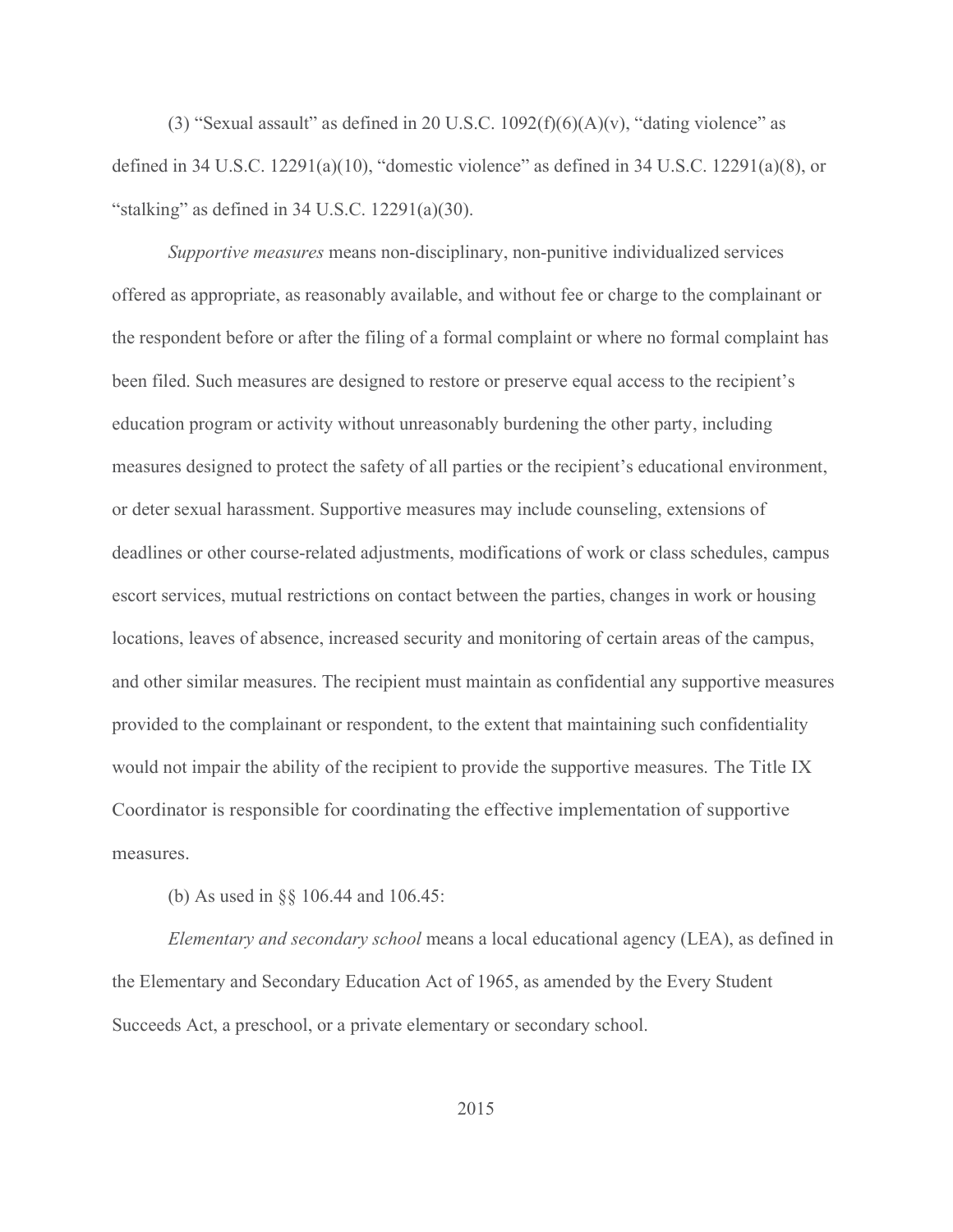Postsecondary institution means an institution of graduate higher education as defined in  $\S 106.2(1)$ , an institution of undergraduate higher education as defined in  $\S 106.2(m)$ , an institution of professional education as defined in  $\S$  106.2(n), or an institution of vocational education as defined in § 106.2(o).

10. Add  $\S$  106.44 to subpart D to read as follows:

## § 106.44 Recipient's response to sexual harassment.

(a) General response to sexual harassment. A recipient with actual knowledge of sexual harassment in an education program or activity of the recipient against a person in the United States, must respond promptly in a manner that is not deliberately indifferent. A recipient is deliberately indifferent only if its response to sexual harassment is clearly unreasonable in light of the known circumstances. For the purposes of this section, §§ 106.30, and 106.45, "education program or activity" includes locations, events, or circumstances over which the recipient exercised substantial control over both the respondent and the context in which the sexual harassment occurs, and also includes any building owned or controlled by a student organization that is officially recognized by a postsecondary institution. A recipient's response must treat complainants and respondents equitably by offering supportive measures as defined in § 106.30 to a complainant, and by following a grievance process that complies with § 106.45 before the imposition of any disciplinary sanctions or other actions that are not supportive measures as defined in § 106.30, against a respondent. The Title IX Coordinator must promptly contact the complainant to discuss the availability of supportive measures as defined in § 106.30, consider the complainant's wishes with respect to supportive measures, inform the complainant of the availability of supportive measures with or without the filing of a formal complaint, and explain to the complainant the process for filing a formal complaint. The Department may not deem a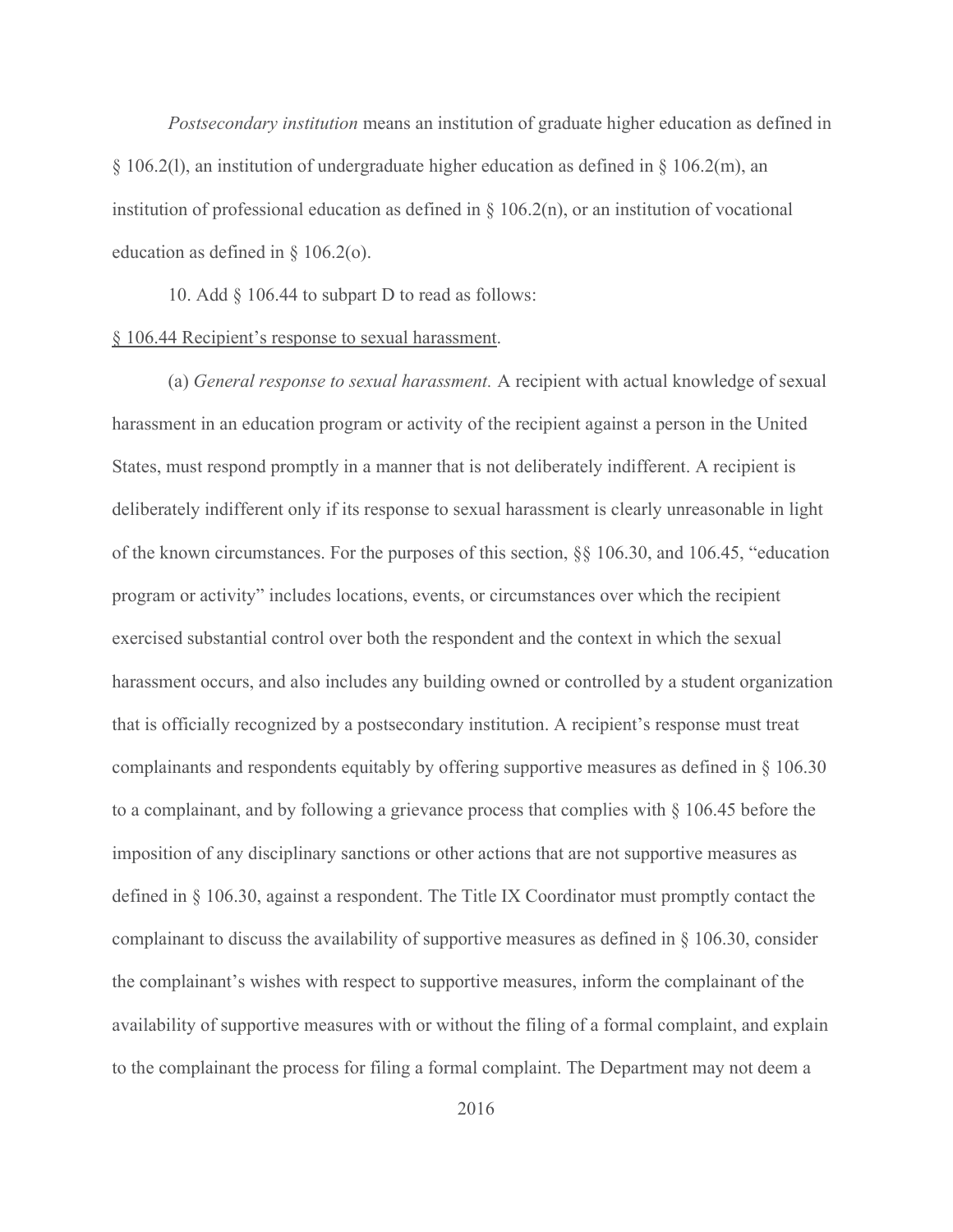recipient to have satisfied the recipient's duty to not be deliberately indifferent under this part based on the recipient's restriction of rights protected under the U.S. Constitution, including the First Amendment, Fifth Amendment, and Fourteenth Amendment.

(b) Response to a formal complaint. (1) In response to a formal complaint, a recipient must follow a grievance process that complies with  $\S$  106.45. With or without a formal complaint, a recipient must comply with § 106.44(a).

 (2) The Assistant Secretary will not deem a recipient's determination regarding responsibility to be evidence of deliberate indifference by the recipient, or otherwise evidence of discrimination under title IX by the recipient, solely because the Assistant Secretary would have reached a different determination based on an independent weighing of the evidence.

(c) Emergency removal. Nothing in this part precludes a recipient from removing a respondent from the recipient's education program or activity on an emergency basis, provided that the recipient undertakes an individualized safety and risk analysis, determines that an immediate threat to the physical health or safety of any student or other individual arising from the allegations of sexual harassment justifies removal, and provides the respondent with notice and an opportunity to challenge the decision immediately following the removal. This provision may not be construed to modify any rights under the Individuals with Disabilities Education Act, Section 504 of the Rehabilitation Act of 1973, or the Americans with Disabilities Act.

(d) Administrative leave. Nothing in this subpart precludes a recipient from placing a non-student employee respondent on administrative leave during the pendency of a grievance process that complies with § 106.45. This provision may not be construed to modify any rights under Section 504 of the Rehabilitation Act of 1973 or the Americans with Disabilities Act.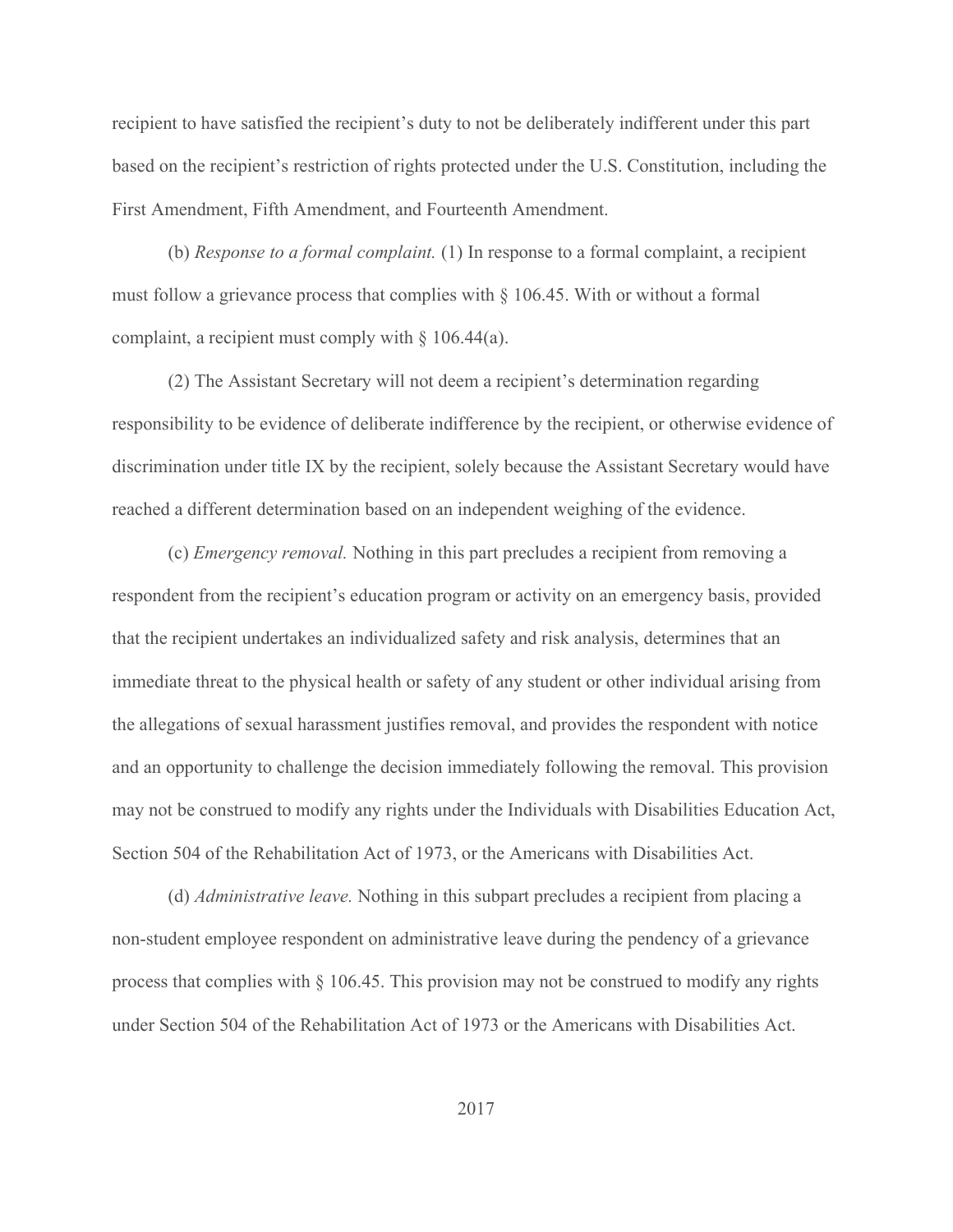11. Add § 106.45 to subpart D to read as follows:

## § 106.45 Grievance process for formal complaints of sexual harassment.

(a) Discrimination on the basis of sex. A recipient's treatment of a complainant or a respondent in response to a formal complaint of sexual harassment may constitute discrimination on the basis of sex under title IX.

(b) Grievance process. For the purpose of addressing formal complaints of sexual harassment, a recipient's grievance process must comply with the requirements of this section. Any provisions, rules, or practices other than those required by this section that a recipient adopts as part of its grievance process for handling formal complaints of sexual harassment as defined in § 106.30, must apply equally to both parties.

(1) Basic requirements for grievance process. A recipient's grievance process must—

(i) Treat complainants and respondents equitably by providing remedies to a complainant where a determination of responsibility for sexual harassment has been made against the respondent, and by following a grievance process that complies with this section before the imposition of any disciplinary sanctions or other actions that are not supportive measures as defined in § 106.30, against a respondent. Remedies must be designed to restore or preserve equal access to the recipient's education program or activity. Such remedies may include the same individualized services described in § 106.30 as "supportive measures"; however, remedies need not be non-disciplinary or non-punitive and need not avoid burdening the respondent;

(ii) Require an objective evaluation of all relevant evidence – including both inculpatory and exculpatory evidence – and provide that credibility determinations may not be based on a person's status as a complainant, respondent, or witness;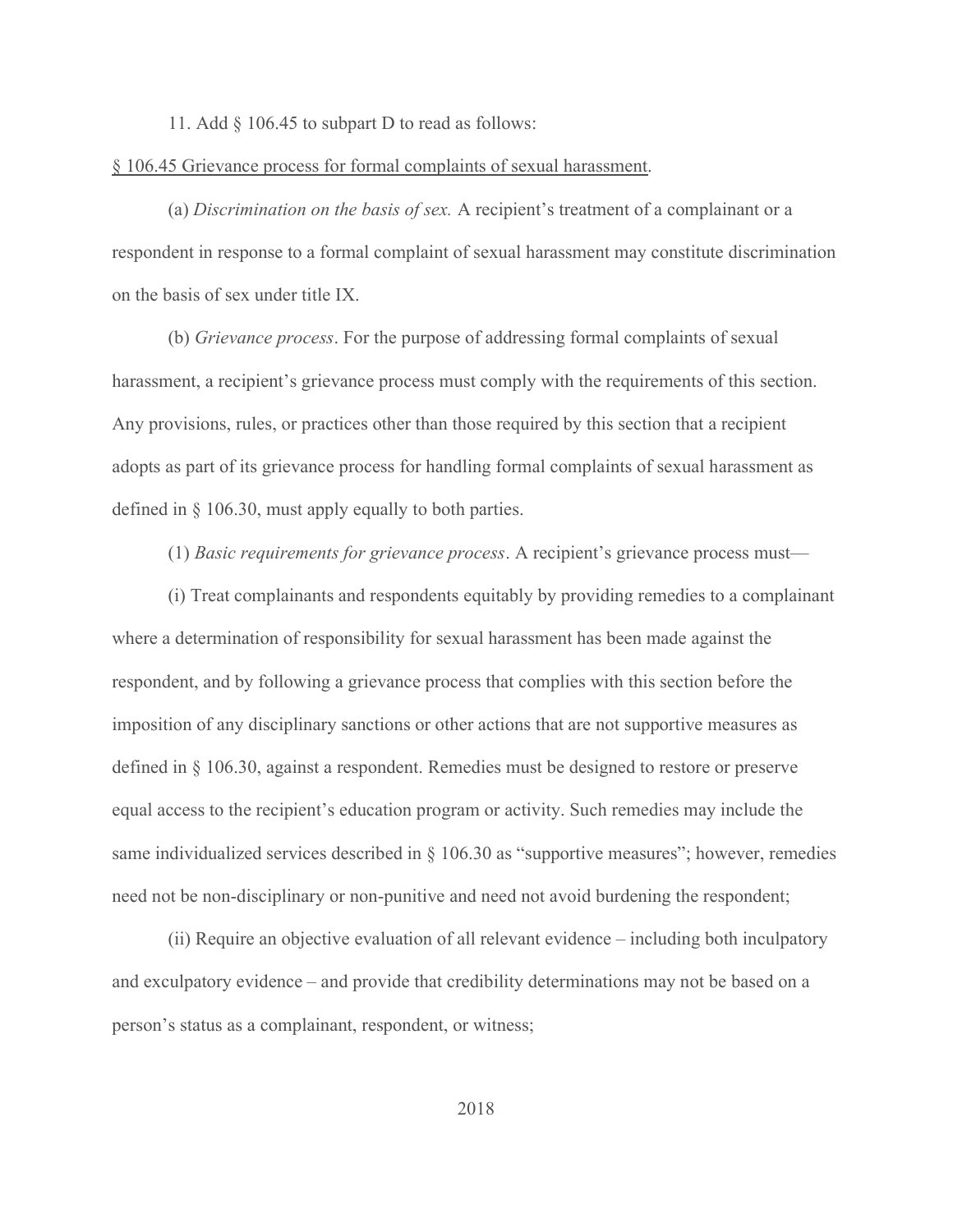(iii) Require that any individual designated by a recipient as a Title IX Coordinator, investigator, decision-maker, or any person designated by a recipient to facilitate an informal resolution process, not have a conflict of interest or bias for or against complainants or respondents generally or an individual complainant or respondent. A recipient must ensure that Title IX Coordinators, investigators, decision-makers, and any person who facilitates an informal resolution process, receive training on the definition of sexual harassment in § 106.30, the scope of the recipient's education program or activity, how to conduct an investigation and grievance process including hearings, appeals, and informal resolution processes, as applicable, and how to serve impartially, including by avoiding prejudgment of the facts at issue, conflicts of interest, and bias. A recipient must ensure that decision-makers receive training on any technology to be used at a live hearing and on issues of relevance of questions and evidence, including when questions and evidence about the complainant's sexual predisposition or prior sexual behavior are not relevant, as set forth in paragraph (b)(6) of this section. A recipient also must ensure that investigators receive training on issues of relevance to create an investigative report that fairly summarizes relevant evidence, as set forth in paragraph  $(b)(5)(\n\tiii)$  of this section. Any materials used to train Title IX Coordinators, investigators, decision-makers, and any person who facilitates an informal resolution process, must not rely on sex stereotypes and must promote impartial investigations and adjudications of formal complaints of sexual harassment;

(iv) Include a presumption that the respondent is not responsible for the alleged conduct until a determination regarding responsibility is made at the conclusion of the grievance process;

(v) Include reasonably prompt time frames for conclusion of the grievance process, including reasonably prompt time frames for filing and resolving appeals and informal resolution processes if the recipient offers informal resolution processes, and a process that allows for the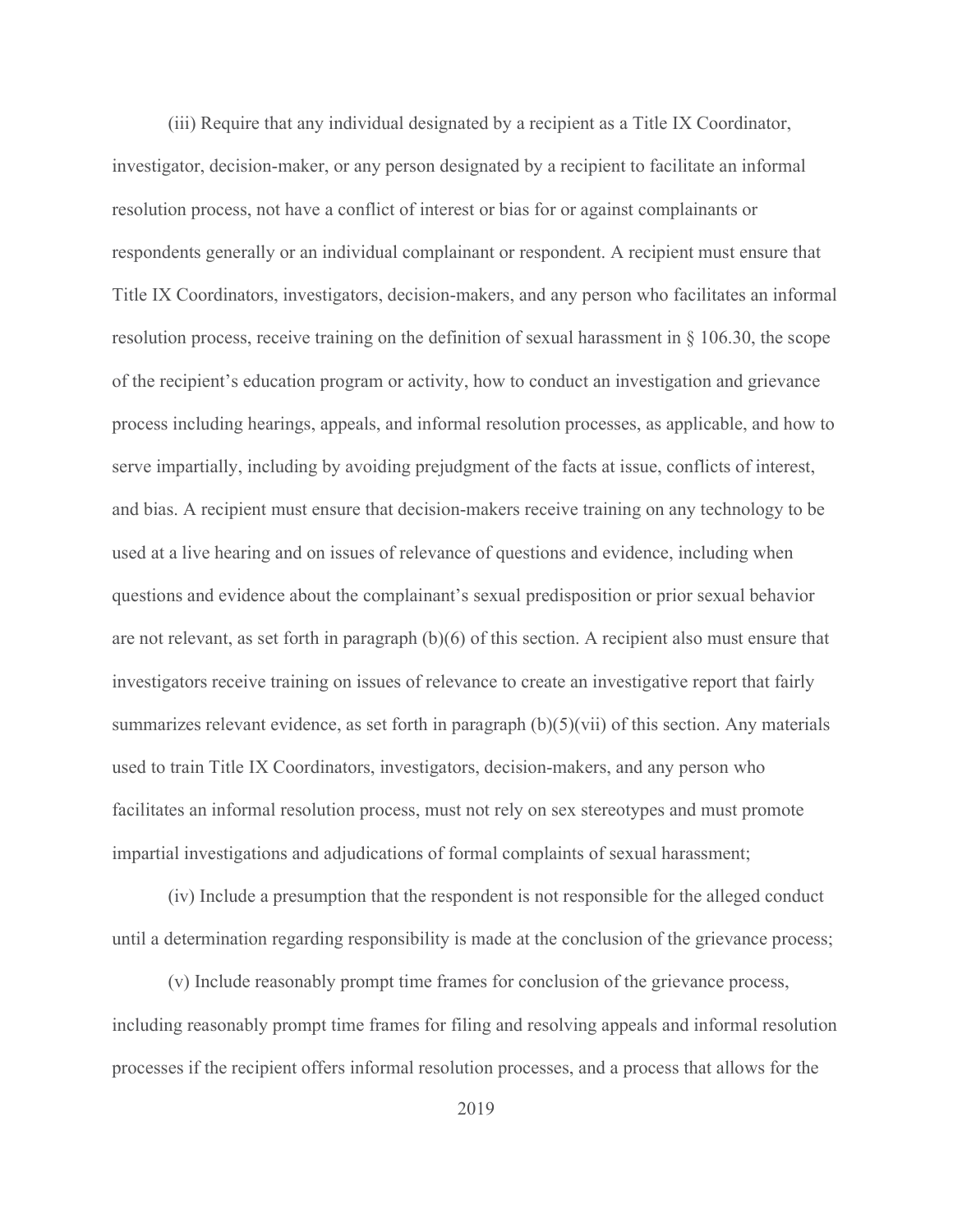temporary delay of the grievance process or the limited extension of time frames for good cause with written notice to the complainant and the respondent of the delay or extension and the reasons for the action. Good cause may include considerations such as the absence of a party, a party's advisor, or a witness; concurrent law enforcement activity; or the need for language assistance or accommodation of disabilities;

(vi) Describe the range of possible disciplinary sanctions and remedies or list the possible disciplinary sanctions and remedies that the recipient may implement following any determination of responsibility;

(vii) State whether the standard of evidence to be used to determine responsibility is the preponderance of the evidence standard or the clear and convincing evidence standard, apply the same standard of evidence for formal complaints against students as for formal complaints against employees, including faculty, and apply the same standard of evidence to all formal complaints of sexual harassment;

(viii) Include the procedures and permissible bases for the complainant and respondent to appeal;

(ix) Describe the range of supportive measures available to complainants and respondents; and

(x) Not require, allow, rely upon, or otherwise use questions or evidence that constitute, or seek disclosure of, information protected under a legally recognized privilege, unless the person holding such privilege has waived the privilege.

(2) Notice of allegations—(i) Upon receipt of a formal complaint, a recipient must provide the following written notice to the parties who are known: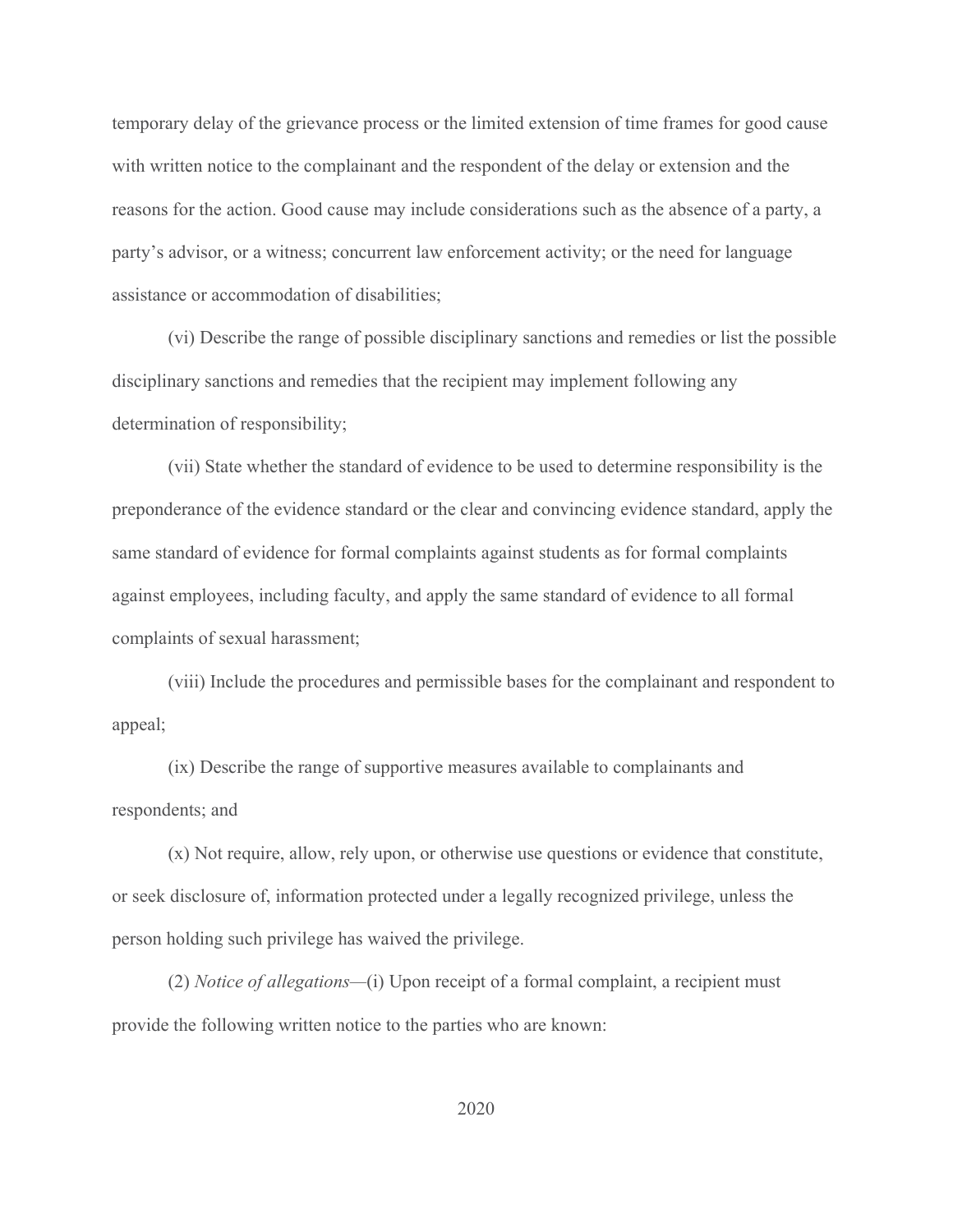(A) Notice of the recipient's grievance process that complies with this section, including any informal resolution process.

(B) Notice of the allegations of sexual harassment potentially constituting sexual harassment as defined in § 106.30, including sufficient details known at the time and with sufficient time to prepare a response before any initial interview. Sufficient details include the identities of the parties involved in the incident, if known, the conduct allegedly constituting sexual harassment under § 106.30, and the date and location of the alleged incident, if known. The written notice must include a statement that the respondent is presumed not responsible for the alleged conduct and that a determination regarding responsibility is made at the conclusion of the grievance process. The written notice must inform the parties that they may have an advisor of their choice, who may be, but is not required to be, an attorney, under paragraph  $(b)(5)(iv)$  of this section, and may inspect and review evidence under paragraph  $(b)(5)(vi)$  of this section. The written notice must inform the parties of any provision in the recipient's code of conduct that prohibits knowingly making false statements or knowingly submitting false information during the grievance process.

(ii) If, in the course of an investigation, the recipient decides to investigate allegations about the complainant or respondent that are not included in the notice provided pursuant to paragraph  $(b)(2)(i)(B)$  of this section, the recipient must provide notice of the additional allegations to the parties whose identities are known.

(3) Dismissal of a formal complaint—(i) The recipient must investigate the allegations in a formal complaint. If the conduct alleged in the formal complaint would not constitute sexual harassment as defined in § 106.30 even if proved, did not occur in the recipient's education program or activity, or did not occur against a person in the United States, then the recipient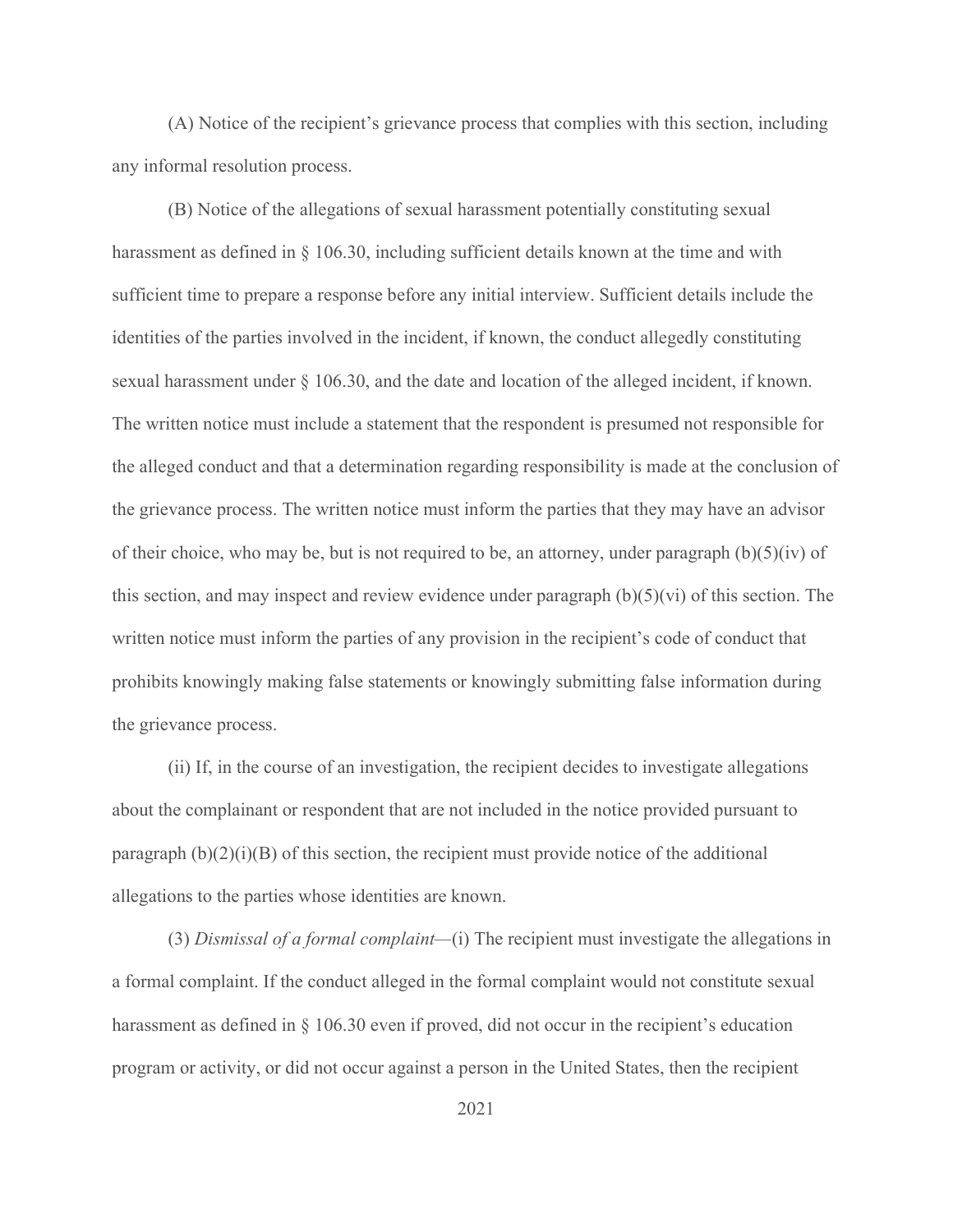must dismiss the formal complaint with regard to that conduct for purposes of sexual harassment under title IX or this part; such a dismissal does not preclude action under another provision of the recipient's code of conduct.

(ii) The recipient may dismiss the formal complaint or any allegations therein, if at any time during the investigation or hearing: a complainant notifies the Title IX Coordinator in writing that the complainant would like to withdraw the formal complaint or any allegations therein; the respondent is no longer enrolled or employed by the recipient; or specific circumstances prevent the recipient from gathering evidence sufficient to reach a determination as to the formal complaint or allegations therein.

(iii) Upon a dismissal required or permitted pursuant to paragraph  $(b)(3)(i)$  or  $(b)(3)(ii)$  of this section, the recipient must promptly send written notice of the dismissal and reason(s) therefor simultaneously to the parties.

(4) Consolidation of formal complaints. A recipient may consolidate formal complaints as to allegations of sexual harassment against more than one respondent, or by more than one complainant against one or more respondents, or by one party against the other party, where the allegations of sexual harassment arise out of the same facts or circumstances. Where a grievance process involves more than one complainant or more than one respondent, references in this section to the singular "party," "complainant," or "respondent" include the plural, as applicable.

(5) Investigation of a formal complaint. When investigating a formal complaint and throughout the grievance process, a recipient must—

(i) Ensure that the burden of proof and the burden of gathering evidence sufficient to reach a determination regarding responsibility rest on the recipient and not on the parties provided that the recipient cannot access, consider, disclose, or otherwise use a party's records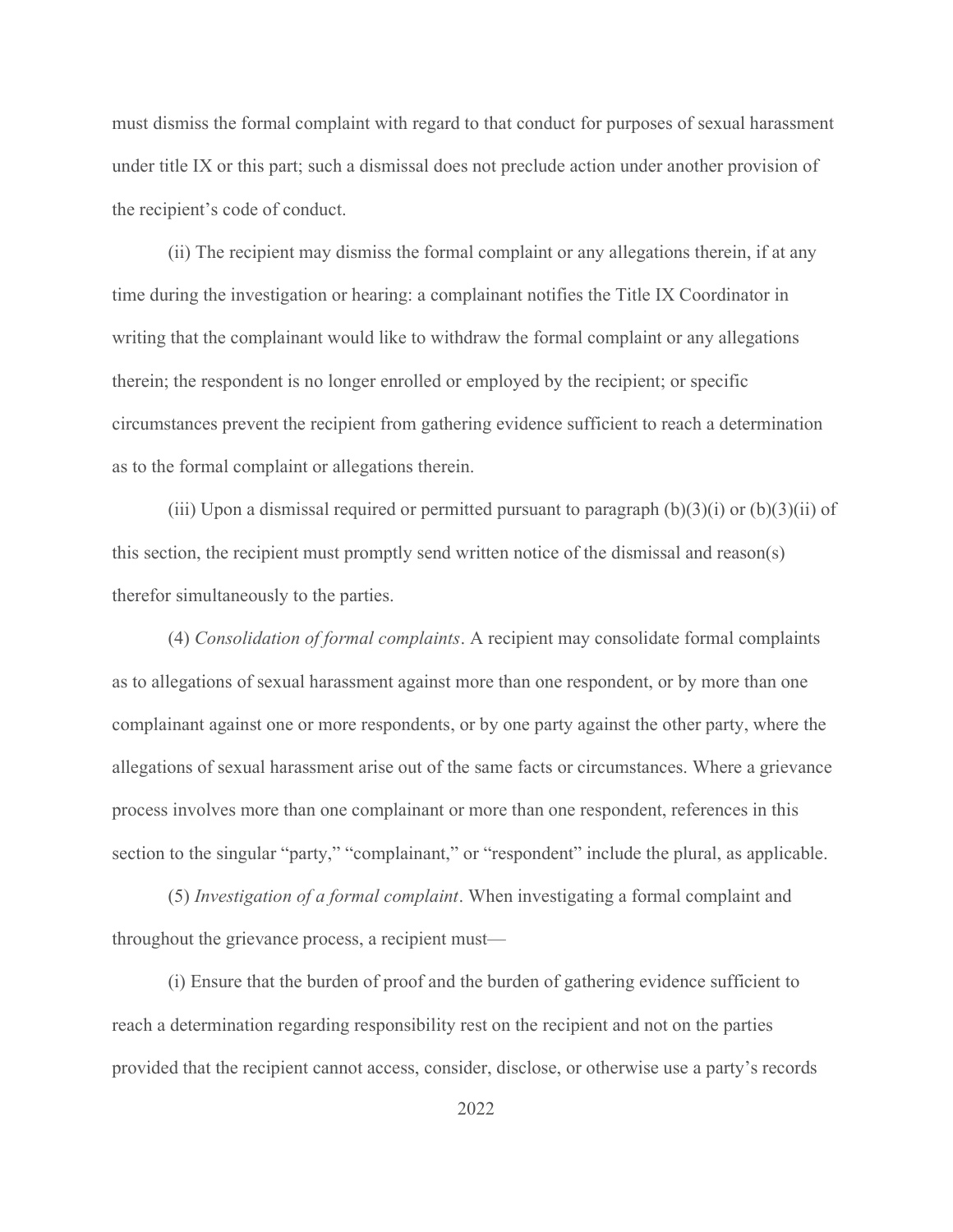that are made or maintained by a physician, psychiatrist, psychologist, or other recognized professional or paraprofessional acting in the professional's or paraprofessional's capacity, or assisting in that capacity, and which are made and maintained in connection with the provision of treatment to the party, unless the recipient obtains that party's voluntary, written consent to do so for a grievance process under this section (if a party is not an "eligible student," as defined in 34 CFR 99.3, then the recipient must obtain the voluntary, written consent of a "parent," as defined in 34 CFR 99.3);

(ii) Provide an equal opportunity for the parties to present witnesses, including fact and expert witnesses, and other inculpatory and exculpatory evidence;

(iii) Not restrict the ability of either party to discuss the allegations under investigation or to gather and present relevant evidence;

(iv) Provide the parties with the same opportunities to have others present during any grievance proceeding, including the opportunity to be accompanied to any related meeting or proceeding by the advisor of their choice, who may be, but is not required to be, an attorney, and not limit the choice or presence of advisor for either the complainant or respondent in any meeting or grievance proceeding; however, the recipient may establish restrictions regarding the extent to which the advisor may participate in the proceedings, as long as the restrictions apply equally to both parties;

(v) Provide, to a party whose participation is invited or expected, written notice of the date, time, location, participants, and purpose of all hearings, investigative interviews, or other meetings, with sufficient time for the party to prepare to participate;

(vi) Provide both parties an equal opportunity to inspect and review any evidence obtained as part of the investigation that is directly related to the allegations raised in a formal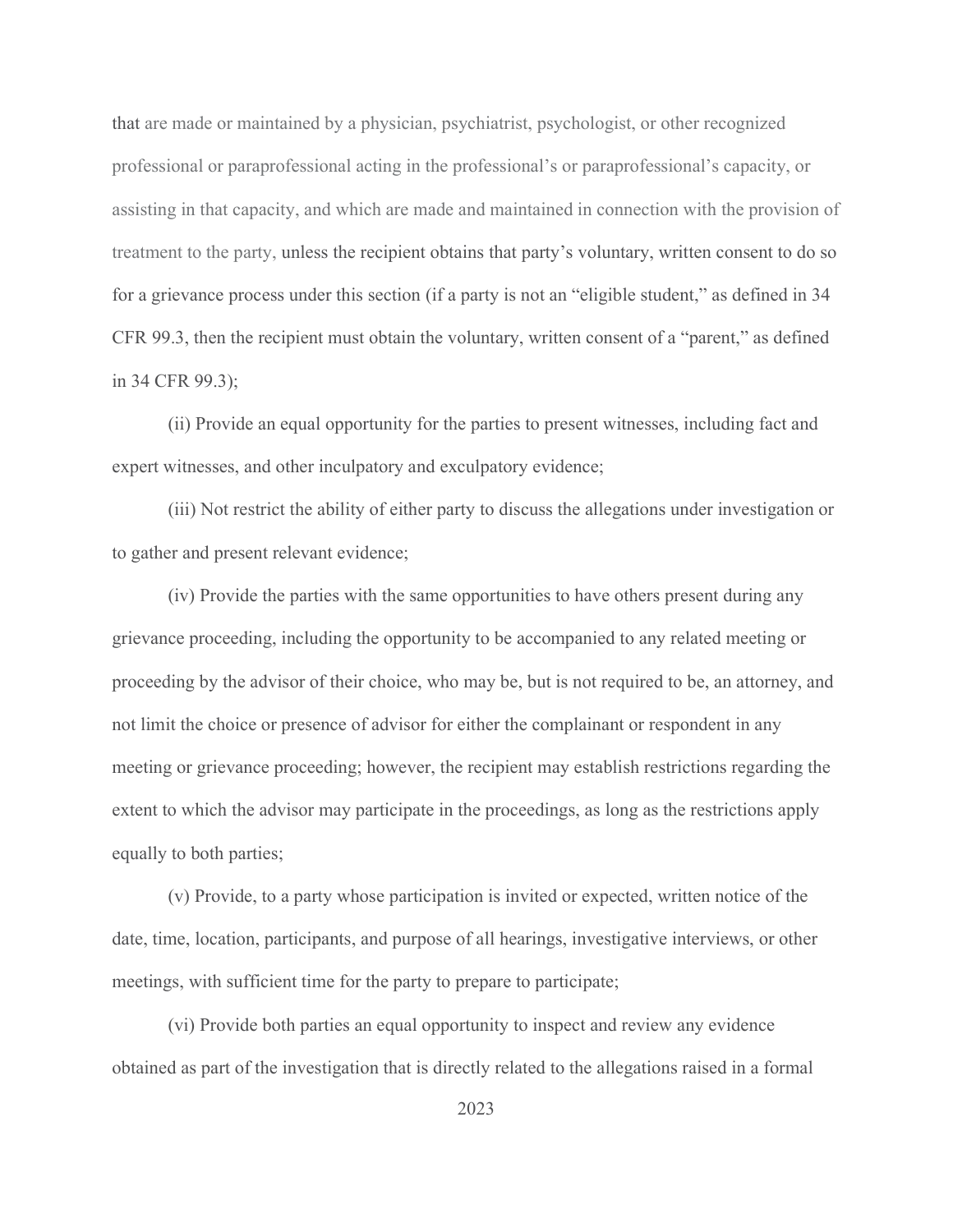complaint, including the evidence upon which the recipient does not intend to rely in reaching a determination regarding responsibility and inculpatory or exculpatory evidence whether obtained from a party or other source, so that each party can meaningfully respond to the evidence prior to conclusion of the investigation. Prior to completion of the investigative report, the recipient must send to each party and the party's advisor, if any, the evidence subject to inspection and review in an electronic format or a hard copy, and the parties must have at least 10 days to submit a written response, which the investigator will consider prior to completion of the investigative report. The recipient must make all such evidence subject to the parties' inspection and review available at any hearing to give each party equal opportunity to refer to such evidence during the hearing, including for purposes of cross-examination; and

(vii) Create an investigative report that fairly summarizes relevant evidence and, at least 10 days prior to a hearing (if a hearing is required under this section or otherwise provided) or other time of determination regarding responsibility, send to each party and the party's advisor, if any, the investigative report in an electronic format or a hard copy, for their review and written response.

(6) Hearings. (i) For postsecondary institutions, the recipient's grievance process must provide for a live hearing. At the live hearing, the decision-maker(s) must permit each party's advisor to ask the other party and any witnesses all relevant questions and follow-up questions, including those challenging credibility. Such cross-examination at the live hearing must be conducted directly, orally, and in real time by the party's advisor of choice and never by a party personally, notwithstanding the discretion of the recipient under paragraph  $(b)(5)(iv)$  of this section to otherwise restrict the extent to which advisors may participate in the proceedings. At the request of either party, the recipient must provide for the live hearing to occur with the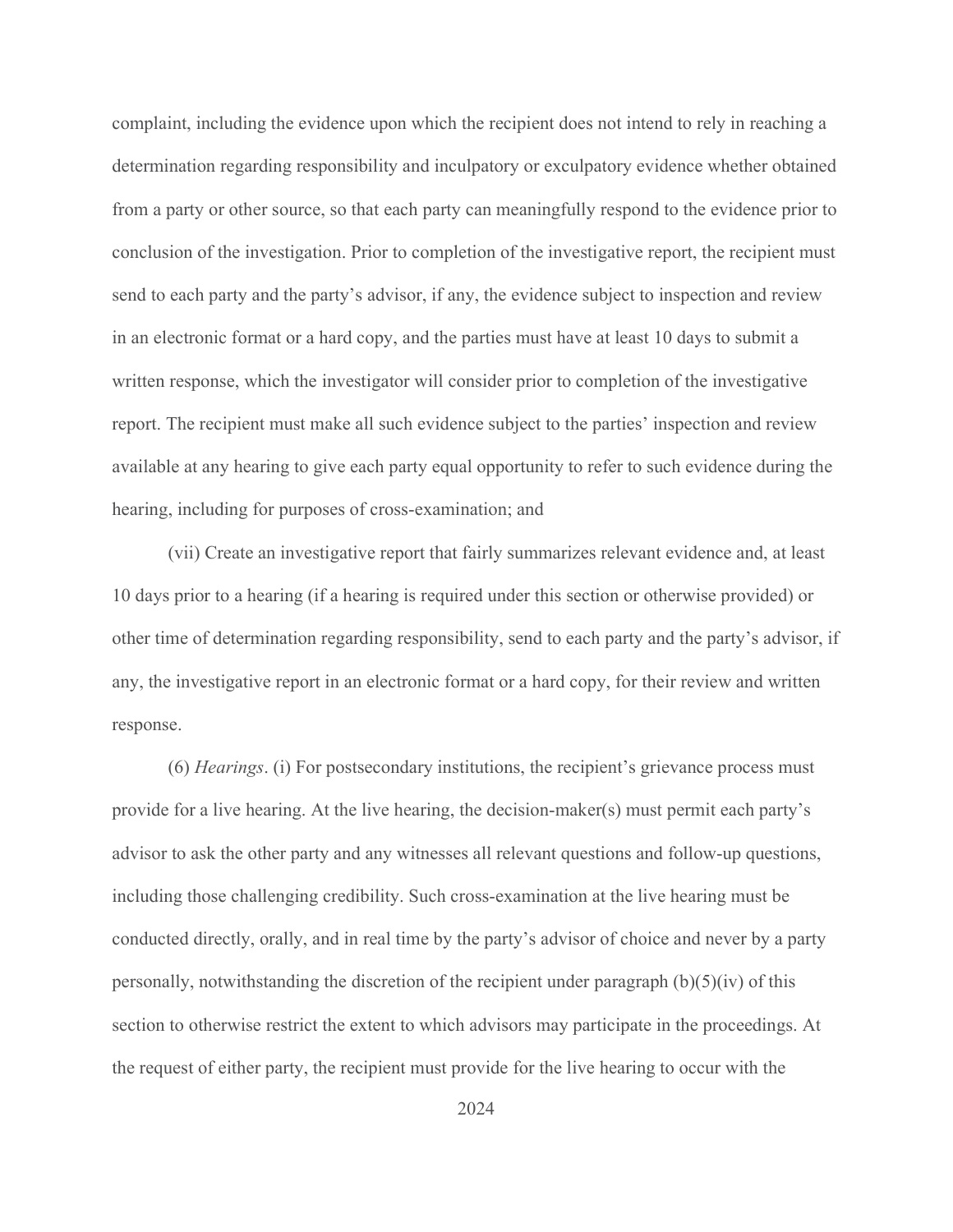parties located in separate rooms with technology enabling the decision-maker(s) and parties to simultaneously see and hear the party or the witness answering questions. Only relevant crossexamination and other questions may be asked of a party or witness. Before a complainant, respondent, or witness answers a cross-examination or other question, the decision-maker(s) must first determine whether the question is relevant and explain any decision to exclude a question as not relevant. If a party does not have an advisor present at the live hearing, the recipient must provide without fee or charge to that party, an advisor of the recipient's choice, who may be, but is not required to be, an attorney, to conduct cross-examination on behalf of that party. Questions and evidence about the complainant's sexual predisposition or prior sexual behavior are not relevant, unless such questions and evidence about the complainant's prior sexual behavior are offered to prove that someone other than the respondent committed the conduct alleged by the complainant, or if the questions and evidence concern specific incidents of the complainant's prior sexual behavior with respect to the respondent and are offered to prove consent. If a party or witness does not submit to cross-examination at the live hearing, the decision-maker(s) must not rely on any statement of that party or witness in reaching a determination regarding responsibility; provided, however, that the decision-maker(s) cannot draw an inference about the determination regarding responsibility based solely on a party's or witness's absence from the live hearing or refusal to answer cross-examination or other questions. Live hearings pursuant to this paragraph may be conducted with all parties physically present in the same geographic location or, at the recipient's discretion, any or all parties, witnesses, and other participants may appear at the live hearing virtually, with technology enabling participants simultaneously to see and hear each other. Recipients must create an audio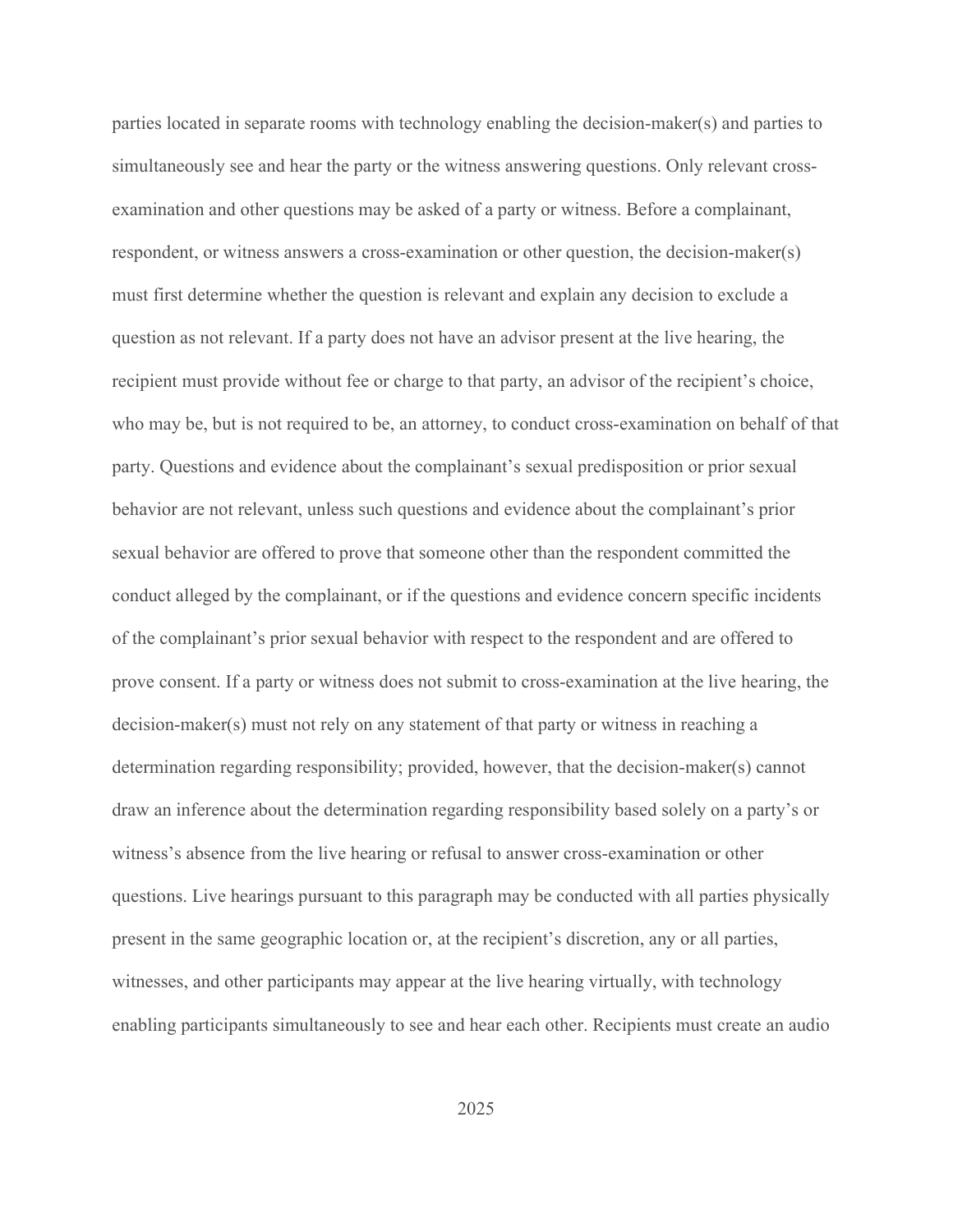or audiovisual recording, or transcript, of any live hearing and make it available to the parties for inspection and review.

(ii) For recipients that are elementary and secondary schools, and other recipients that are not postsecondary institutions, the recipient's grievance process may, but need not, provide for a hearing. With or without a hearing, after the recipient has sent the investigative report to the parties pursuant to paragraph  $(b)(5)(\n{\text{vii}})$  of this section and before reaching a determination regarding responsibility, the decision-maker(s) must afford each party the opportunity to submit written, relevant questions that a party wants asked of any party or witness, provide each party with the answers, and allow for additional, limited follow-up questions from each party. With or without a hearing, questions and evidence about the complainant's sexual predisposition or prior sexual behavior are not relevant, unless such questions and evidence about the complainant's prior sexual behavior are offered to prove that someone other than the respondent committed the conduct alleged by the complainant, or if the questions and evidence concern specific incidents of the complainant's prior sexual behavior with respect to the respondent and are offered to prove consent. The decision-maker(s) must explain to the party proposing the questions any decision to exclude a question as not relevant.

(7) Determination regarding responsibility. (i) The decision-maker(s), who cannot be the same person(s) as the Title IX Coordinator or the investigator(s), must issue a written determination regarding responsibility. To reach this determination, the recipient must apply the standard of evidence described in paragraph  $(b)(1)(\n{\text{vii}})$  of this section.

(ii) The written determination must include—

(A) Identification of the allegations potentially constituting sexual harassment as defined in § 106.30;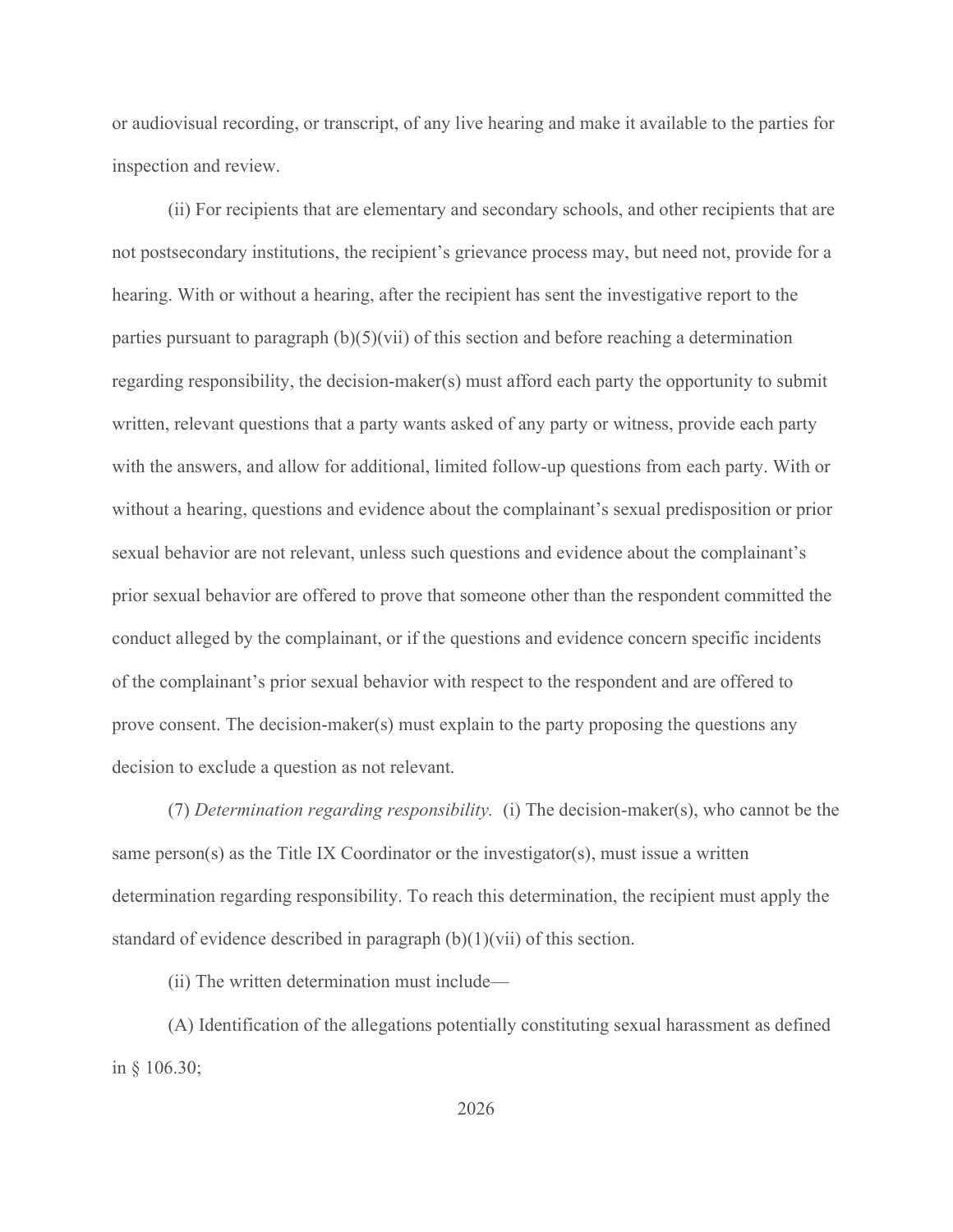(B) A description of the procedural steps taken from the receipt of the formal complaint through the determination, including any notifications to the parties, interviews with parties and witnesses, site visits, methods used to gather other evidence, and hearings held;

(C) Findings of fact supporting the determination;

(D) Conclusions regarding the application of the recipient's code of conduct to the facts;

(E) A statement of, and rationale for, the result as to each allegation, including a determination regarding responsibility, any disciplinary sanctions the recipient imposes on the respondent, and whether remedies designed to restore or preserve equal access to the recipient's education program or activity will be provided by the recipient to the complainant; and

(F) The recipient's procedures and permissible bases for the complainant and respondent to appeal.

(iii) The recipient must provide the written determination to the parties simultaneously. The determination regarding responsibility becomes final either on the date that the recipient provides the parties with the written determination of the result of the appeal, if an appeal is filed, or if an appeal is not filed, the date on which an appeal would no longer be considered timely.

(iv) The Title IX Coordinator is responsible for effective implementation of any remedies.

(8) Appeals. (i) A recipient must offer both parties an appeal from a determination regarding responsibility, and from a recipient's dismissal of a formal complaint or any allegations therein, on the following bases:

(A) Procedural irregularity that affected the outcome of the matter;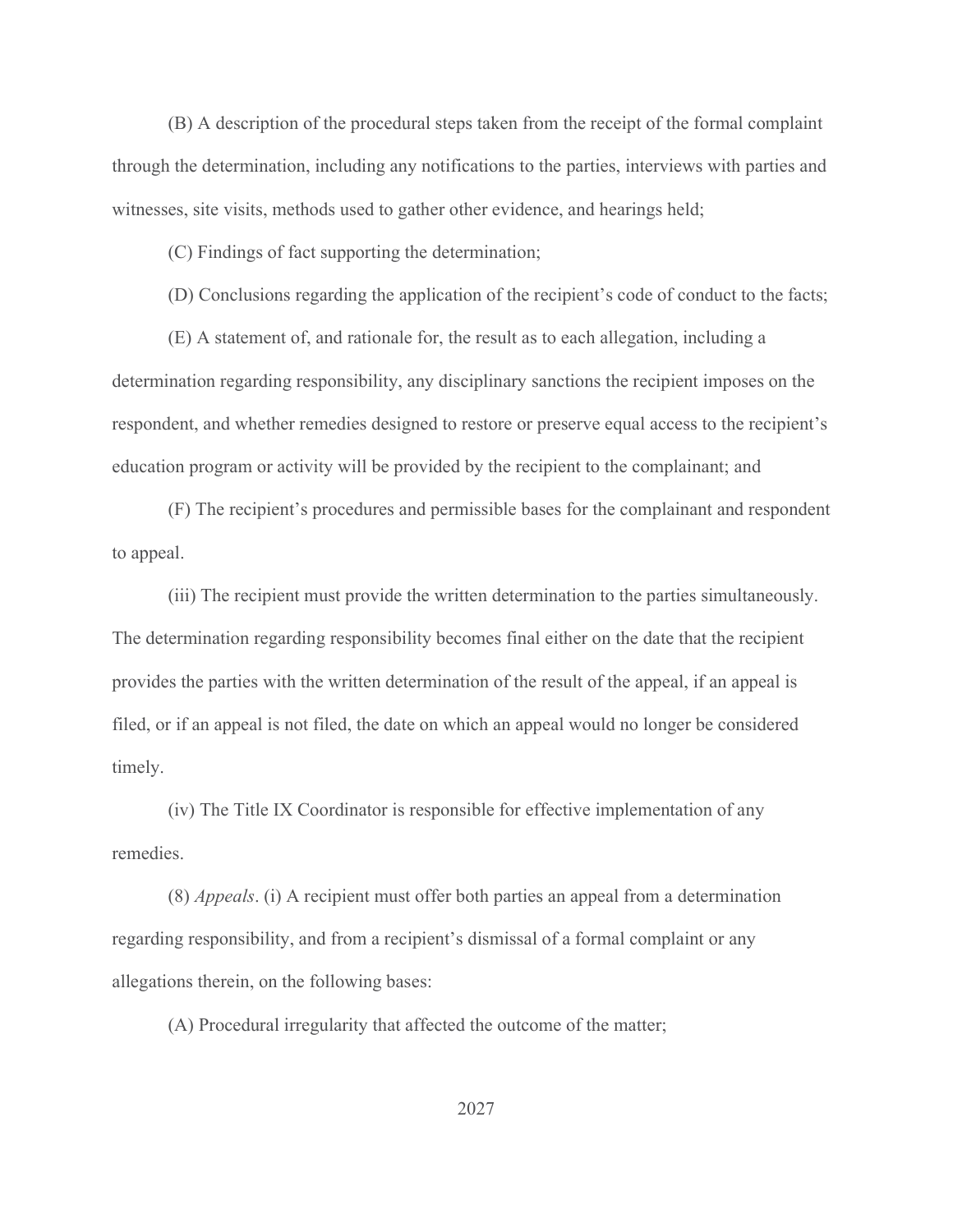(B) New evidence that was not reasonably available at the time the determination regarding responsibility or dismissal was made, that could affect the outcome of the matter; and

(C) The Title IX Coordinator, investigator(s), or decision-maker(s) had a conflict of interest or bias for or against complainants or respondents generally or the individual complainant or respondent that affected the outcome of the matter.

(ii) A recipient may offer an appeal equally to both parties on additional bases.

(iii) As to all appeals, the recipient must:

(A) Notify the other party in writing when an appeal is filed and implement appeal procedures equally for both parties;

(B) Ensure that the decision-maker(s) for the appeal is not the same person as the decision-maker(s) that reached the determination regarding responsibility or dismissal, the investigator(s), or the Title IX Coordinator;

(C) Ensure that the decision-maker(s) for the appeal complies with the standards set forth in paragraph  $(b)(1)(iii)$  of this section;

(D) Give both parties a reasonable, equal opportunity to submit a written statement in support of, or challenging, the outcome;

(E) Issue a written decision describing the result of the appeal and the rationale for the result; and

(F) Provide the written decision simultaneously to both parties.

(9) Informal resolution. A recipient may not require as a condition of enrollment or continuing enrollment, or employment or continuing employment, or enjoyment of any other right, waiver of the right to an investigation and adjudication of formal complaints of sexual harassment consistent with this section. Similarly, a recipient may not require the parties to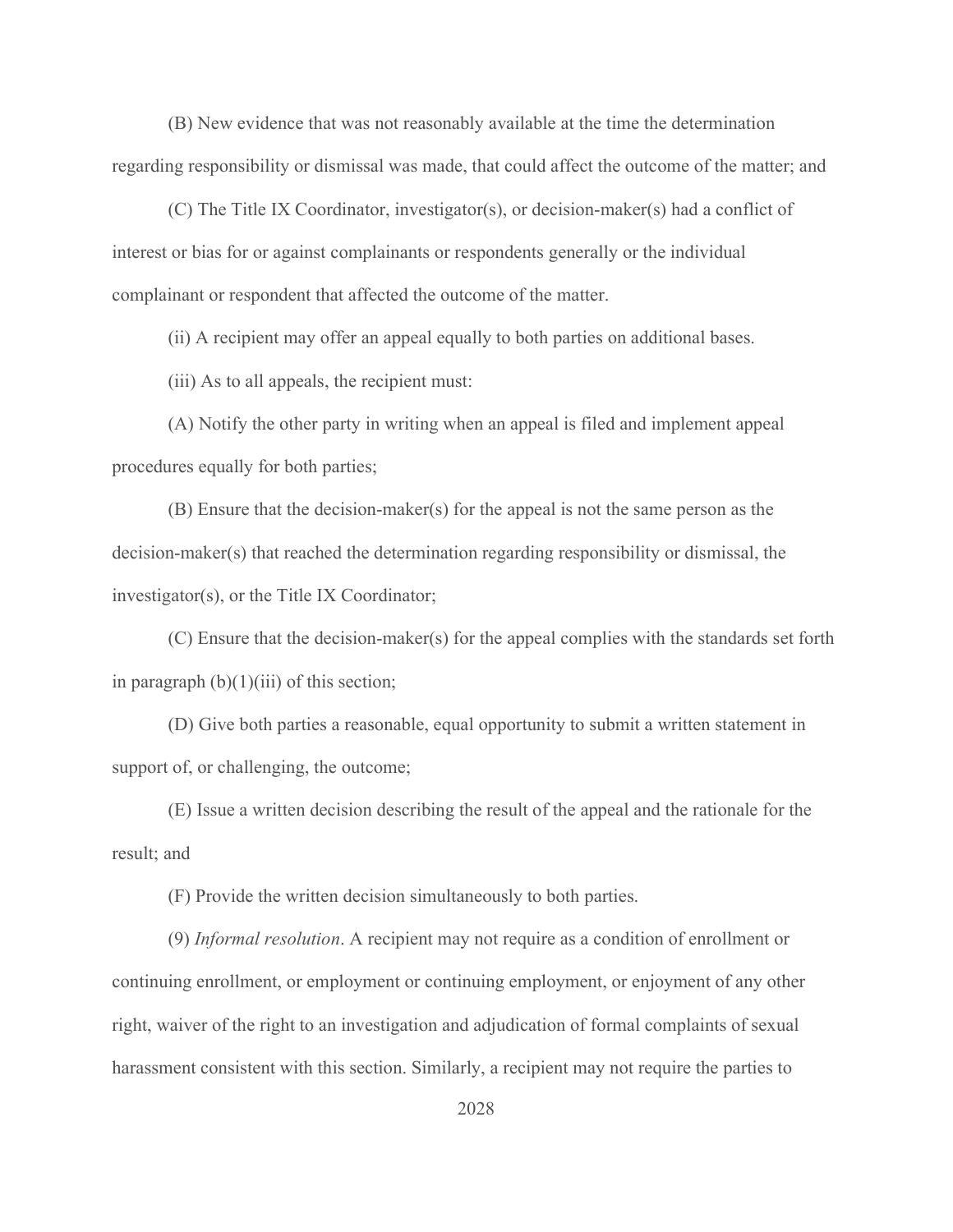participate in an informal resolution process under this section and may not offer an informal resolution process unless a formal complaint is filed. However, at any time prior to reaching a determination regarding responsibility the recipient may facilitate an informal resolution process, such as mediation, that does not involve a full investigation and adjudication, provided that the recipient –

(i) Provides to the parties a written notice disclosing: the allegations, the requirements of the informal resolution process including the circumstances under which it precludes the parties from resuming a formal complaint arising from the same allegations, provided, however, that at any time prior to agreeing to a resolution, any party has the right to withdraw from the informal resolution process and resume the grievance process with respect to the formal complaint, and any consequences resulting from participating in the informal resolution process, including the records that will be maintained or could be shared;

(ii) Obtains the parties' voluntary, written consent to the informal resolution process; and

(iii) Does not offer or facilitate an informal resolution process to resolve allegations that an employee sexually harassed a student.

 $(10)$  Recordkeeping. (i) A recipient must maintain for a period of seven years records of –

(A) Each sexual harassment investigation including any determination regarding responsibility and any audio or audiovisual recording or transcript required under paragraph  $(b)(6)(i)$  of this section, any disciplinary sanctions imposed on the respondent, and any remedies provided to the complainant designed to restore or preserve equal access to the recipient's education program or activity;

(B) Any appeal and the result therefrom;

(C) Any informal resolution and the result therefrom; and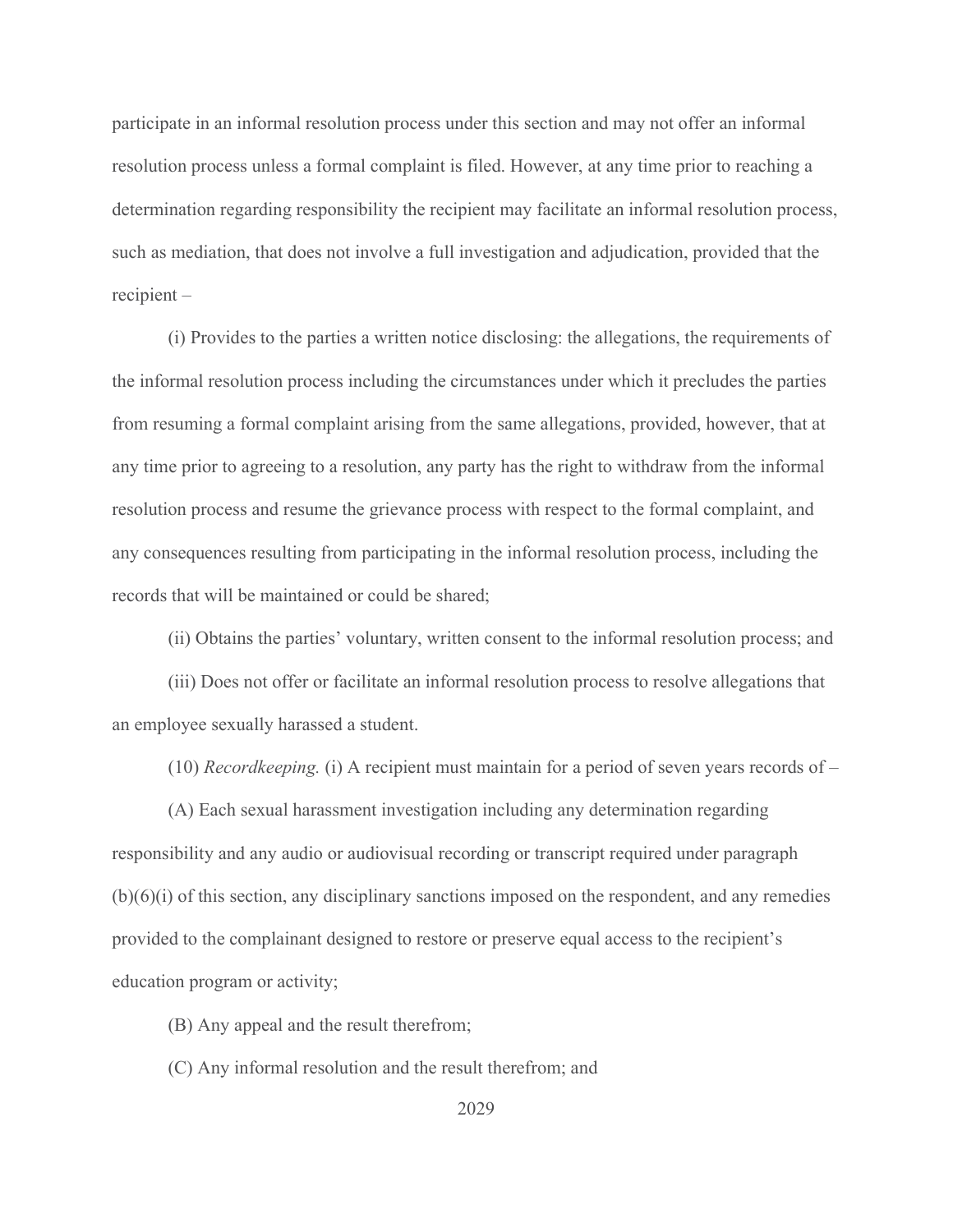(D) All materials used to train Title IX Coordinators, investigators, decision-makers, and any person who facilitates an informal resolution process. A recipient must make these training materials publicly available on its website, or if the recipient does not maintain a website the recipient must make these materials available upon request for inspection by members of the public.

(ii) For each response required under § 106.44, a recipient must create, and maintain for a period of seven years, records of any actions, including any supportive measures, taken in response to a report or formal complaint of sexual harassment. In each instance, the recipient must document the basis for its conclusion that its response was not deliberately indifferent, and document that it has taken measures designed to restore or preserve equal access to the recipient's education program or activity. If a recipient does not provide a complainant with supportive measures, then the recipient must document the reasons why such a response was not clearly unreasonable in light of the known circumstances. The documentation of certain bases or measures does not limit the recipient in the future from providing additional explanations or detailing additional measures taken.

12. Add § 106.46 to subpart D to read as follows:

## § 106.46 Severability.

If any provision of this subpart or its application to any person, act, or practice is held invalid, the remainder of the subpart or the application of its provisions to any person, act, or practice shall not be affected thereby.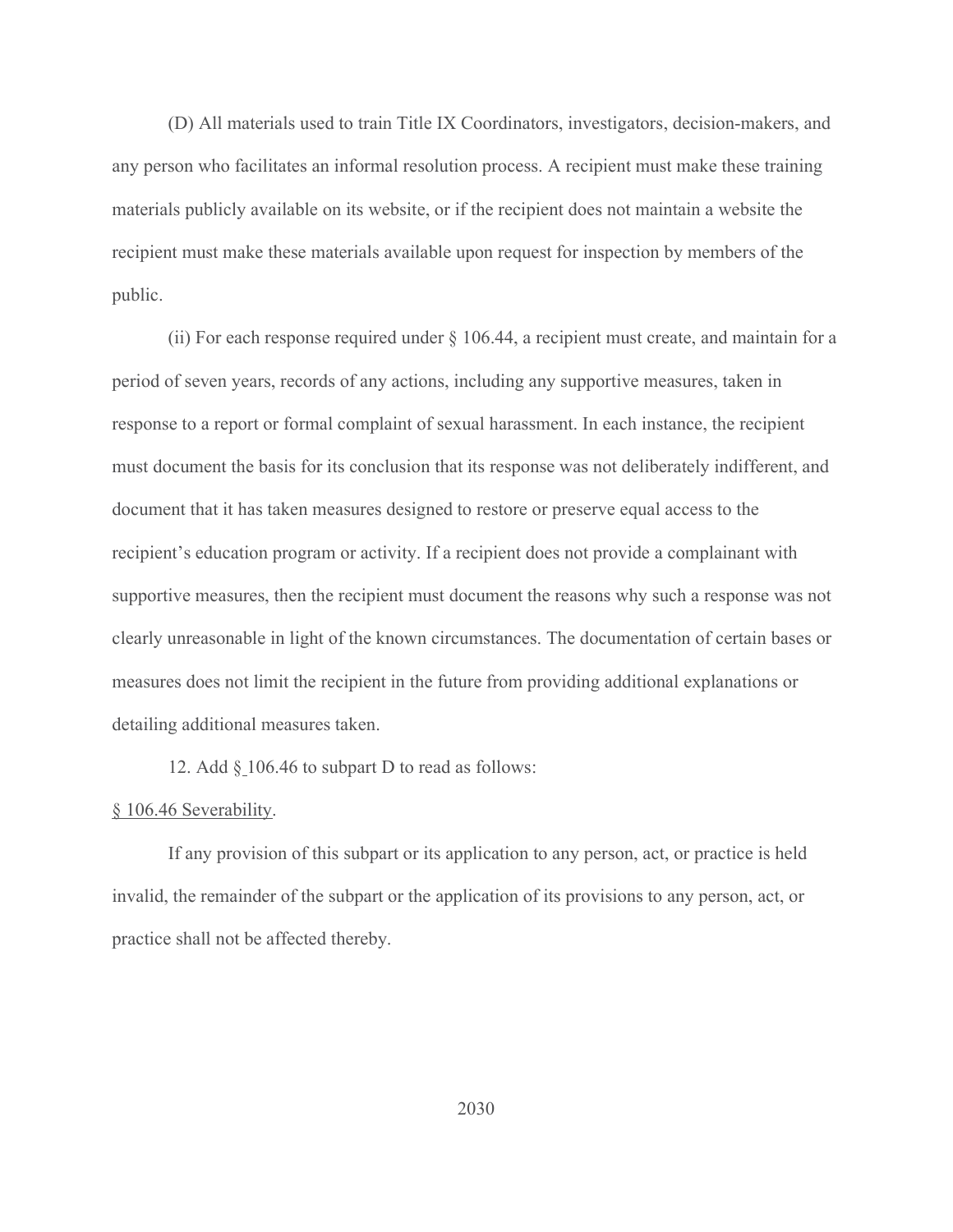13. Add § 106.62 to subpart E to read as follows:

## § 106.62 Severability.

If any provision of this subpart or its application to any person, act, or practice is held invalid, the remainder of the subpart or the application of its provisions to any person, act, or practice shall not be affected thereby.

14. Subpart F is revised to read as follows:

## Subpart F–Retaliation

Sec.

106.71 Retaliation

106.72 Severability

# Subpart F–Retaliation

#### § 106.71 Retaliation.

(a) Retaliation prohibited. No recipient or other person may intimidate, threaten, coerce, or discriminate against any individual for the purpose of interfering with any right or privilege secured by title IX or this part, or because the individual has made a report or complaint, testified, assisted, or participated or refused to participate in any manner in an investigation, proceeding, or hearing under this part. Intimidation, threats, coercion, or discrimination, including charges against an individual for code of conduct violations that do not involve sex discrimination or sexual harassment, but arise out of the same facts or circumstances as a report or complaint of sex discrimination, or a report or formal complaint of sexual harassment, for the purpose of interfering with any right or privilege secured by title IX or this part, constitutes retaliation. The recipient must keep confidential the identity of any individual who has made a report or complaint of sex discrimination, including any individual who has made a report or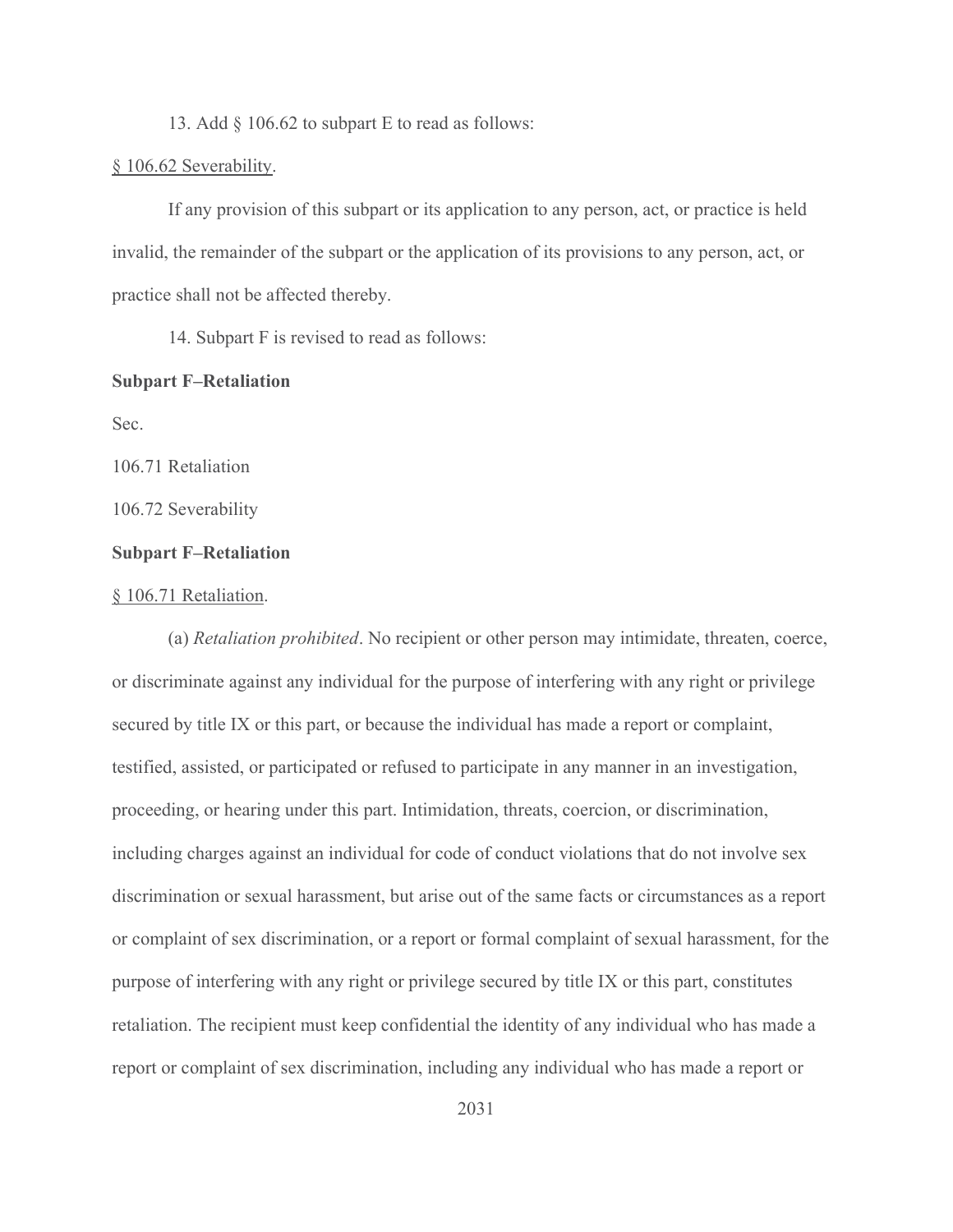filed a formal complaint of sexual harassment, any complainant, any individual who has been reported to be the perpetrator of sex discrimination, any respondent, and any witness, except as may be permitted by the FERPA statute, 20 U.S.C. 1232g, or FERPA regulations, 34 CFR part 99, or as required by law, or to carry out the purposes of 34 CFR part 106, including the conduct of any investigation, hearing, or judicial proceeding arising thereunder. Complaints alleging retaliation may be filed according to the grievance procedures for sex discrimination required to be adopted under § 106.8(c).

(b) Specific circumstances. (1) The exercise of rights protected under the First Amendment does not constitute retaliation prohibited under paragraph (a) of this section.

(2) Charging an individual with a code of conduct violation for making a materially false statement in bad faith in the course of a grievance proceeding under this part does not constitute retaliation prohibited under paragraph (a) of this section, provided, however, that a determination regarding responsibility, alone, is not sufficient to conclude that any party made a materially false statement in bad faith.

#### § 106.72 Severability.

If any provision of this subpart or its application to any person, act, or practice is held invalid, the remainder of the subpart or the application of its provisions to any person, act, or practice shall not be affected thereby.

15. Add subpart G to read as follows:

## Subpart G – Procedures

Sec.

106.81 Procedures

106.82 Severability